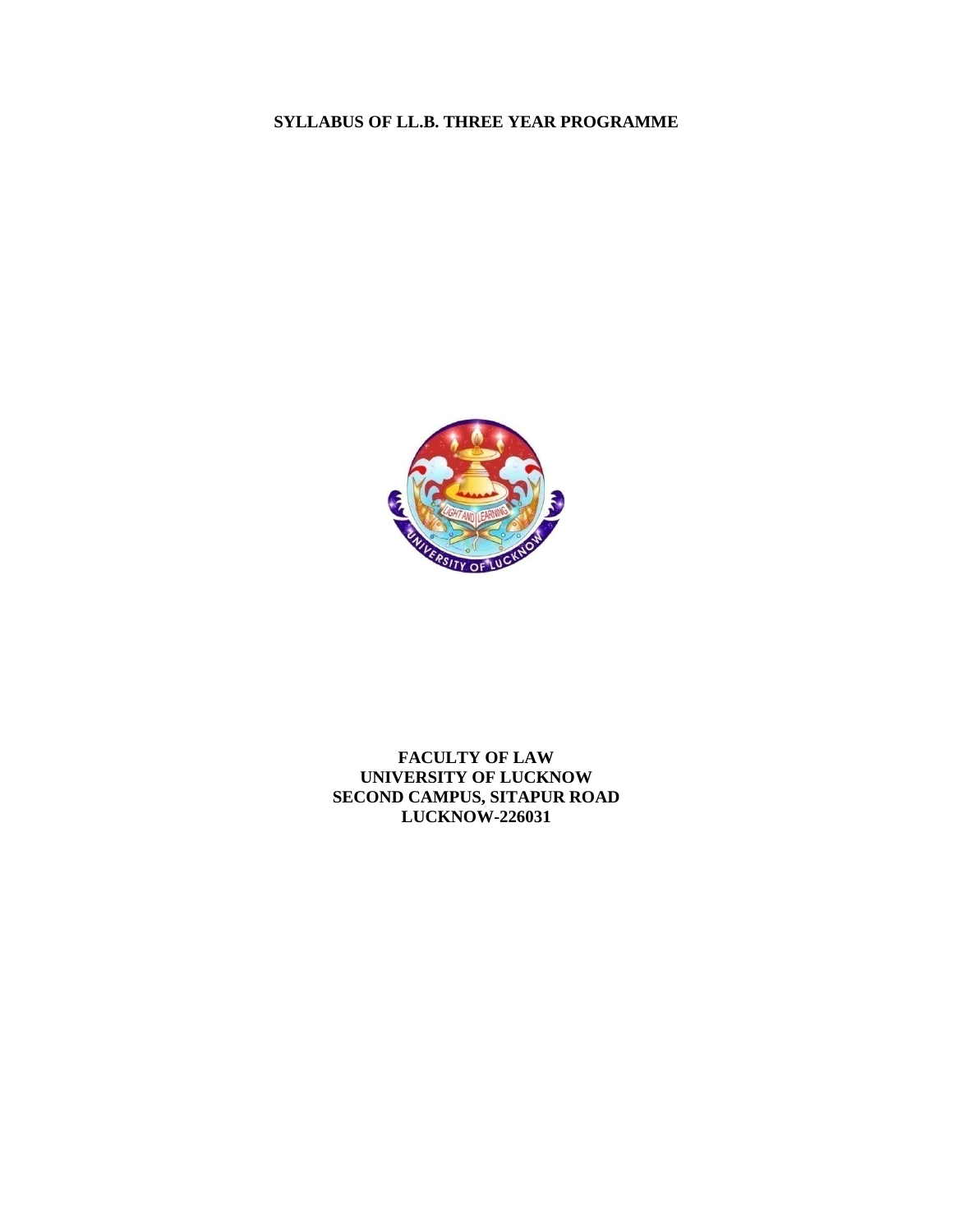# **SUBJECTS/COURSES**

| <b>FIRST SEMESTER</b>  |                                                                      |  |
|------------------------|----------------------------------------------------------------------|--|
| PAPER I:               | Jurisprudence I                                                      |  |
| PAPER II:              | Law of Contract I                                                    |  |
| PAPER III:             | Law of Tort I                                                        |  |
| PAPER IV:              | Family Law I                                                         |  |
| PAPER V:               | Law of Crimes I                                                      |  |
| <b>PAPER VI:</b>       | Constitutional Law of India I                                        |  |
| <b>PAPER VII:</b>      | Public International Law I                                           |  |
| <b>SECOND SEMESTER</b> |                                                                      |  |
| PAPER I:               | Jurisprudence II                                                     |  |
| PAPER II:              | Law of Contract II                                                   |  |
| PAPER III:             | Law of Tort II                                                       |  |
| PAPER IV:              | Family Law II                                                        |  |
| PAPER V:               | Law of Crimes II                                                     |  |
| <b>PAPER VI:</b>       | Constitutional Law of India II                                       |  |
| <b>PAPER VII:</b>      | Public International Law II                                          |  |
| <b>THIRD SEMESTER</b>  |                                                                      |  |
| PAPER I:               | Human Rights Law & Practice                                          |  |
| PAPER II:              | Property Law and Easement-I                                          |  |
| PAPER III:             | Commercial Law, Partnership, Sale of Goods Act                       |  |
| <b>PAPER IV:</b>       | Labour Laws -I (Law relating to Labour Management Relation in India) |  |
| PAPER V:               | <b>Insurance Law</b>                                                 |  |
| <b>PAPER VI:</b>       | Administrative Law I                                                 |  |
| PAPER VII:             | Company Law I                                                        |  |
| <b>FOURTH SEMESTER</b> |                                                                      |  |
| PAPER I:               | Environmental Laws, Forest laws & Animals Protection Laws            |  |
| PAPER II:              | Investment & Competition                                             |  |
| PAPER III:             | Law of Evidence                                                      |  |
| <b>PAPER IV:</b>       | Labour Laws-II (Social Security and Wage Legislation)                |  |
| PAPER V:               | <b>Banking Law</b>                                                   |  |
| <b>PAPER VI:</b>       | <b>Administrative Law II</b>                                         |  |
| <b>PAPER VII:</b>      | Company Law II                                                       |  |
| <b>FIFTH SEMESTER</b>  |                                                                      |  |
| PAPER I:               | Code of Civil Procedure & Law of Limitation I                        |  |
| PAPER II:              | Criminal Procedure Code I                                            |  |
| PAPER III:             | <b>Alternative Dispute Resolution</b>                                |  |
| <b>PAPER IV:</b>       | <b>Interpretation of Statutes</b>                                    |  |
| PAPER V:               | Land Laws & Local Laws I                                             |  |
| PAPER VI:              | Professional Ethics & Court Craft                                    |  |
| PAPER VII (A):         | Law of Taxation I                                                    |  |
| PAPER VII (B):         | Criminology, Penology & Victimology I                                |  |
| PAPER VII (C):         | Air & Space Law I* Not Offered                                       |  |
| PAPER VII (D):         | Law & Medicine I* Not Offered                                        |  |
| PAPER VII (E):         | Women & Law Relating to Child I                                      |  |
| PAPER VII (F):         | Cyber Law I                                                          |  |
| PAPER VII (G):         | <b>Intellectual Property Laws I</b>                                  |  |
|                        |                                                                      |  |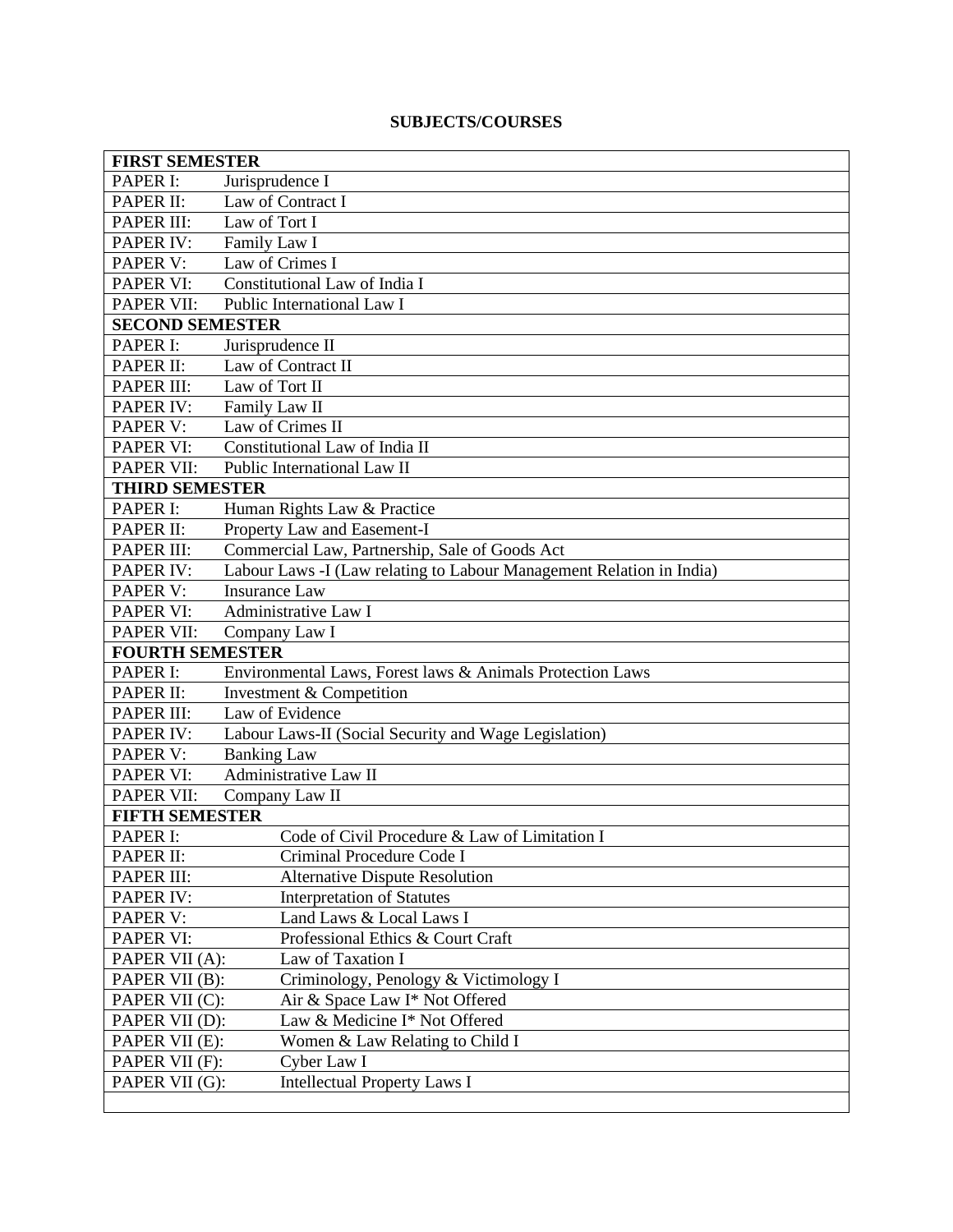| <b>SIXTH SEMESTER</b> |                                                              |
|-----------------------|--------------------------------------------------------------|
| <b>PAPER I:</b>       | Code of Civil Procedure & Law of Limitation II               |
| PAPER II:             | Criminal Procedure Code II                                   |
| PAPER III:            | Drafting, Pleading & Conveyancing                            |
| <b>PAPER IV:</b>      | Equity, Trust, Fiduciary Relations and Specific Relief       |
| <b>PAPER V:</b>       | Land Laws & Local Laws II                                    |
| <b>PAPER VI:</b>      | Moot Court Exercise, Legal Awareness (Practical & Viva Voce) |
| PAPER VII (A):        | Law of Taxation II                                           |
| PAPER VII (B):        | Criminology, Penology & Victimology II                       |
| PAPER VII (C):        | Air & Space Law II* Not Offered                              |
| PAPER VII (D):        | Law & Medicine II* Not Offered                               |
| PAPER VII (E):        | Women & Law Relating to Child II                             |
| PAPER VII (F):        | Cyber Law II                                                 |
| PAPER VII (G):        | <b>Intellectual Property Laws II</b>                         |
|                       |                                                              |
|                       |                                                              |

# **Programme Outcome**

The Programme Outcome is:

- 1. To train and quip the law graduates with legal knowledge;
- 2. To apprise the students about basic principles of law;
- 3. To develop the writing and oration skills required for legal representation in adjudication;
- 4. To equip the students about mapping the laws in a dispute and conflictual situation.

#### **Programme Specific Outcome**

The Programme Specific Outcome is

- 1. To train and equip the students in legal acumen;
- 2. To train students about mapping of laws and its interpretation;
- 3. To develop in students logical argumentation and representational skills;
- 4. To develop in students skill of holistic dispute resolution of legal disputes.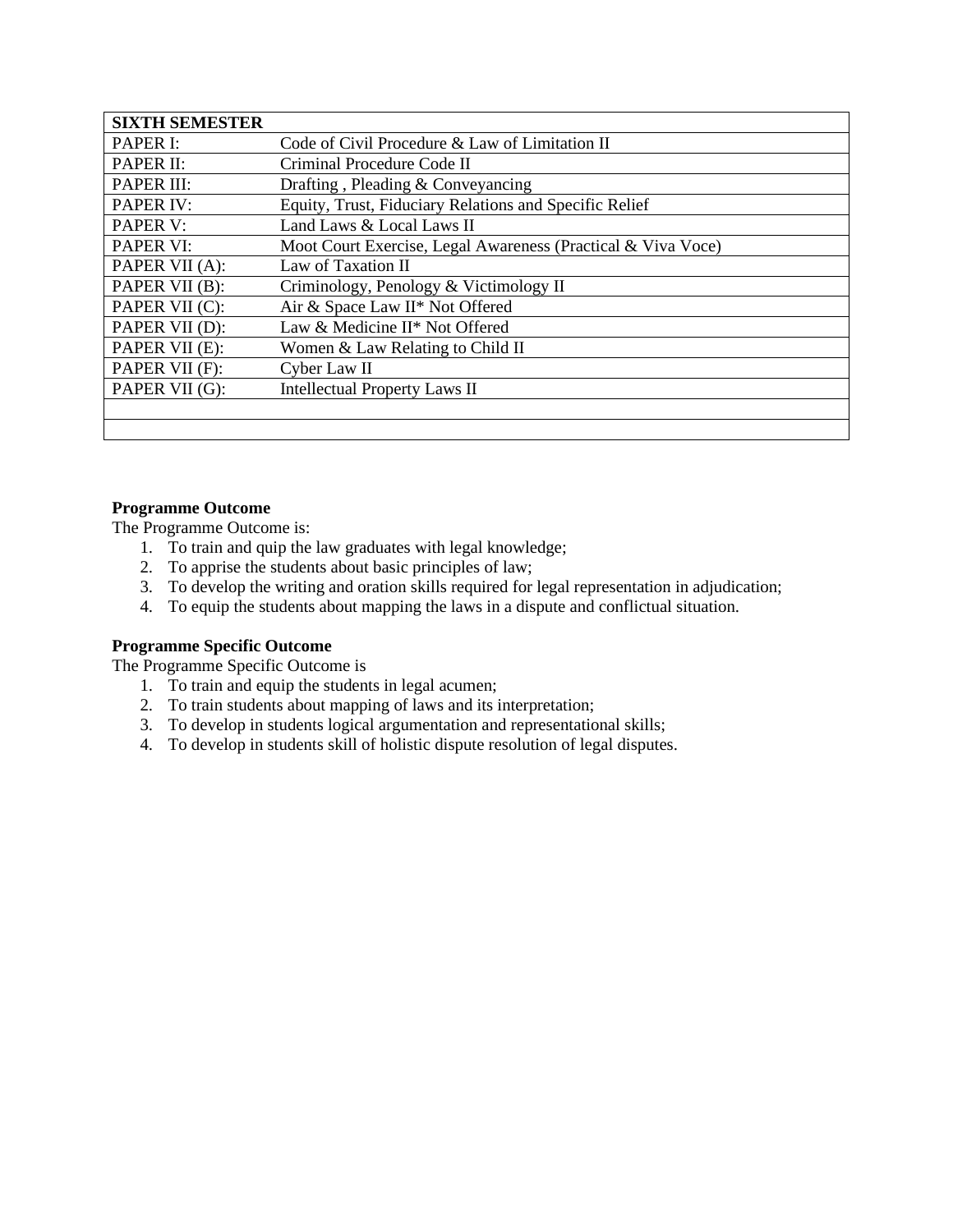#### **LL.B.(Three years course) (First Year) Ist Semester Paper I Jurisprudence-I**

## **Course Outcome**

The Course Outcome is

- 1. To apprise the students about different legal theories;
- 2. To expose the students about different schools and thought in legal discourse;
- 3. To apprise the students about various sources of law.

## **Unit –I: Introduction**

Nature and scope of Jurisprudence

Need for study of Jurisprudence

Linkage between Jurisprudence and other sciences

# **Unit – II: Schools of Jurisprudence**

Natural Law with Indian Perspective Analytical Positivism, Pure Theory, Legal Realism Historical Jurisprudence

# **Unit – III: School of Jurisprudence-II**

Sociological Jurisprudence with Indian Perspective,

Administration of Justice Civil and Criminal Justice System

# **Unit – IV: Sources of Law**

Custom, Legislation, Precedent

# **Books**

Boderheimer-Jurisprudence-The Philosophy & Method of Law (1996) Unversal, Delhi R.W.M. Dias-Jurisprudence (1994) Indian Reprint-Adithya Books, Delhi Fitzgerald-Salmond on Jurisprudence (1999), Tripathi, Bombay Dhyani SN-Jurisprudence-A Study of Indian Legal Theory (1985)

#### **LL.B.(Three years course) (First Year) Ist Semester Paper II Law of Contract-I**

# **Course Outcome**

The course outcome is

- 1. To develop understanding of formation of contract;
- 2. To expose students about basic legal principles of vitiating factors in formation of contract;
- 3. To develop general and special knowledge of remedies for breach of contract & enforcement of contract

# **Unit I: Formation of Contract**

Meaning and nature of contract Offer/Proposal: Definition, Communication, Revocation, General/Specific offer, Invitation of treat Acceptance: Definition, Communication, Revocation, Provisional acceptance, Tenders/Auctions

# **Unit II: Consideration and Capacity**

Consideration: Definition, Essentials, Privity of Contract, Exception Section 2(d) 25 Capacity to enter into a contract; Minor's Position, Nature/effect of minor's agreements.

# **Unit III: Validity, Discharge and Performance of Contract**

Free Consent Coercion, Undue influence, Misrepresentation, Fraud, Mistake Unlawful consideration and object Effect of void, voidable, valid, illegal, unlawful and uncertain agreement/contracts Discharge of Contracts Performance Time and Place of performance Agreement Impossibility of performance and frustration Breach: Anticip atory & Present

#### **Unit IV: Remedies and Quasi Contracts**

Remedies: Damages, Kinds, Remoteness etc., Injunction, Specific Performance, Quantum Meruit. Quasi Contract (Section 68-72)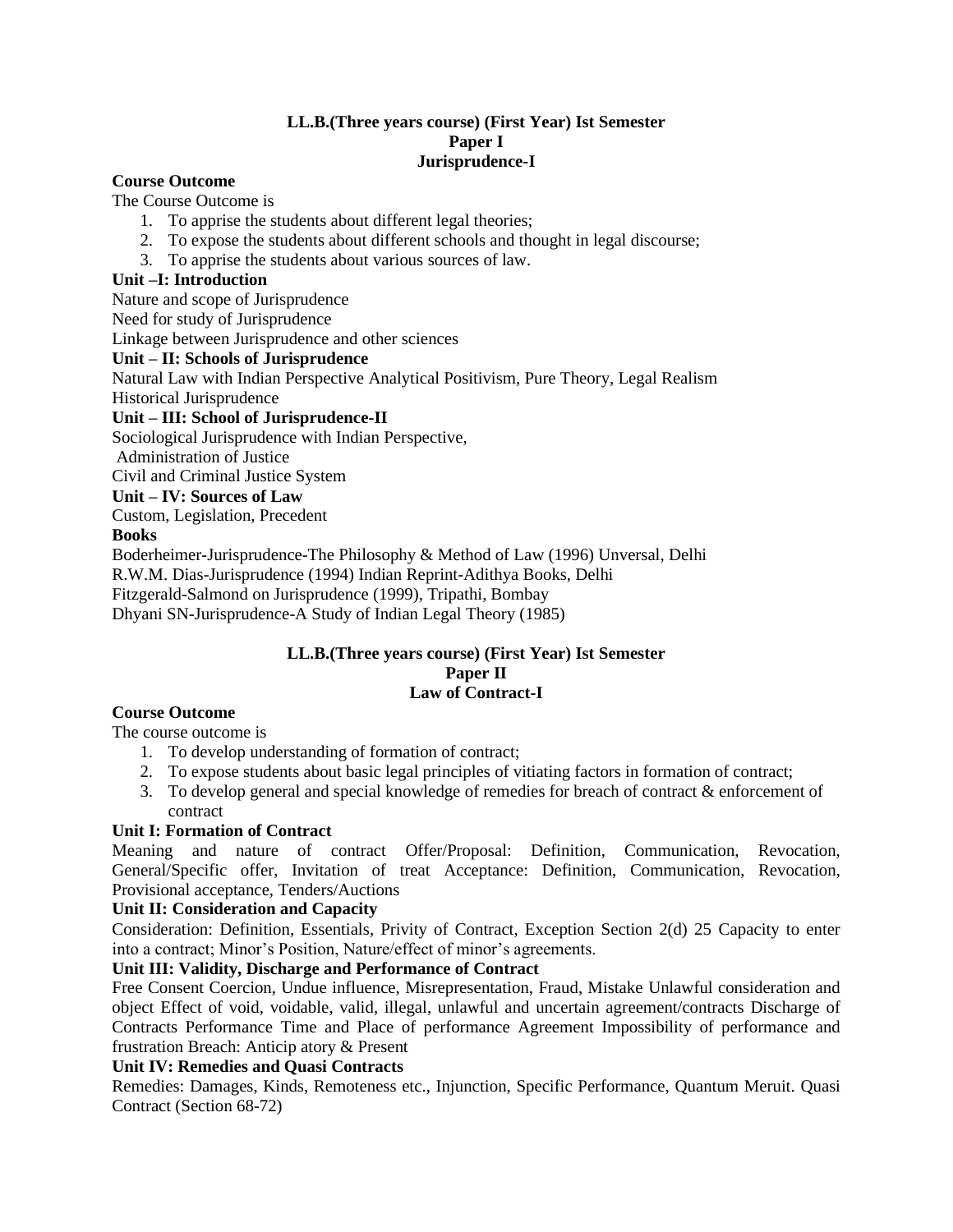Act: Indian Contract Act, 1872 **Books**

- 1. Beatsen (ed.)-Anson's Law of Contract: (27th Ed. 1998)
- 2. Anson-Law of Contract (1998), Universal, Delhi
- 3. Pollock and Mulla-Indian Contract Act
- 4. Avtar Singh-Law of Contract, Eastern Book Co.(Lucknow)
- 5. S.K.Kapoor- Samvidha Vidhi (Hindi)

#### **LL.B.(Three years course) (First Year) Ist Semester Paper III Law of Tort-I**

#### **Course Outcome**

The course outcome is

- 1. To develop the understanding of Tort and civil wrong;
- 2. To expose the students about the basic principles of law of tort;
- 3. To apprise the students about wrong and remedies for the same

#### **Unit-I: Introduction and Principle in Tort**

Nature & Definition of Tort, Development of Tort, Tort distinguished from Contract, Crime and Breach of Trust, Cyber tort

#### **Unit-II: General Condition of Liability in Tort**

Wrongful Act, Legal Damage,Damnum sine Injuria, Injuria sine Damnum, Legal Remedy-Ubi jus ibi remedium, Mental Element in Tort, Motive, Intention, Malice and its Kinds, Malfeasance, Misfeasance and non-feasance, Fault whether essential

#### **Unit III: Justification of Tort**

Volenti non fit injuria, Act of God, Inevitable accidents, Plaintiff's default, Private defence, Judicial and Quasi-Judicial Act, Parental and Quasi-Parental authority, Acts causing slight harm

#### **Unit-IV: Remedies and Damages**

Personal Capacity,Who can not sue, Who can not be sued, General Remedies in Tort, Damages and its kinds Remoteness of Damage (In Re Prolemis & Wagon Mount Case) Judicial and Extra Judicial Remedies Joint Tort feasors Vicarious Liability

#### **Books**

- 1. Salmond & Heuston-On the Law of Torts (2000), Universal, Delhi
- 2. D.D.Basu, The Law of Torts (1982) Kamal, Calcutta.
- 3. Winfield & Jolowiz on Tort (1999) Sweet and Maxwell, London
- 4. Ratan Lal & Dhiraj Law-The Law of Torts (1997) Universal, Delhi
- 5. R.K.Bangia, Law of Torts

# **LL.B.(Three years course) (First Year) Ist Semester Paper IV Family Law-I Hindu Law**

# **Course Outcome**

The course outcome is

- 1. To expose students about concepts and idea of Hindu & Muslim Law;
- 2. To apprise the students about the Family in Hindu & Muslim Law and its matrimonial issues;
- 3. To expose the students about maintenance and legitimacy.

#### **Unit-I**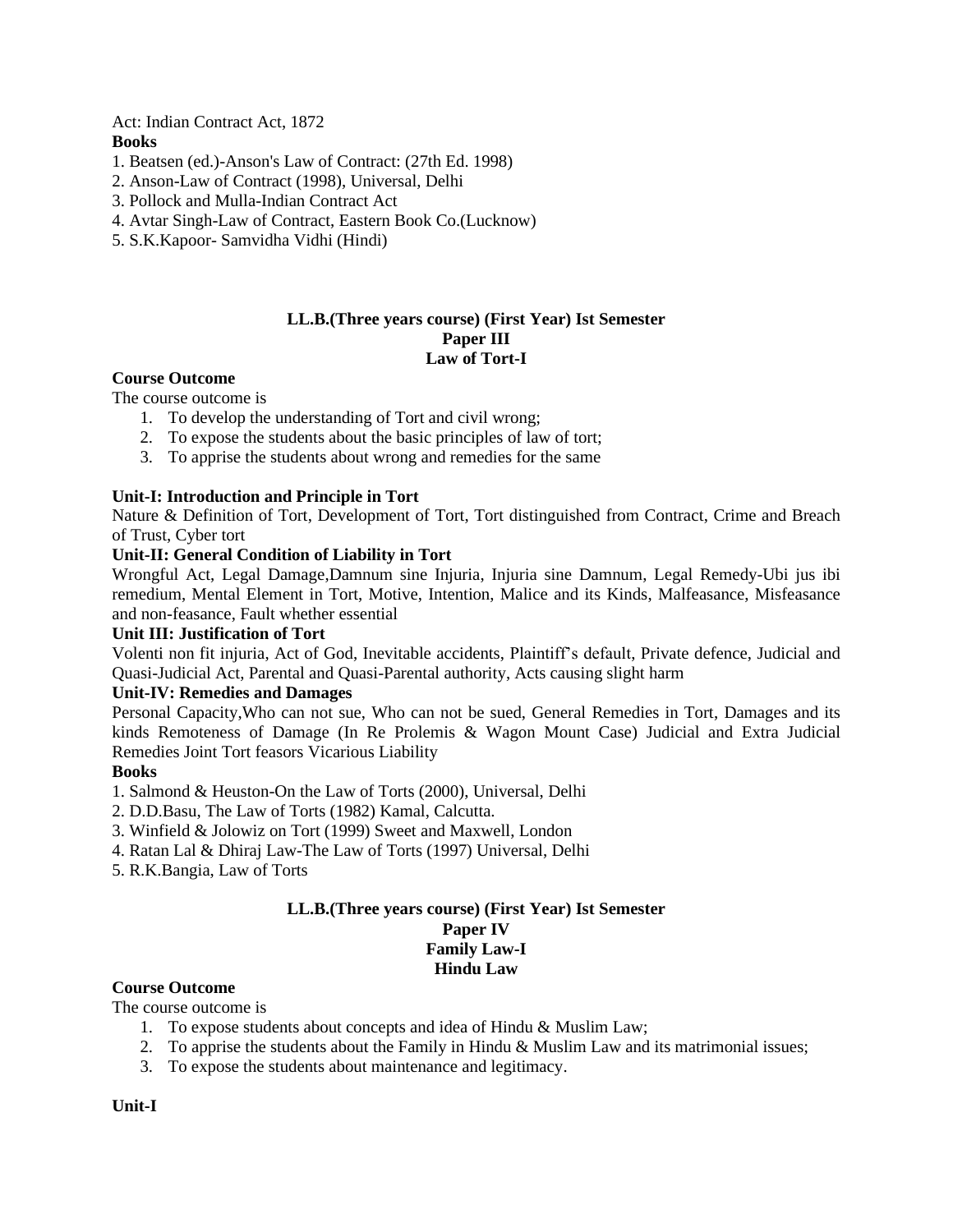Nature , Who is Hindu & Sources of Hindu Law, Hindu Marriage Act, 1955: (Sec.5-23) **Unit –II**

Maintenance Under Hindu Marriage Act (Sec.24 & 25), Maintenance Under Hindu Adoption And Maintenance Act, 1956 (Sec.18, 19 & 20)

Adoption: Essential & Effect (Sec.6 to 12 of HA&MA, 1956)

Kinds and Powers of guardian under Hindu Minority & Guardianship Act, 1956 (Sec.6-13)

#### **Muslim Law**

# **Unit –III**

Nature & Sources of Muslim Law, Who is Muslim?

Muslim Marriage: Essentials, Option of puberty, Kinds of Marriage under Sunni Law & Shia

Law, Mehr: Definition, Concept, Kinds of Dower, Rights of Wife in case of Unpaid Mehr

# **Unit-IV: Divorce**

Classification of Divorce, Maintenance of Wife Under Muslim personal law, Cr.P.C and Muslim Women (Protection of Right on Divorce) Act, 1986, Parentage and Legitimacy, Kinds and Powers of guardian **Acts**

1. Hindu Marriage Act, 1955

2. Hindu Adoption and Maintenance Act, 1956

3. Hindu Minority and Guardianship Act, 1956

3. Muslim Women (Protection of Right on Divorce) Act, 1986

# **Books**

1. J.D.M. Derrett- Hindu Law

2. Mulla -Hindu Law, (18th Ed. 2002) Butterworth Publication

3. Paras Diwan, Hindu Law, Allahabad Law Agency

4. Dr.R.K.Singh, Hindu Law (Hindi), Allahabad Law Agency

5. Kusum & P.P.Sexena, Lecture on Hindu Law, Butterworthe Publication Hi

#### **LL.B.(Three years course) (First Year) Ist Semester Paper V Law of Crimes-I**

# **Course Outcome**

The course outcome is

- 1. To expose students about concept & elements of crimes;
- 2. To apprise the students about the justified crimes and general exceptions;
- 3. To expose the students about inchoate offences, punishment etc.

#### **Unit-I: Introduction to Substantive Criminal Law**

Extent and operation of the Indian Penal Code

Definition of crime

Fundamental elements of crime

Stage of a crime; Intention, Preparation, Attempt, Commission (i) Essentials of the attempt, Impossible attempt, attempt and preparation distinguished

#### **Unit-II: General Explanations and Exceptions (Sec.76-106)**

 $(i)$ Definition (ii) Constructive joint liability (iii) Mistake (iv) Judicial and Executive acts (v) Accident (vi) Necessity (vii) Infancy (viii) Insanity (ix) Intoxication (x) Consent (xi) Good faith (xii) Private defence

**Unit-III: Abetment and Criminal Conspiracy (Sec.107 to 114; Sec 120-A,B) Unit-IV: Punishment**

**Theories:** Deterrent, Retributive, Preventive, Expiatory and Reformative Theory Punishment under the IPC: Fine, Life-Imprisonment, Death Sentence

**Act**

The Indian Penal Code, 1860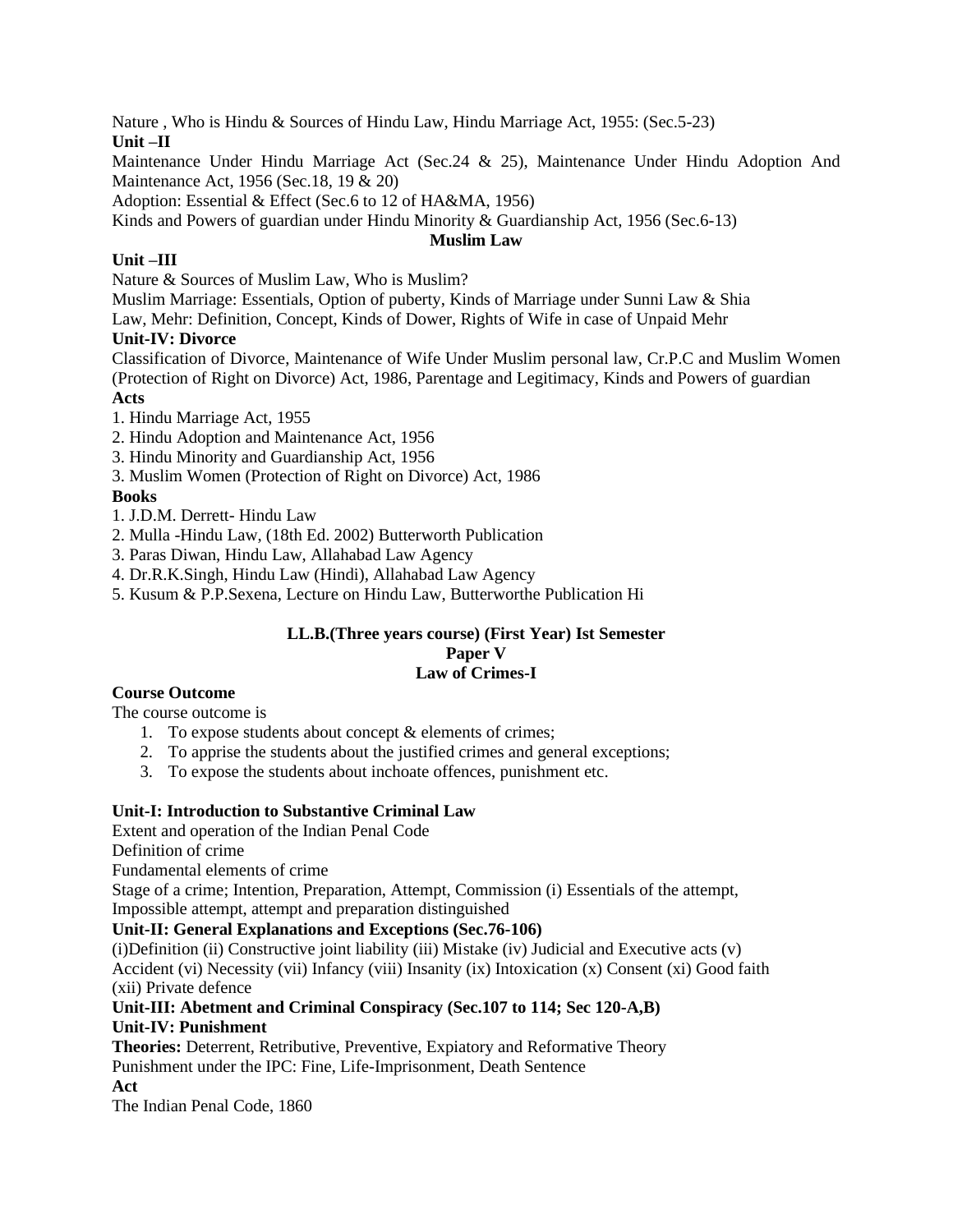### **Books**

- 1. Pillai, PSA, Criminal Law
- 2. Jeroma Hall, Principles of Criminal Law
- 3. R.C.Nigam, Criminal Law
- 4. Ratan Lal & Dhiraj Law, Indian Penal Code
- 5. K.D.Gaur, Criminal Law cases and materials

#### **LL.B.(Three years course) (First Year) Ist Semester Paper VI Constitutional Law Of India-I**

#### **Course Outcome**

The course outcome is

- 1. To expose students about concepts in Constitutional Law;
- 2. To apprise the students about the basic cannons of constitutional law like Rule of Law and separation of powers;
- 3. To expose the students about organs of state, Emergency Provisions;
- 4. To apprise the students about Contractual and Tortious liability of state.

# **Unit-I: Constitution**

Definition and Classification, Sources of Constitution, Constitutional Conventions

Salient features of Indian Constitution, Rule of Law, Separation of powers

# **Unit-II: Distributive of Powers between Center and States**

Legislative Powers - Administrative Powers - Financial Power

Doctrine of Territorial Nexus–Doctrine of Harmonious Construction-Doctrine of Pith and

Substance-Doctrine of Repugnancy

#### **Unit-III: Constitutional Organs**

(a) Parliament (b) Parliamentary Sovereignty (iii) Parliamentary Privileges (iv) Anti Defection Law (v) Executive Power (vi) Collective Responsibility of Cabinet (vii) Judiciary-Jurisdiction of Supreme Court and High Courts (viii) Independence of Judiciary

(ix) Public Interest Litigation (x) Power of Judicial Review (xi) Doctrine of Political Question

**Unit-IV:** Emergency Provisions, Amendment of Constitution, Doctrine of Basic Structure, Contractual and Tortious Liability of State, Right to Property and Freedom of Trade & Commerce **Act**

1. The Constitution of India, 1950

# **Books**

1. D.D.Basu, Shorter Constitution of India, 2001 Wadhwa, Nagpur

2. H.M.Seervai, Constitution of India, Tripathi Bombay

- 3. V.N.Shukla, Constitution of India, Eastern Book Co. Lko.
- 4. M.P.Jain, Constitution of India, Wadhwa Nagpur
- 5. B.K.Sharma, Introduction to Constitution of India, Prentice Hall.

#### **LL.B.(Three years course) (First Year) Ist Semester Paper VII Public International Law-I**

#### **Course Outcome**

The course outcome is

- 1. To expose students about basic concepts and theories of International law;
- 2. To apprise the students about the recognition, succession, law of Sea;
- 3. To expose the students about extradition and Diplomatic Agents.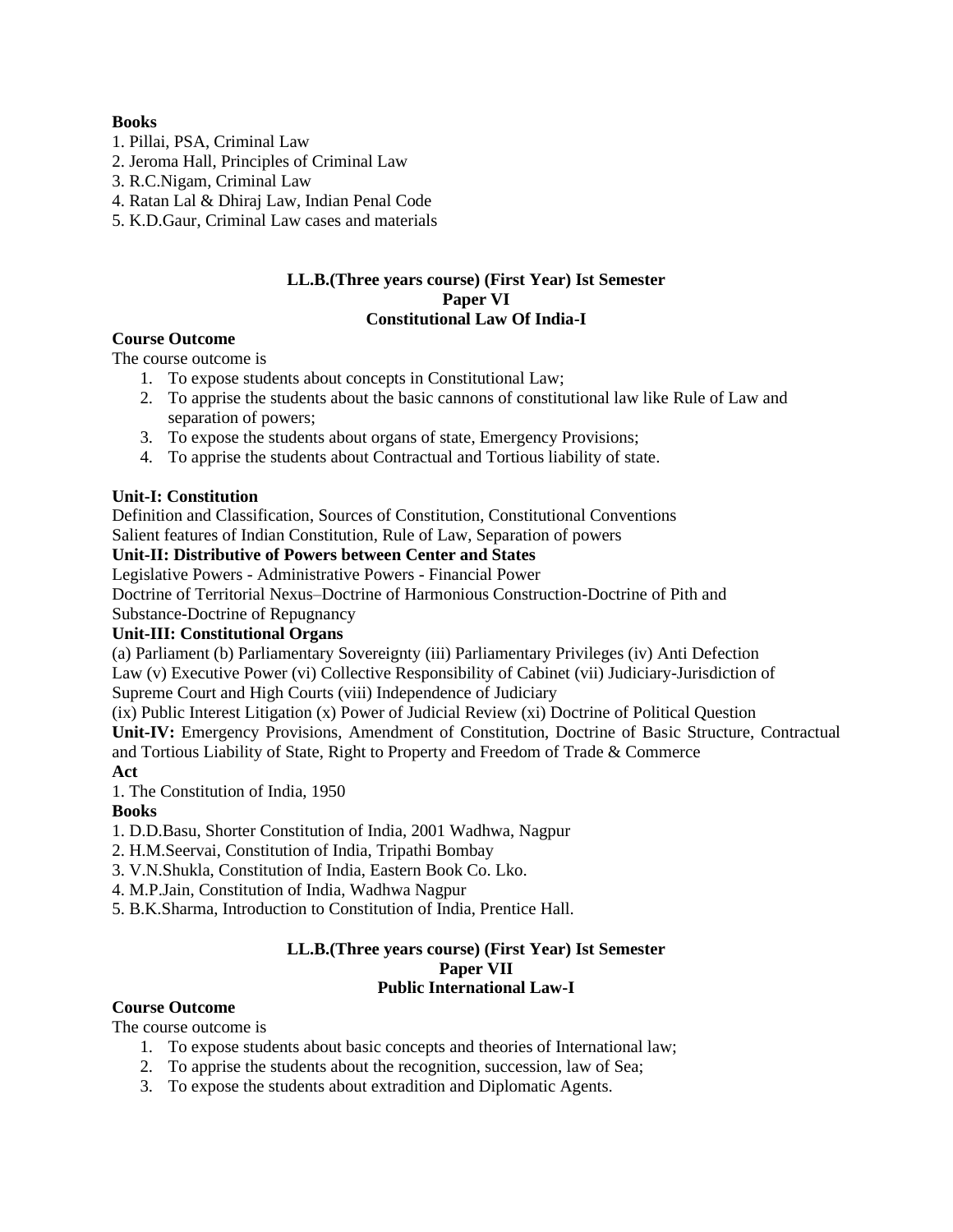### **Unit- I**

Definition and nature, General and Regional rules of International Law, Distinction between public International Law and Private International Law, Hogo Grotius, Is International Law true Law? Sanctions of observance of International Law, Sources of International Law (Article 38, Statute of the International Court of Justice), Relationship between international law and municipal law (Monism, Dualism, British, American and Indian Practice), Subject of international law (Various thories), Individual as subject of international law. The essential characteristics of a State in International Law, Micro States, Sovereignty of States,

Condominium, Vassal States and protectorates, Holy See, Commonwealth of Nations. **Unit- II**

Recognition-Definition of State Recognition, Recognition of Government, Theories of Recognition, Recognition De Jure and De Facto, The Duty to Recognize, Legal Effect of Recognition, Withdrawl of Recognition, Retroactive effect of Recognition.

States Succession: Definition and Kinds of Succession, consequences of state s uccession, Succession in respect of International Ogranisation.

Intervention: Definition and its Prohibition, Grounds of Intervention. Intervention by invitation. State Jurisdiction-Territorial Jurisdiction and its limitations.

State Responsibility-Kinds of State Responsibility, Consequences of State Responsibility. **Unit- III:**

State Terrotory: Concept, modes of acquisition, International Rivers

Air Space: Various Throies, Aerial Navigation (Five freedom of Air), Outer Space Treaty, 1967 Law of Sea: Maritime Belt, Contiguous Zone, Continental Shelf, Excclusive Econimic Zone, The High Seas, Land Locked States, International Tribunal for the Law of the Sea, Piracy.

# **Unit IV:**

Extradiction: Definition, Purpose of Extradition, Legal Duty, Extradiction of Political Offenders, Doctrine of Double Criminality, Rule of Speciality

Asylum: Meaning, Right of Asylum, Types of Asylum

Deplomatice Agents: Who are Diplomatic Agent? Classification of Heads of Mission, Function of Diplomatic Agents, The basis of Immunities and Privileges, Privileges and Immunities, Waiver of Immunity, Termination of Diplomatic Mission.

Consuls: Classification, function, privileges and Immunities. Internation Treaties: Meaning, kinds formation, Pacta Sunt Servanda, Rebus Sic Stantibus, Jus Cogens, Reservations and Termination. **Books**

- 1. Starke, Introduction to International Law
- 2. Rebecca Wallace, International Law
- 3. Brownlie, Principles of International Law
- 4. S.K.Kapoor, Public International Law
- 5. M.P.Tandon, Public International Law, ALA
- 6. K.C.Joshi, International Law

#### **LL.B.(Three years course) (First Year) IInd Semester Paper I Jurisprudence-II**

#### **Course Outcome**

The course outcome is

- 1. To expose students about concepts and idea of Jurisprudence
- 2. To apprise the students about the State, Sovereignty, property, possession & ownership issues;
- 3. To expose the students about rights & duties, liability and Legal Person.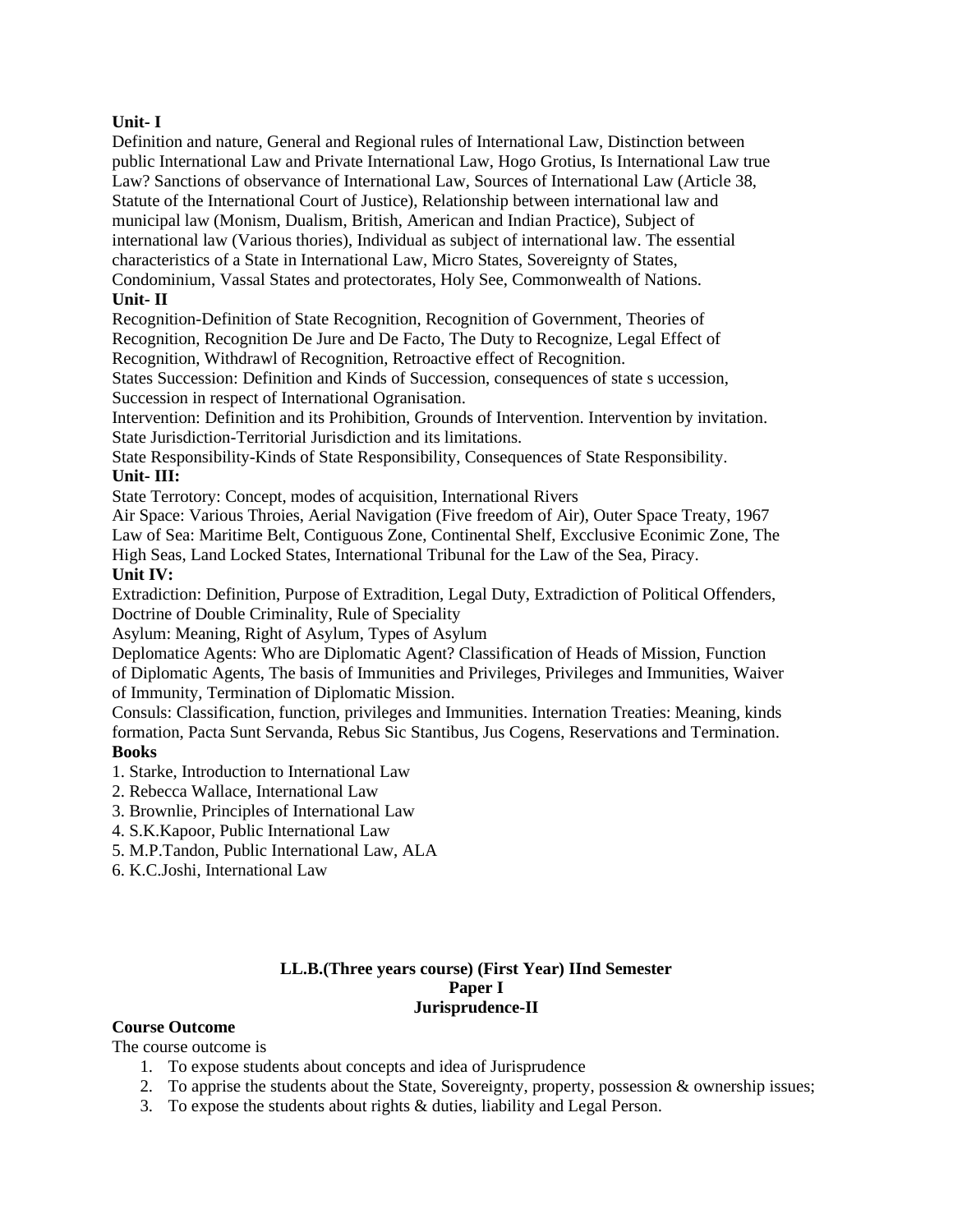#### **Unit-I: State, Sovereignty and Law**

Nature and functions of a State and its relationship with law Nature and development of Sovereignty Nature and Kinds of law and theories of justice **Unit-II: Law and Legislation** Law and Morality Law and Religion Law and Social change **Unit-III: Concepts of Law** Rights and Duties Personality Possession, Ownership and Property **Unit-IV: Principles of Liability** Liability and Negligence Absolute Liability Immunity **Books**: Same as Semester I

#### **LL.B.(Three years course) (First Year) IInd Semester Paper II Law of Contract II: Specific Contract**

#### **Course Outcome**

The course outcome is

- 1. To expose students about the idea of applied contract;
- 2. To apprise the students about the contract of indemnity  $\&$  Guarantee;
- 3. To expose the students about bailment, pledge and agency;
- 4. To develop the analytical understanding of Government Contract.

#### **Unit-I:**

#### **A. Indemnity and Guarantee (Sec.124-147)**

Indemnity & Guarantee-the Concept, Definition, Methods

Commencement of liability of the indemnifier

Nature of indemnity clauses

Distinction between indemnity and Guarantee

Right/Duties of Indemnifier, Indemnified and Surety

Discharge of Surety's liability

Kinds of Guarantee

# **Unit-II:**

#### **Bailment and Pledge (Sec. 148-171 and Sec.172-181)**

a. Meaning and Distinction

b. Rights and Duties of Bailor/Bailee, Pawnor/Pawnee

c. Lien

d. Termination of Bailment

Commercial utility of pledge transactions

# **Unit-III: Agency (Sec.182 to 238)**

Definitions of Agent and Principal

Essentials of relationship of agency

Creation of agency: by agreement, ratification and law

Relation of principal/agent, subagent and substituted agent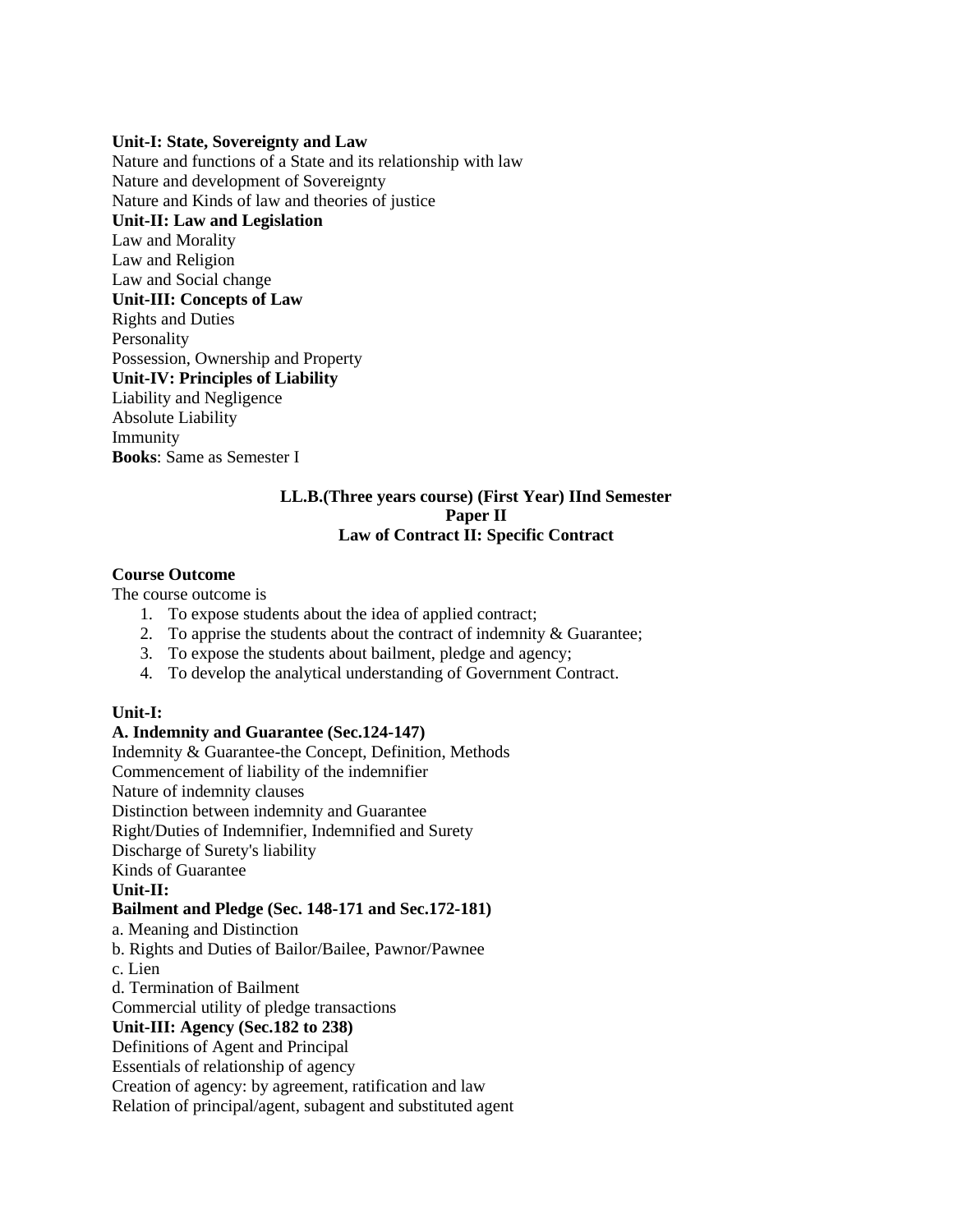Termination of agency **Unit IV: Government Contract** Constitutional provisions, procedural requirement-kinds of Govt. Contracts performance of such contracts, Settlement of disputes and remedies. **Books**: Same as Semester I

#### **LL.B.(Three years course) (First Year) IInd Semester Paper III Law of Tort II Specific Wrong and Consumer Protection Laws**

#### **Course Outcome**

The course outcome is

- 1. To expose students about specific Torts and Consumer Protection & Motor Vehicle Act;
- 2. To apprise the students about Assault, Battery, Trespass etc;
- 3. To expose the students about Consumer Protection Laws;
- 4. To develop the conceptual understanding of Consumer Protection regime.

#### **Unit-I: Tort Relating to Person**

Assault, Battery, False Imprisonment and abuses, Legal Proceedings, Malicious Procaution

#### **Unit II: Tort relating to Property**

Trespass, Nuisance, Trespass to Land and Goods

Defamation, Detinue, Conversion

Tort to incorporal personal property-Copy right, Trade mark, Trade name and Patent right Negligence, Res ipsa loquitor, Contributory negligence, Strict Liability or liability without fault and its applicability under MVA, 1988

#### **Unit-III: Consumer Protection Act:**

Consumersion in India (Historical Background), Consumers: the concept, definition and scope, object of CPAct, Rights of Consumers.

Unfair Trade Practice, Restriction Trade Practice, Defect in goods, Deficiency in service: Medical, Lawyering, Electricity, Housing, Postal services etc.

**Unit- IV**: Enforcement of Consumer Rights: Consumer Forum under C.P.Act-Jurisdiction, Powers and functions, Exceptions of order, Judicial Review, PIL, Class action, Remedies, Appeal, Administrative Remedies, C.P.Courts.

**Act**

Consumer Protection Act, 1986

#### **Books**

1. Saraf D.N., Law of Consumer Protection in India, 1995 Tripathi

2 R.K.Bangia, Consumer Protection Act

3. P.K.Majumdar, The Law of Consumer Protection in India, 1998 Orient Publishing Co. Delhi

#### **LL.B.(Three years course) (First Year) IInd Semester Paper IV Family Law-II Hindu Law**

#### **Course Outcome**

The course outcome is

- 1. To expose students about Joint Hindu Family, Family Property, Inheritance and Partition;
- 2. To apprise the students about the Hiba and Will, Pre-emption;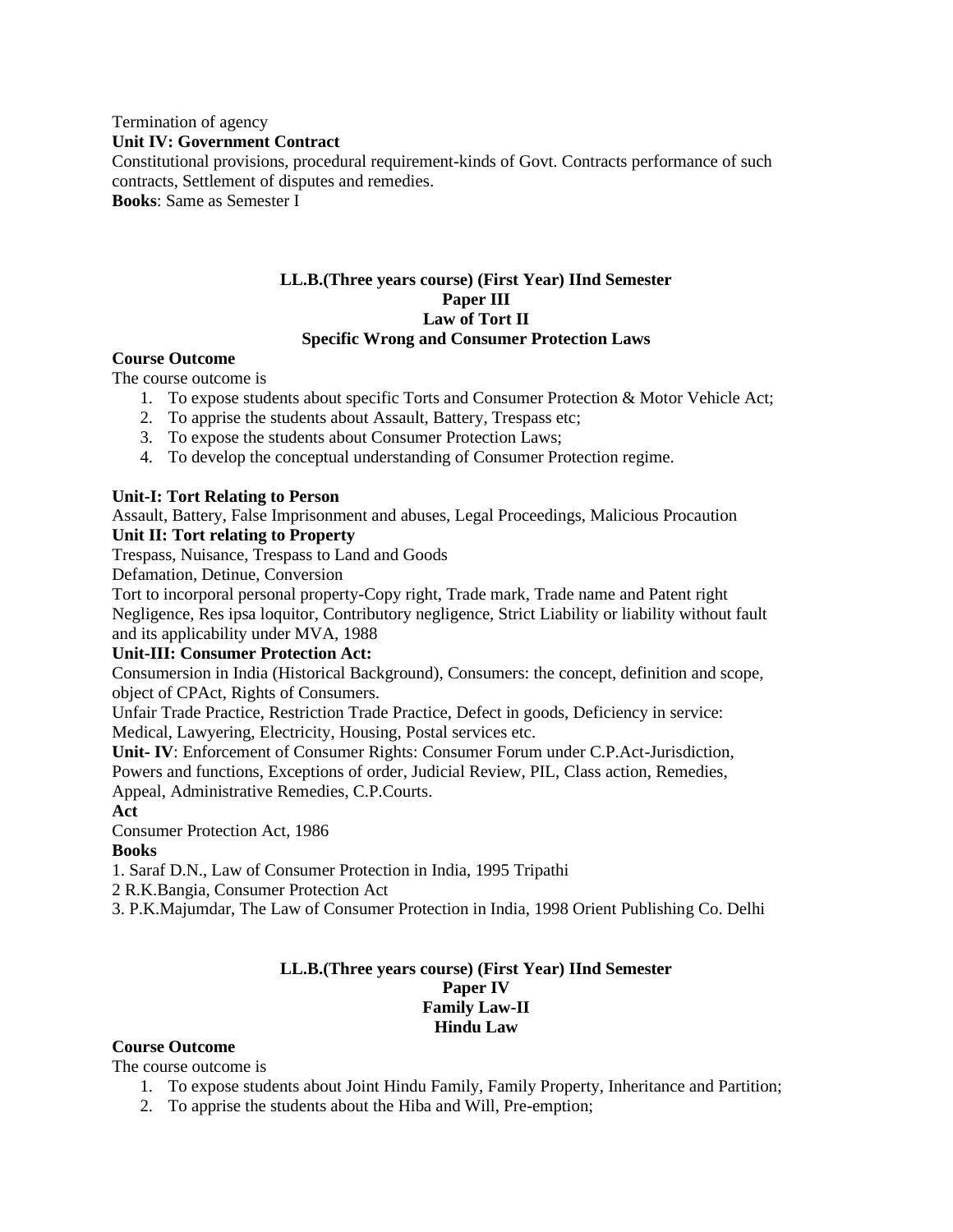3. To expose the students about inheritance and succession about family property.

# **Unit-I: Joint Hindu Family**

Origin, Nature of Joint Family and Coparcenary, Characteristic features of Coparcenary, Distinction between Coparcenary and Joint Family, Classification of Property: Joint Family Property and Separate Property, Karta: Position, Powers and Liabilities, Debts

# **Unit-II**

Partition: Definition, Persons entitled to demand Partition, Reopening and Reunion Hindu Succession Act, 1956: Features, Devolution of interest in Coparcenary Property (Sec.6), List of heirs in Class-I & II of the Schedule, Hindu Women's Right to Property

# **Muslim Law**

# **Unit III**

Hiba: Definition, Essentials, Kinds and Formalities for a Valid Hiba, Revocation of Hiba. Will: Definition, Essentials and Kinds of a Valid Will, Abatement of Legacies, Revocation of Will.

# **Unit-IV**

Pre-emption: Definition, Classification & Formalities Inheritance under Sunni Law, Doctrine of Aul and Radd

# **Books**

Same as in Semester III **Act:** 1. Hindu Succession Act, 1956 **Books**: Same as Semester I

#### **LL.B.(Three years course) (First Year) IInd Semester Paper V Law of Crimes-II**

# **Course Outcome**

The course outcome is

- 1. To expose students about specific crimes;
- 2. To apprise the students about the crime against Body and Property;
- 3. To expose the students about crimes like murder, theft, criminal misappropriation etc.

# **Unit I: Offences affecting the Human Body**

offences affecting life, causing of miscarriage or injuries to unborn children offences of hurt, of wrongful restraint and wrongful confinement offences of Criminal Force and Assault, offences of kidnapping and abduction **Unit II: Offences against women** Obscene acts and songs Outraging the modesty of women Rape Cruelty by husband or relatives of husband Offences relating to marriage **Unit III: Offences against Property** Theft, Extortion, Robbery and Dacoity Criminal misappropriation and Criminal breach of trust Cheating Mischief Criminal trespass **Unit IV: Defamation and offences relating to documents and property marks** Defamation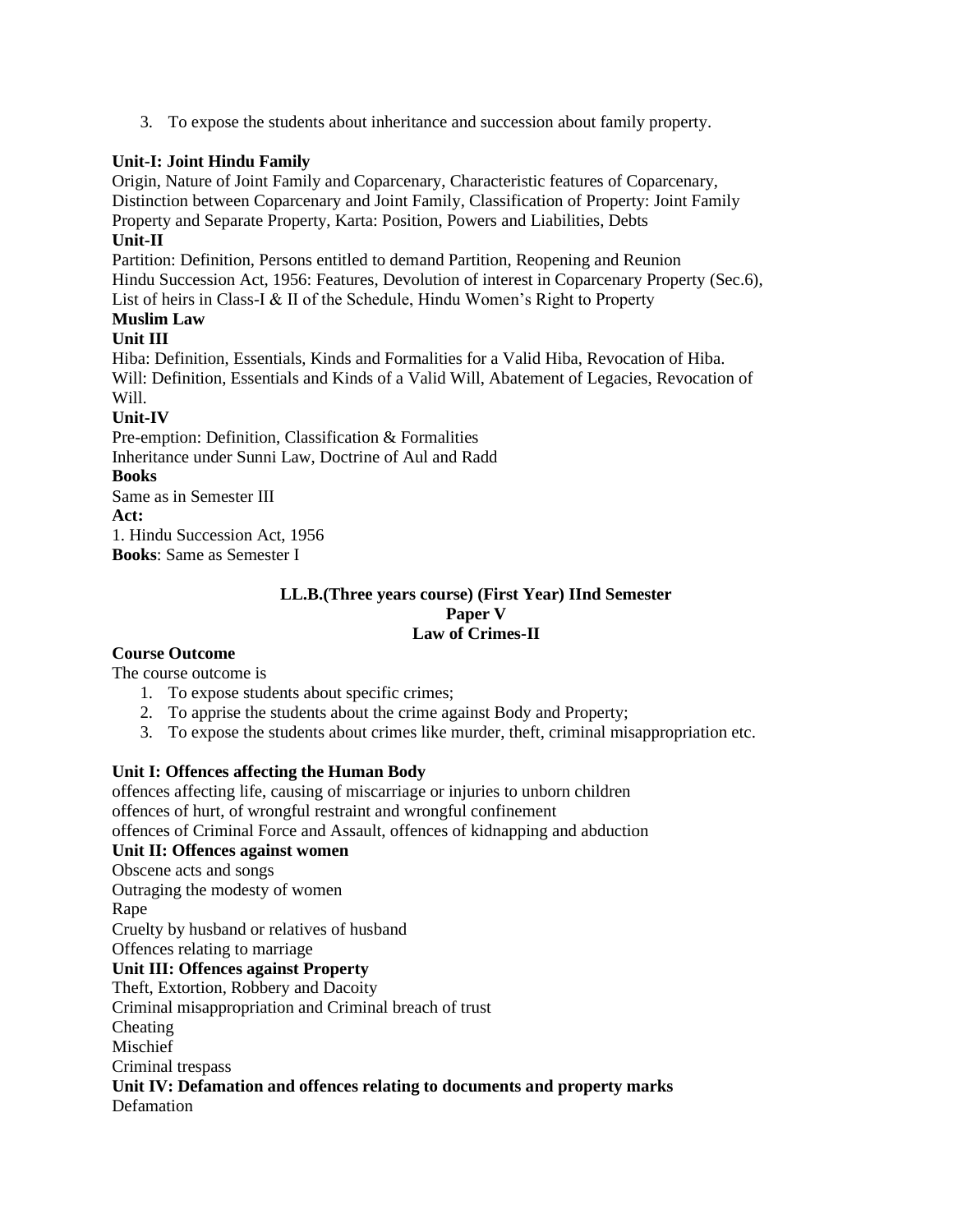Forgery Counterfeiting Criminal intimidation, sedition, disturbing religious feelings, enmity between classes of people **Books**: Same as Semester I

#### **LL.B.(Three years course) (First Year) IInd Semester Paper VI Constitutional Law of India-II**

#### **Course Outcome**

The course outcome is

- 1. To expose students about concepts and idea of Fundamental Rights;
- 2. To apprise the students about the remedies in Constitution, writs;
- 3. To expose the students about Directive Principles of State Policy.

#### **Unit –I: Fundamental Rights**

Definition of State for enforcement of fundamental rights-Justiciability of fundamental rights-

Doctrine of eclipse, severability, waiver, distinction between pre-constitutional law and postconstitutional Law Right to Equality: Doctrine of Reasonable classification and the principle of absence of arbitrariness Fundamental Freedom: Freedom of speech and expression, Freedom of Association, Freedom of Movement, Freedom of Reside and Settle, Freedom of Trade, Business and Profession-expansion by judicial interpretation-reasonable restrictions.

#### **Unit II: Fundamental rights**

Right to life and personal liberty-scope and content (expensive interpretation)

Preventive detention under the Constitution-Policy and safeguards-Judicial review

Right against exploitation-forced labour and child employment

Freedom of religion

Educational and cultural rights

#### **Unit III: Right to Constitutional Remedies:**

Right to Constitutional Remedies-Judicial Review-

Writs: Hebeas Corpus, Mandamus, Certiorari, Prohibition and Quo-warranto-Art.32 and 226

**Unit IV: Directive Principle**, Fundamental Duties, Social Justice and Right to Information

Directive Principle of State Policy-Nature and justiciability of the Directive Principles-Interrelationship between Fundamental Rights and Directive Principles-Fundamental Duties

Social justice under the Indian Constitution-Compensatory discrimination for backward classes-

Mandal Commission's case and other cases-Protective discrimination doctrine.

Right to Information Act: Central and State Commission, Public Authorities, Right to

Information and Power of Judicial Review

**Books:** Same as Semester I

#### **LL.B.(Three years course) (First Year) IInd Semester Paper VII Public International Law-II**

#### **Course Outcome**

The course outcome is

- 1. To expose students about International Organization;
- 2. To apprise the students about the United Nations, Neutrality;
- 3. To expose the students about Settlement of International Disputes.

#### **Unit- I**

International Organizations: Definition, the condition which should exits for their development, Their Legal Personality, capacity to enter into international treaties,, Privilege and Immunities,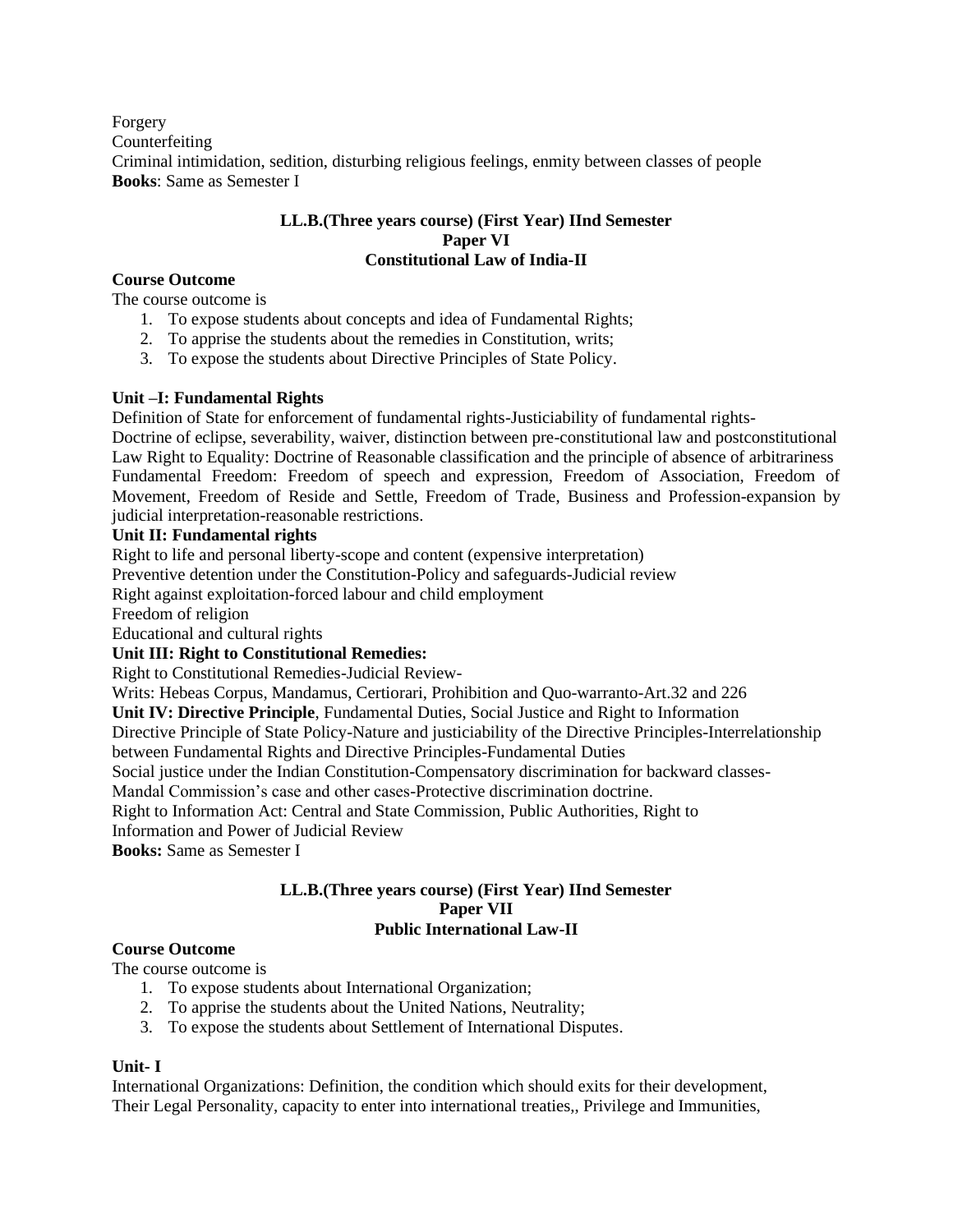League of Nations : Principal Organs, Its weaknesses, Mandate System.

# **Unit- II United Nations:**

Establishment, Preamble, Purpose & Principles of UN, Membership, suspension, expulsion and withdrawl. Principal Organs of the UN, Amendment to the Charter.

# **Unit- III**

Settlement of International disputes, Pecific and compulsive, War: Definition, Non-war armed conflic t, Declaration, Legal Regulation, Effects of the Outbreak of War.

The Law of Warfare- Need, Laws of Land, Maritime and aerial Warfare, War crime-Nuremberg and Tokyo Trials, Genocide: Meaning, Main provisions of the Genocide Convention. **Unit- IV**

**Neutrality –** Meaning under the UN Charter, Rights and duties of neutral and Belligerent States, End of Neutrality, Right of Angary, Contraband and the Doctrine of Continuous Voyage, Blockade, Right of Visit and Search, Prize Courts,

# **Books**

S.P.Gupta, International Organisation, ALA

H.O.Agrawal, International Law and Human Rights

### **LL.B.(Three years course) (Second Year) IIIrd Semester Paper I Human Rights Law and Practice**

# **Course Outcome**

The course outcome is

- 1. To expose students about concepts and idea of Human Rights;
- 2. To apprise the students about sources of Human Rights and Its Classification;
- 3. To expose the students about Enforcement of Human Rights in India.

# **Unit-I:**

Human Rights: Meaning, Evolution of Human Rights: Ancient and Natural law perspective, Natural Rights and Human Rights, Legal Right and Human Rights, Human Rights-Classification, Human Rights and League of Nations, Sources of International Human Rights Law, Human Rights-Importance

# **Unit-II:**

U.N.Charter and Human Rights, Universal Declaration of Human Rights and its legal significance.

Covenants and Conventions : International Covenant on Economic, Social and Cultural Rights,1966; International Conventions on Civil & Political Rights, 1966 The European Convention on Human Rights, 1950, The American Convention on Human Rights, 1969, African Charter on Human and Peoples Rights, The Viena Conference on Human Rights, Convention Against Torture and Other Cruel Inhuman or Degrading Treatment or Punishment, Rights of the Aged.

# **Unit III:**

Human Rights in India, Human Rights and Indian Constitution, The Protection of Human Rights Act, 1992

Judicial activism & Protection of Human Rights in India, Role of Non-Governmental organization in the Promotion and Protection of Human Rights; Refugees

# **Unit IV:**

National Human Rights Commission, National Commission for Minorities, National Commission for Safai karamcharis, National Commission for Women, National Commission for Backward Classes and National Commission for Schedule Castes and Schedule Tribes.

# **Acts**

1. The Charter of UNO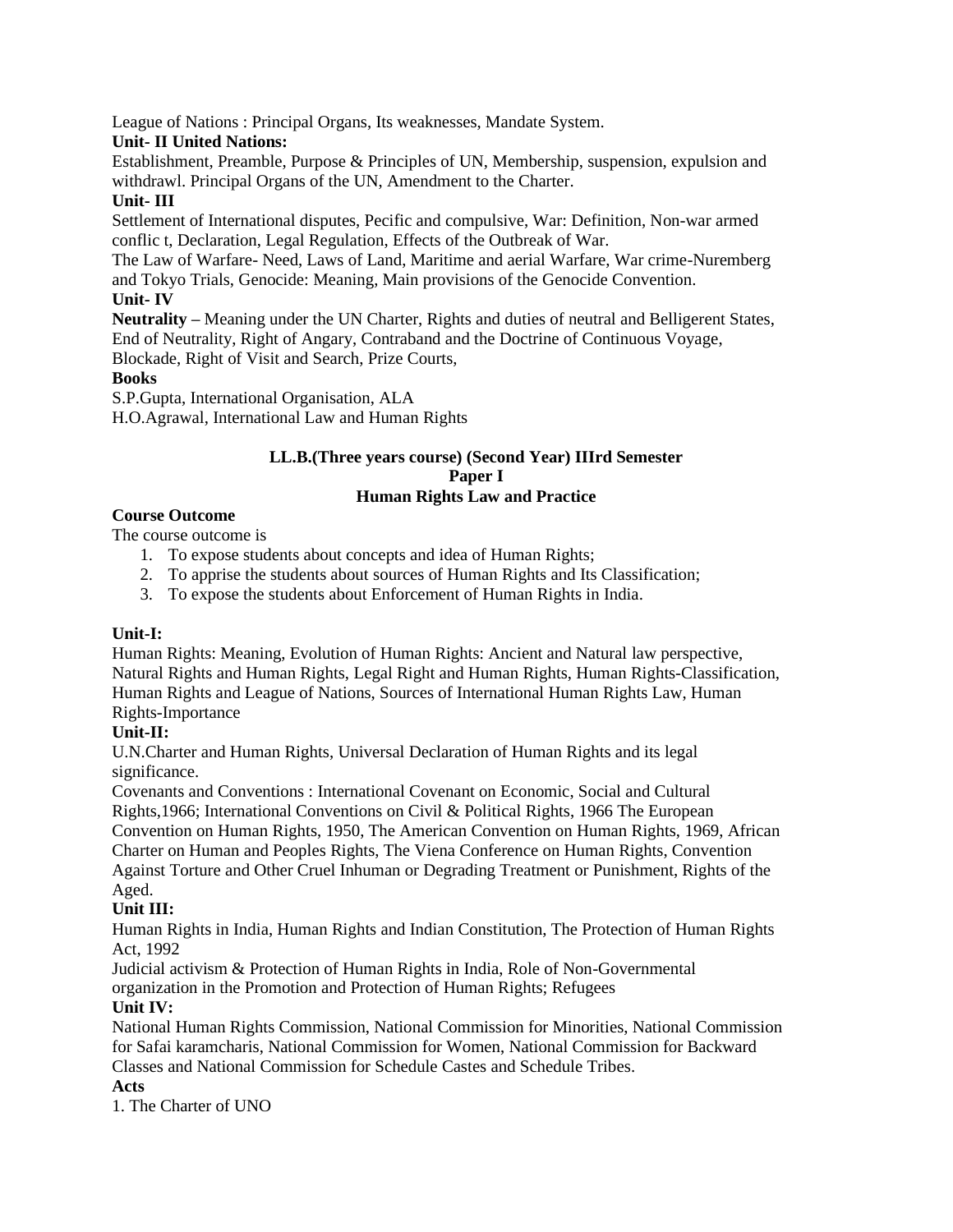2. The Protection of Human Rights Act, 1993

- 3. The Universal Declaration of Human Rights, 1948
- 4. The Protection of Human Rights Act, 1993

#### **Books:**

- 1. Prof. S.K.Verma, Public International Law (1998) Prentice Ha ll of India
- 2. Wallace, International Human Rights, 1996 Sweet & Maxwell
- 3. Theodor Meron (ed.), Human Right in International Law
- 4. V.R.Krishna Iyer, The Dialectics and Dynamics of Human Right in India
- 5. S.K.Kapoor, Human Right under Int.Law & Indian Law

### **LL.B.(Three years course) (Second Year) IIIrd Semester Paper II Property Law and Easement-I**

#### **Course Outcome**

The course outcome is

- 1. To expose students about concepts and idea of Property;
- 2. To apprise the students about the principles of transfer of property, specific transfer;
- 3. To expose the students about sale, mortgage, charge, lease, exchange, gift etc.

### **Unit-I: Concept of Property and General Principles Relating to Transfer of Property**

Concept of property: distinction between moveable and immoveable property

Definition clause: Immovable property, Attestation, Notice, Actionable claim Definition to transfer of property (Sec.5) Transfer and non-transfer property (Sec.10-12) Transfer to an unborn person and rule against perpetuity (Sec.13, 14) Vested and Contingent interest (Sec.19 & 21) Rule of Election (Sec.35) **Unit-II: General Principles Governing Transfer of Immoveable Property** Transfer by ostensible owner Rule of feeding the grant by estoppel Rule of Lis pendens Fraudulent transfer Rule of part performance Vested and contingent interest Conditional transfer **Unit-III: Specific Transfers** Sale and gift Mortgage and charge Lease and Licence **Unit-IV: Easement Act** Object and main provisions of the Easement Act **Acts** 1. The Transfer of Property Act, 1882 2. The Indian Easement Act, 1882 **Books** 1. Mulla, Transfer of Property Act, 1999, Universal Delhi 2. Subba Rao, Transfer of Property Act, 1994, Subbiah Chetty, Madras 3. V.P.Sarathy, Transfer of Property, 1995 Eastern Book Co. 4. T.P.Tripathi, Transfer of Property Act, 2007

5. S.N.Shukla, Transfer of Property Act, 2007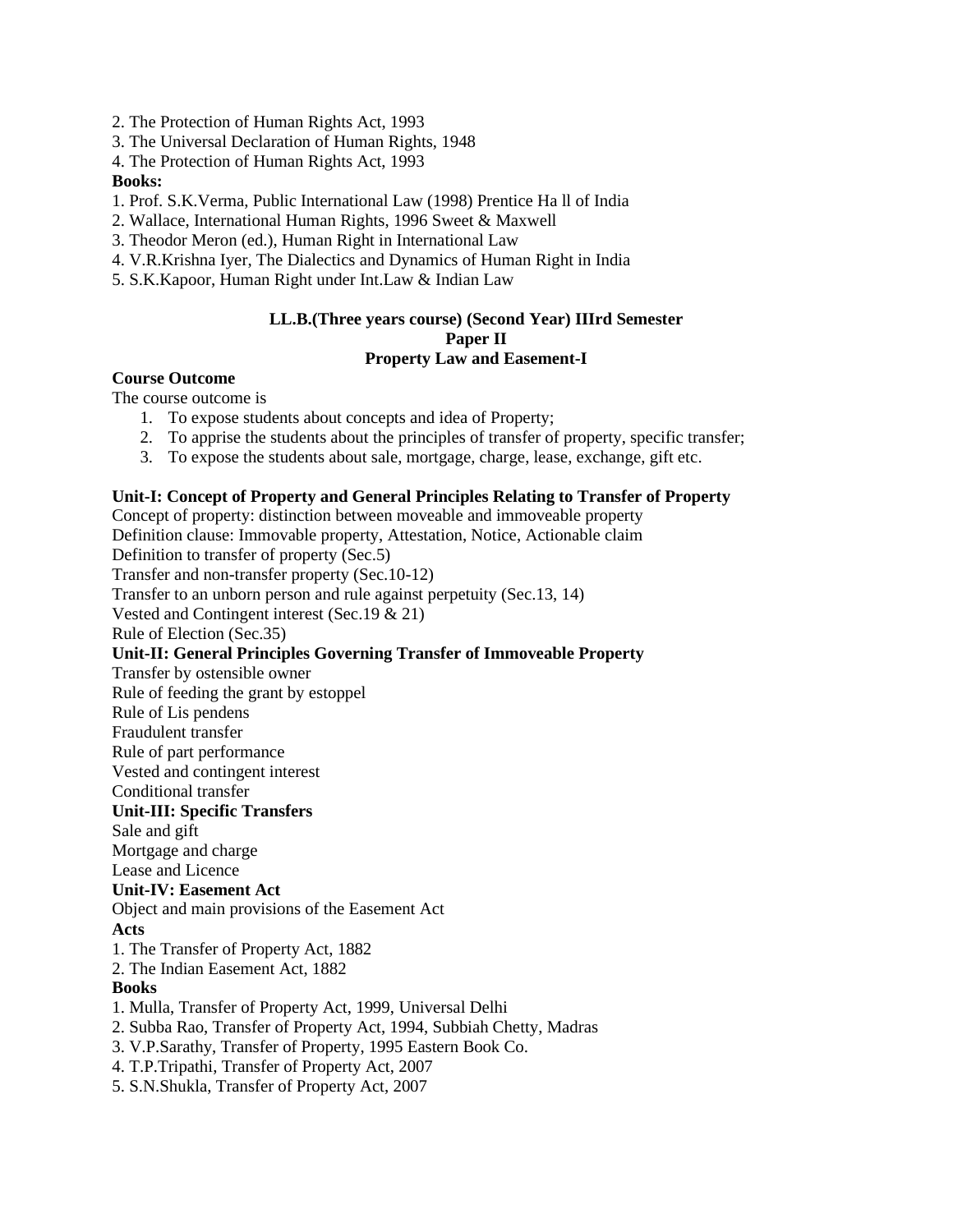#### **LL.B.(Three years course) (Second Year) IIIrd Semester Paper III Commercial Law Partnership, Sale of Goods Act**

# **Course Outcome**

The course outcome is

- 1. To expose students about concepts and idea of commercial transactions;
- 2. To apprise the students about sale of goods and partnership;
- 3. To expose the students about remedies for breach and regulation of partnership.

#### **Unit-I: Indian Partnership Act**

History, Nature and Definition & Kinds of Partnership, Test of Determining, Distinction form Company and Joint Family Business, Co-ownership (Sec.4 to 8) General and Specific Duties of Partner, Rights of Partner to Each other (Sec.9 to 17), Partners to be agent of the Firm: Implied authority, Emergency Power Effect of Admission & Notice, Liabilities: Joint & Several, Liability for wrongful acts & Misapplication of Money

**Unit-II:** Incoming & Outgoing Partners (Sec31 to 38), Dissolution of Firm (Sec.39 to 55), Registration of Firm (Sec.56 to 71)

# **Unit-III: Sales of Goods**

Definition, Conditions and Performance, Formation of Contract (Sec.4 to 17), Effect of Contract (Sec.18 to 31)

#### **Unit IV:**

Sale of Goods: Right of Parties and Remedies, Performance of Contract (Sec.31 to 44), Rights of Unpaid Seller (Sec.45 to 54), Suits for Breach of Contract (Sec.55 to 61)

# **Acts**

1. Indian Partnership Act, 1932

2. The Sale of Goods Act, 1930

#### **Books**

- 1. Avtar Singh, Partnership & Sales of Goods Act, Eastern Book Co.
- 2. Mulla, Partnership & Sales of Goods Act, Tripathi
- 3. Dr.R.K.Bangia, Partnership Act
- 4. H.P.Gupta, Partnership Act

#### **LL.B.(Three years course) (Second Year) IIIrd Semester Paper IV Labour Law I Labour Laws -I (Law relating to Labour Management Relation in India)**

# **Course Outcome**

The course outcome is

- 1. To expose students about concepts and idea of Labour Law;
- 2. To apprise the students about Industrial disputes & its resolution;
- 3. To expose the students about Trade Union and its privilege.

#### **Unit-I**

Industrial Relation, Labour Problem and Labour Policy in India

Trade Union Act, 1926 (Labour Management Relation); History and Development of Trade Union Movement , Registration of Trade Union, Rights and Liabilities of Registered Trade Union, Penalties and procedure, Collective Bargaining-Process, Merit and Demerit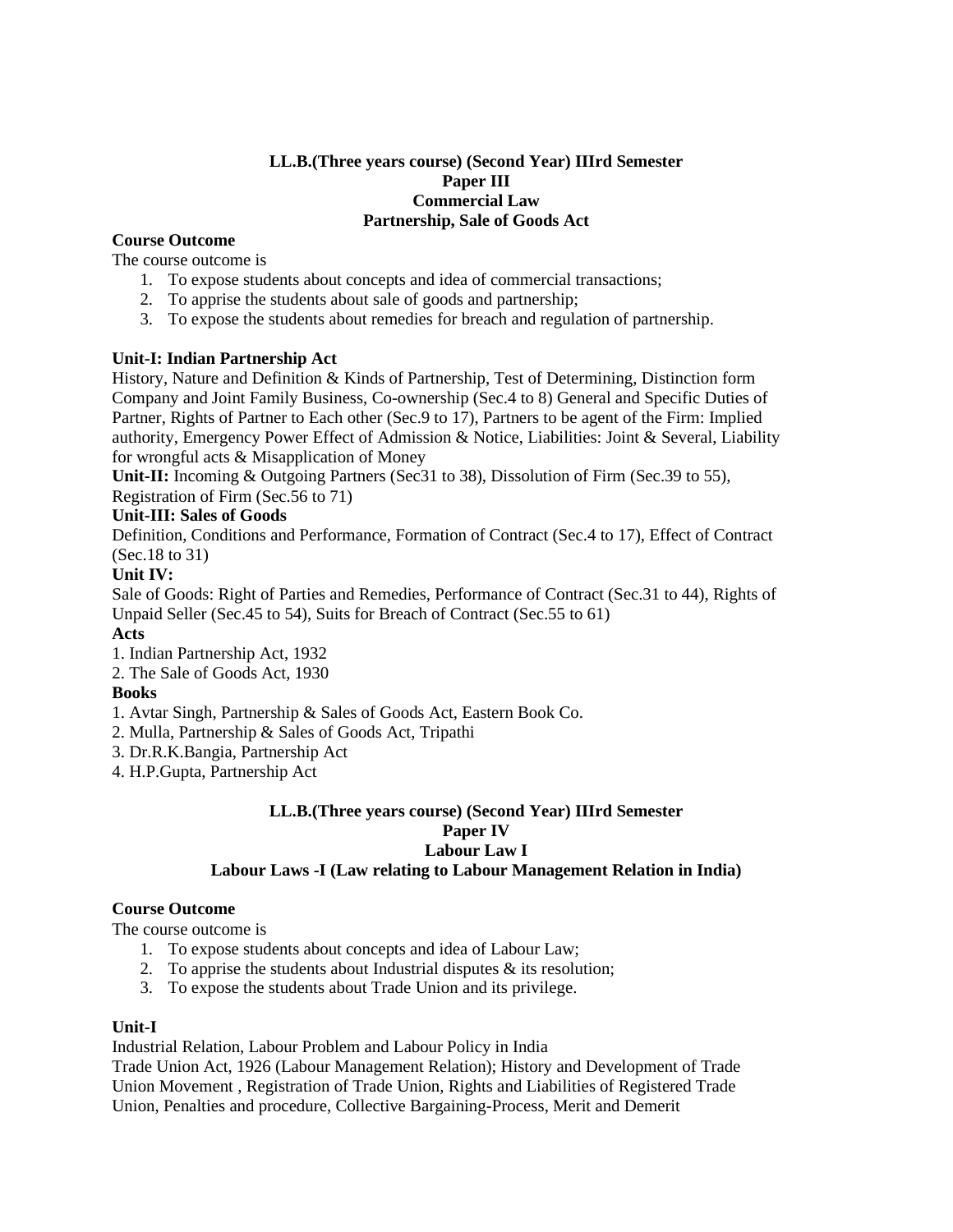#### **Unit-II Industrial Dispute Act, 1947**

Scope of Industry, Workmen, Employers, Industrial Disputes, Authorities under the Industrial Dispute Act, 1947; Procedure, Power and Duties of Authorities, Reference of Disputes to Boards, Courts or Tribunals

# **Unit-III**

Strike, Lock Out, Lay Off, Retrenchment and Closure

Unfair Labour Practices, Penalties, Offences by Companies etc. Industrial Employment

(Standing Order) Act, 1946

# **Unit-IV**

Philosophy of Labour Welfare, Historical Development of Labour Welfare, The Factories Act, 1948: Interpretation-competent person, Hazardous process, manufacturing process, Worker, Factory, Occupier, Health, Safety and Welfare, Working House of Adults, Employment of young persons, Inspectors-Appointment and Powers.

# **Acts**

1. Trade Union Act, 1926

- 2. Industrial Dispute Act, 1947
- 3. Factories Act, 1948

# **Books**

1. John Bowers & Simon Honey Ball, Text Book on Labour Law (1996) Blackstone, London

2. K.M.Pillai, Labour and Industrial Laws

3. V.G.Goswami, Labour and Industrial Laws, 1999

4. Dr. S.K.Puri, Labour and Industrial Laws (New Ed.)

5 D.D.Seth, Commentaries on Industrial Disputes Act, 1998

#### **LL.B.(Three years course) (Second Year) IIIrd Semester Paper V Insurance Law**

# **Course Outcome**

The course outcome is

- 1. To expose students about concepts and idea of Insurance;
- 2. To apprise the students about basic principles of insurance;
- 3. To expose the students about insurance and its interface to consumer law.

# **Unit I**

Introduction, Meaning of Insurance, Historical Aspect, Characteristic of Insurance, Nature of Insurance Contract

# **Unit II**

Theory of Cooperation, Theory of Probability, Principles of Insurance, Utmost Good Faith, Insurance Interest

# **Unit III**

Re-Insurance, Double Insurance, Insurance & Wages, Types of Ins urance:

Life Insurance

Marine Insurance

Fire Insurance &

Miscellaneous Insurance

#### **Unit IV**

Indemnity, Subrogation, Causa Proxima, Mitigation of Loss, Attachment of Risk, Contribution Constitution, Function and Powers of Insurance Regulatory and Development Authority Application of Consumer Protection Act, 1986

**Books**

1. M.N.Mishra, Law of Insurance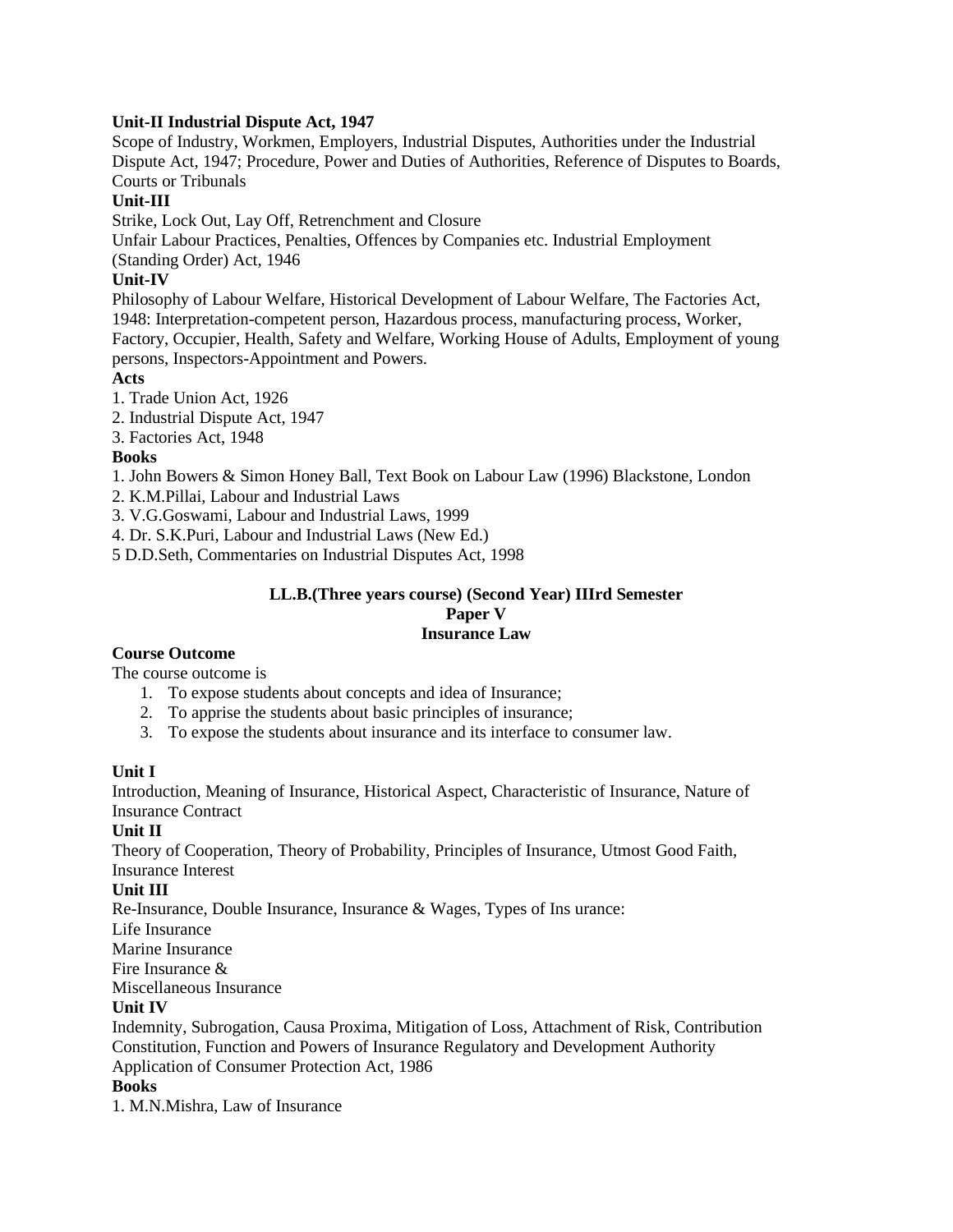2. C.Rangarajan, Handbook of Insurance and Allied Laws

# **LL.B.(Three years course) (Second Year) IIIrd Semester Paper VI Administrative Law-I**

#### **Course Outcome**

The course outcome is

- 1. To expose students about concepts and idea of Administrative Law;
- 2. To apprise the students about Quasi Judicial Authority & Tribunal;
- 3. To expose the students about Discretion and its abuse.

#### **Unit I: Evolution and Scope of Administrative Law**

Nature, Scope and Development of Administrative Law Rule of Law and Administrative Law Separation of Powers and its relevance Concept of state from laissez-fair to social welfare; position in U.K., USA., Relationship between Constitutional Law and Administrative Law Administrative of function of Administration Classification of functions of Administration **Unit II: Legislative Function of Administration** Delegated legislation: Necessity and Constitutionality Forms and requirements Control: Legislative, Judicial, Procedural Sub-delegation of legislative power, conditional legislation, Henry VIII Clasue **Unit III: Judicial Functions of Administration** Need for devolution of adjudicatory authority on administration Nature of Tribunal: Constitution, Power, Procedures, Rules of evidence Administrative Tribunals Principles of Natural Justice: (i) Rule against Bias (ii) Audi Alter Partem: Essentials of hearing process, Cross examination, Legal representation, Pre and post-decisional hearing Rules of evidence-no evidence, some evidence and substantial evidence Institutional Decisions **Unit IV: Administrative Discretion**

Need for administrative discretion, Limitation on exercise of discretion, Malafide exercise, irrelevant considerations & non-exercise of discretionary power, Judicial review of administrative discretion, Remedies.

#### **Books**

- 1. Wade, Administrative Law (VII Ed.) Indian Print, Universal
- 2. M.P.Jain, Principles of Adminstrative Law, Universal Delhi
- 3. S.P.Sathe, Administrative Law, Butterworths, Delhi

4. C.K.Thakkar, Administrative Law, Eastern Book Co.

#### **LL.B.(Three years course) (Second Year) IIIrd Semester Paper VII Company Law-I**

#### **Course Outcome**

The course outcome is

- 1. To expose students about concepts and idea of Corporate Personality;
- 2. To apprise the students about the Formation of Company and Corporate Documents;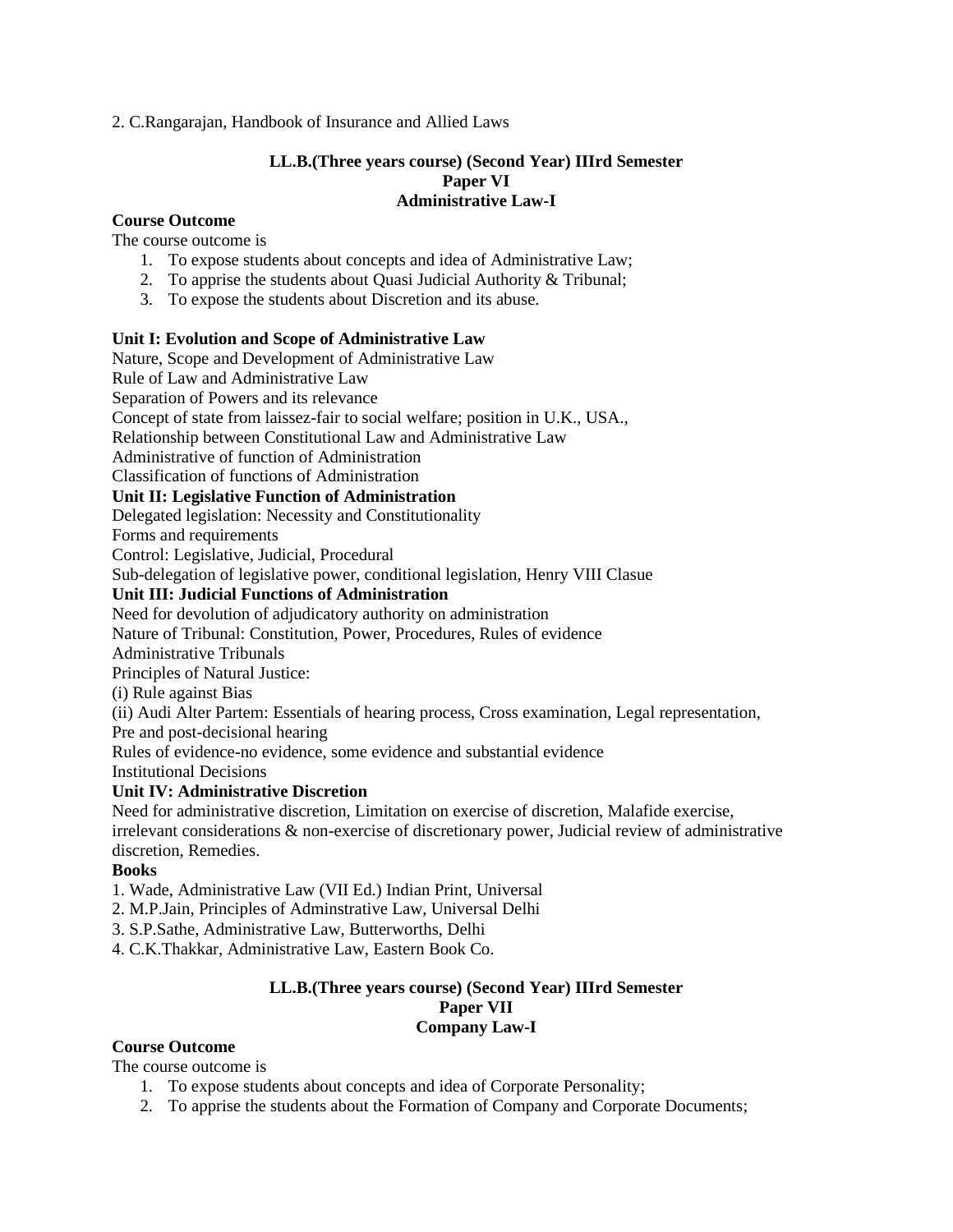#### 3. To expose the students about corporate finance and corporate management.

#### **Unit I : CORPORATE JURISPRUDENCE & INCORPORATION**

## 1. Theory of Corporate Personality

- 2. Meaning & Nature of Corporation.
- 3. Uses and abuses of the corporate form: lifting the corporate veil.
- 4. Kinds of Company: Conversion
- 5. Incorporation of Company: Promotion of the Company

# **Unit II : CORPORATE DOCUMENTS**

- 1. Memorandum of Association: Contents & Alteration, Doctrine of Ultra Vires.
- 2. Article of Association : Contents & Alteration
- 3. Doctrine of Constructive Notice and Indoor Management
- 4. Prospectus: Contents & Kinds; Liabilities for misstatement in Prospectus.

#### **Unit III : CORPORATE FINANCE & DEBT MANAGEMENT**

1. Share: Nature, Issue, Types, Allotment, Underwriting, Share Capital, Reduction of share capital, Transfer and Transmission of securities. Dividend: Declaration of Dividend, Management of Unpaid Dividend; Unpaid Dividend, Account, Investor Education and

Protection Fund, Punishment for failure to distribute dividends.

2. Borrowing powers and effect of unauthorized borrowing

Debenture: Kinds, Debentures Holders, Debenture Trustees, Public Deposits

- 3. Hybrid Instruments: Fully Convertible Debentures, Partially Convertible Debenture.
- 4. Charges and Mortgages, Registration of Charges Inter-corporate Investment

## **Unit : IV CORPORATE MANAGEMENT AND ADMINITRATION**

1. Membership of Company

2. Meeting : Kinds and Procedure, Voting Rights and Kinds, Resolutions

- 3. Directors: Appointment and Qualifications of Directors, Kinds. Removal, Director
- Identification Number and Obligation. Powers and Duties.
- 4. Meetings of Board and its Powers.

#### **Acts:**

- 1. The Companies Act, 2013
- 2. The Companies Rules
- 3. The Indian Contract Act, 1872
- 4. Securities Contract Regulation Act, 1956
- 5. SEBI (Issue of Capital **&** Disclosure Requirements) Regulations 2009

#### **Books:**

1. L.C.B. Gower, Principles of Modern Company Law, 1997 Sweet & Maxwell, London

2. A Ramaiya, Guide to Companies Act, 2011 Lexis Nexis

3. Palmer, Palmer's Company Law, 1987 Stevens, London.

4. Dr A.K. Majumdar & Dr G.K. Kapoor, Taxmann's Company Law and Practice 2013 18th Ed.

5. Robert R. Penington, Company Law, Oxford University Press

#### **LL.B.(Three years course) (Second Year) IVth Semester Paper I Environmental Laws, Forest laws & Animals Protection Laws**

#### **Course Outcome**

The course outcome is

- 1. To expose students about concepts and idea of Environmental law and its cannons;
- 2. To apprise the students about the basic legislation of Environment;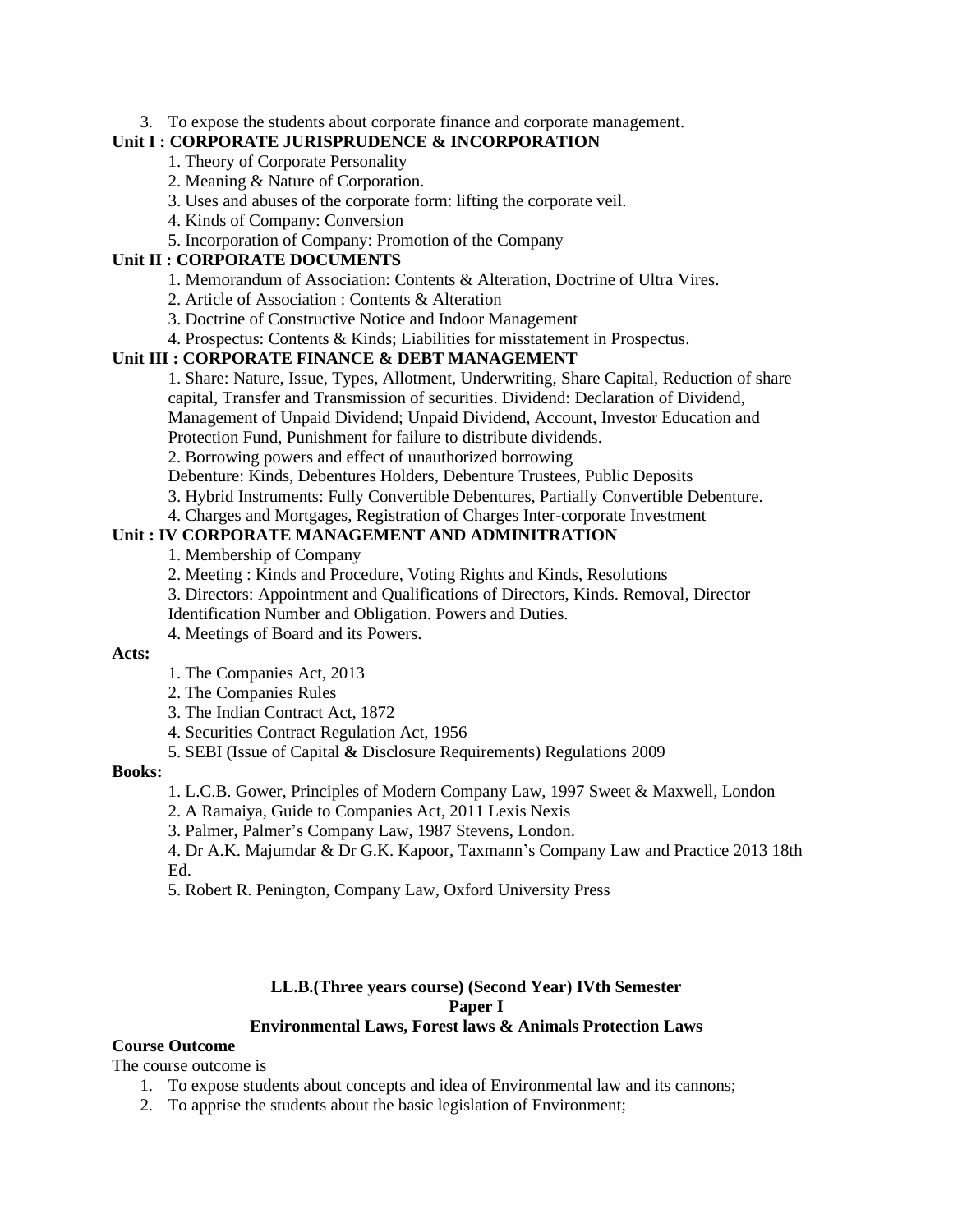3. To expose the students about Forest Law.

# **Unit-I**

Dimensions of Environmental Problems, Pollution & its Kinds, Sustainable development, Constitutional Provisions & Judicial Activism (Principles-Precautionary principle, Polluter pays principle, public trust doctrine)

# **Unit-II**

The Water (Prevention & Control of Pollution) Act, 1974 ; Definition, Central and State Pollution Control Boards: Constitution, power and function; Sample of effluents, Citizen Suit Provision The Air (Prevention & Control of Pollution) Act, 1981; Definition, Central and State Pollution Control Boards: Constitution, power and function; Sample of effluents, Citizen Suit Provision **Unit-III**

The Environment (Protection) Act, 1986, The National Environment Tribunal Act, 1955 and The National Environment Appellate Authority Act, 1997

# **Unit-IV**

# **Indian Forest Act, 1927**

Kinds of forest-private, Reserved, Protected and Village Forest, The Forest (Conservation) Act, 1980

The Wild Life (Protection) Act, 1972; Authorities to be appointed and constituted under the Act, Hunting of wild animals, Protection of Specified Plants, Trade or Commerce in Wild Animals, animals articles and trophies; Its prohibition.

# **Acts**

1. The Water (Prevention and Control of Pollution) Act, 1974

- 2. The Air ((Prevention and Control of Pollution) Act, 1981
- 3. The Environment (Protection) Act, 1986

4. The National Environment Tribunal Act, 1955

5. The National Environment Appellate Authority Act, 1997

#### **Books**

1. Shyam Diwan, Armin Rosencranz, Environmental Law & Policy in India

- 2. P. Leelakrishnan, The Environmental Law in India
- 3. Dr.P.S.Jaswal, Environmental Law
- 4. S.K.Nanda, Environmental Law, 2007

# **LL.B.(Three years course) (Second Year) IVth Semester Paper II**

# **Investment/Competition Law**

# **Course Outcome**

The course outcome is

- 1. To expose students about concepts and idea of Competition;
- 2. To apprise the students about the Foreign Trade and Foreign Exchange;
- 3. To expose the students about Regulation of Capital Market & SEBI.

# **Unit I: Competition Law**

Background, Prohibitions, Competition Commission of India **Unit II: Corporate Finance and Regulatory Framework** Security Contract (Regulation) Act, 1956 SEBI Act, 1992 Depositories Act, 1996 The Securitisation and Reconstruction of Financial Assets and Enforcement of Security Interest Act, 2002 Unit III: Regulatory Framework for Foreign Trade, Multinational Companies Foreign Trade (Development & Regulation) Act, 1992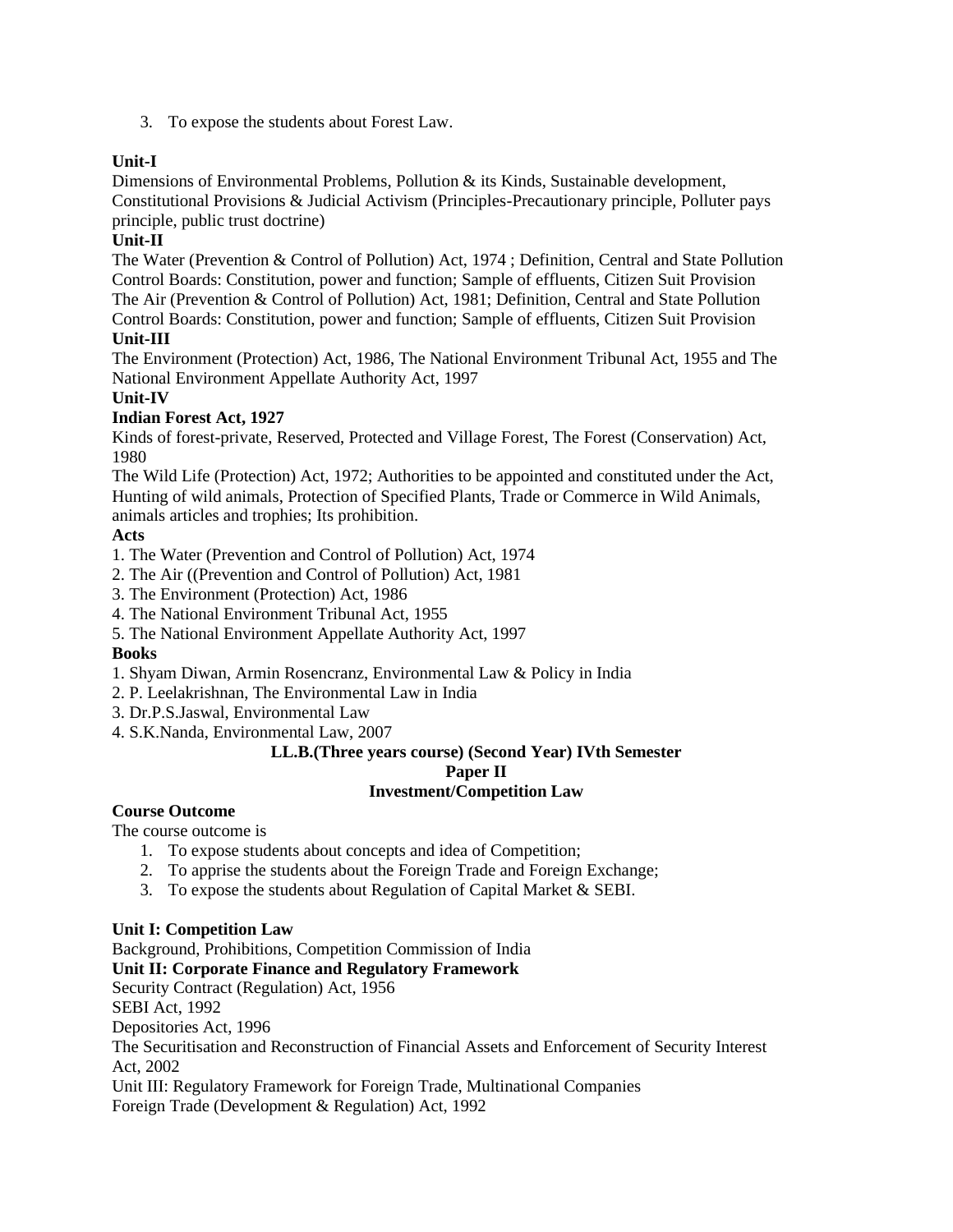UNCTAD Draft Model on Trans-national Corporations Control and Regulation of foreign companies in India Foreign collaborations and joint ventures.

**Unit IV: Foreign Exchange Management**

Background, Policies, Authorities **Acts** Competition Act, 2002 Security Contract (Regulation) Act, 1956 SEBI Act, 1992 Depositories Act, 1996 Foreign Trade (Development & Regulation) Act, 1992 Foreign Exchange Management Act, 1999 **Books** Taxman's Student's Guide to Economic Laws

#### **LL.B.(Three years course) (Second Year) IVth Semester Paper III Law of Evidence**

# **Course Outcome**

The course outcome is

- 1. To expose students about concepts and idea of Evidence in Civil & Criminal Law;
- 2. To apprise the students about the Proof and evidences and its evidentiary value;
- 3. To expose the students about basic principles of evidence and Burden of Proof.

# **Unit I: Introduction and Relevancy**

Evidence and its relationship with the substantive and procedural laws Definition: Facts, facts in issue, relevant, evidence proved, disproved, not proved, oral and documentary evidence (Sec.3) Relevancy and admissibility Doctrine of res gestae (Sec.6,7,8,9) Conspircy (Sec.10) **Unit II:** Admission (Sec.17-23), Confessions (Sec.24-30), Dying Declaration (Sec.32) **Unit III: Method of Proof of facts** Presumptions (Sec.4, 41, 79-90, 105,107,108,112,113-A, 114 and 114-A) Oral and documentary evidence (Sec.59-78) Rules relating to Burden of Proof (Sec.101-105) Facts prohibited form proving: Estoppel (Sec.115-117), Privileged Communications (Sec.122- 129) **Unit IV: Presumptions regarding discharge of Burden of Proof** Evidence by accomplice (Sec.133 with 114(b)) Judicial notice (Sec.114)

Dowry Death (Sec.113-B)

Certain Offences (Sec.111-A)

#### **Act**

The Indian Evidence Act, 1872

# **Books**

1. Ratan Lal & Dhiraja Lal, The Law of Evidence

2. Avtar Singh, Principles of Law of Evidence

**LL.B.(Three years course) (Second Year) IVth Semester Paper IV Labour Laws-II (Social Security and Wage Legislation)**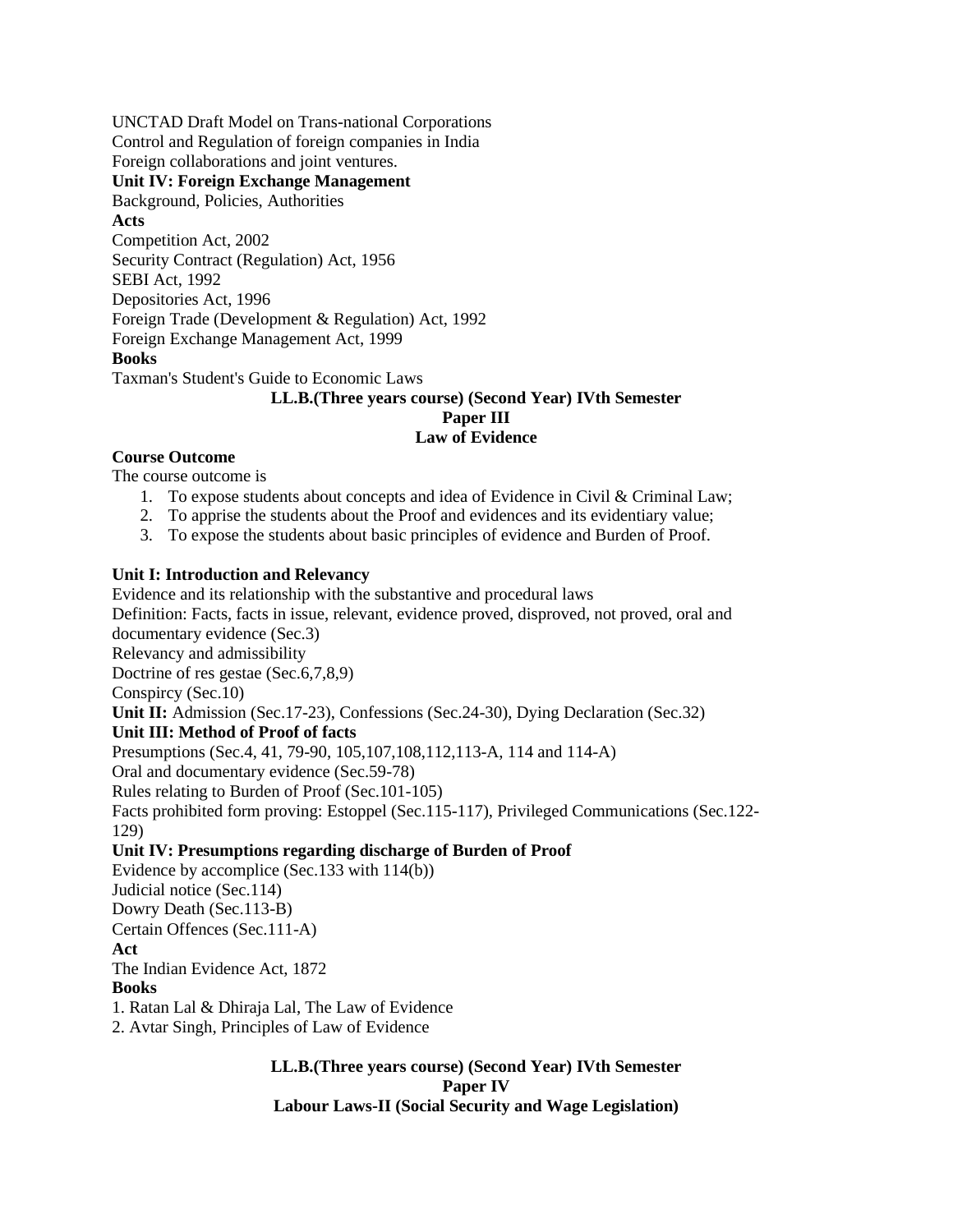# **Course Outcome**

The course outcome is

- 1. To expose students about concepts and idea of Collective Bargaining;
- 2. To apprise the students about the Social Security Legislations;
- 3. To expose the students about Workmen Compensation, Maternity Benefit, Minimum Wages etc.

# **Unit-I: Workmen's Compensation Act, 1923** (Sec.1-10, 12, 14, 14A, 17 & 20)

25

Conceptual frame work of Social Security-Evolution and concept of Social Security, Scheme of Social Security, Workmen's Compensation Act, 1923: Definitions, Aims & Object, Liability of Employer,

Notional Extension & Defences, Determination of Amount of Compensation, Compensation when due-Penalty for default, Contracting Out (Sec.17), Appointment & Powers of Commissioner (Sec.19-31)

# **Unit-II: Maternity Benefit Act, 1961 (Sec.3-18)**

Aims & Object, Definitions, Restriction on employment, Right to Maternity Benefit, Medical Bonus, Leave Dismissal during Pregnancy (Sec.10-16), forfeiture of Maternity benefit, Leave for Miscarriage, Penalty for contravention of Act by Employer, Cognizance of offences.

The Payment of Gratuity Act, 1972: Aims and Objects of Act, Definition, Controlling Authority, Payment of Gratuity, Recovery of Gratuity, Determination of the amount of Gratuity

# **Unit-III: Minimum Wages Act, 1948**

Theories and Concept of Wages , Aims & Objects of Act, Definition, Fixation & Revision of rates of Wages, Working Hours and Determination of Wages and Claim etc. Authority-Appointment & Powers of the Authority.

The Equal Remuneration Act, 1976, Payment of Remuneration at equal rates to Men and Women workers and other matters.

# **Unit-IV: Payment of Wages Act, 1936**

Aims & Object, Responsibility of Payment of Wages, Time of Payment of Wages & Fixation of Wage Period, Authorized Deductions (Sec.7 to 13), Appointment & Powers of Inspectors and Authority for Adjudication of Claims (Sec.15-18), Penalty for offences under the Act. The Payment of Bonus Act: Scope and Application, Definition, Computation of Gross profit and available s urplus, Eligibility for Bonus, Disqualification for Bonus, Minimum and Maximum Bonus.

# **Acts**

- 1. Workmen's Compensation Act, 1923
- 2. Maternity Benefit Act, 1961
- 3. Payment of Wages Act, 1936
- 4. Minimum Wages Act, 1948

# **Books**

- 1. K.D.Srivastava, Commentaries on Minimum Wages Act, 1995, Eastern Book Co.
- 2. K.D.Srivastava, Commentaries on Payment of Wages Act, 1998, Eastern Book Co.
- 3. S.B.Rao, Law and Practice on Minimum Wages, 1999

#### **LL.B.(Three years course) (Second Year) IVth Semester Paper V Banking Law**

# **Course Outcome**

The course outcome is

- 1. To expose students about concepts and idea of Banking Law and Its regulation;
- 2. To apprise the students about Reserve Bank of India and its role in Banking;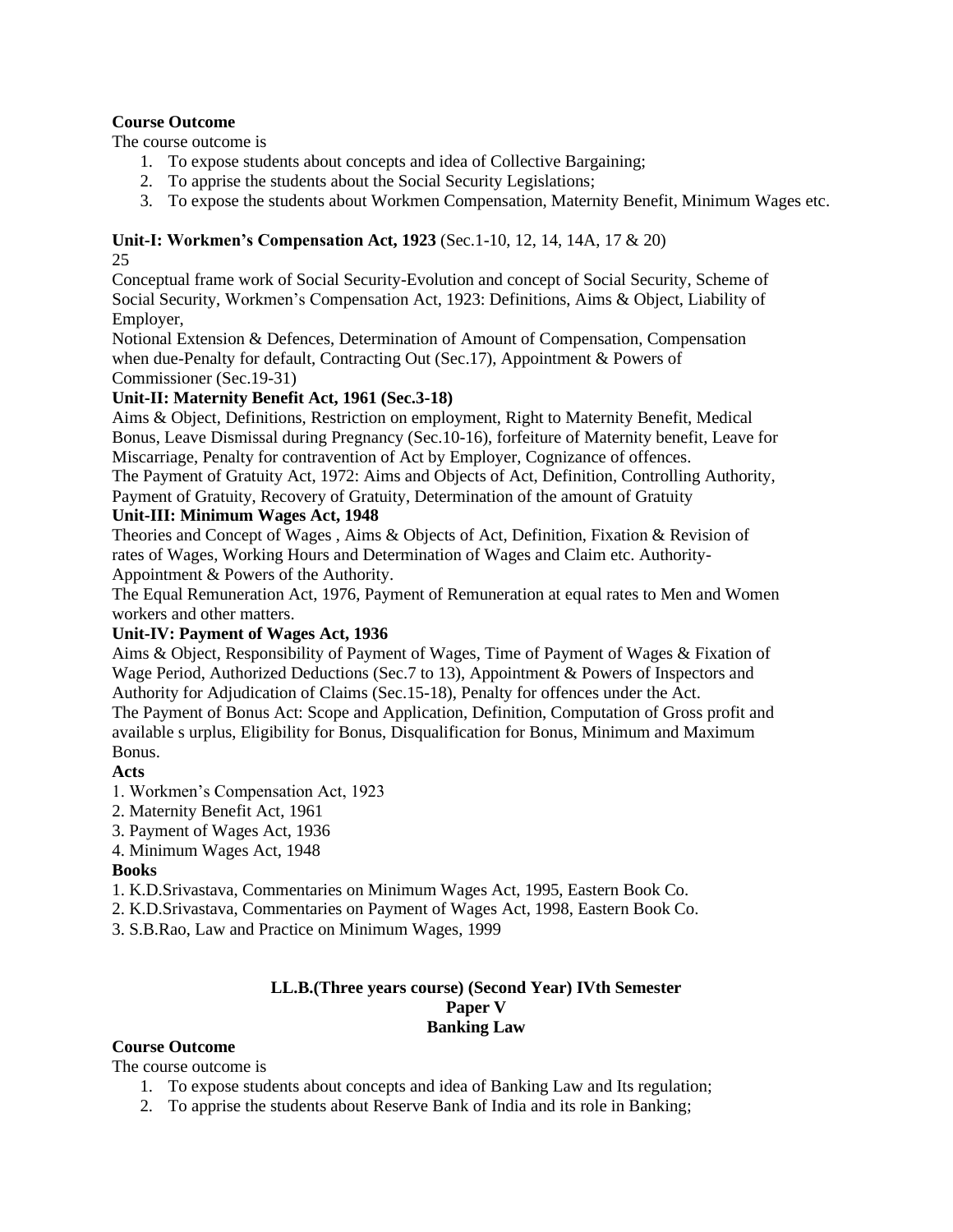3. To expose the students about Negotiable Instruments.

# **Unit I: Banking Regulation Act, 1949**

Concept of Bank and Banker, Functions of Banks, Classification of Banks, Relationship between Bank and Customer, Control by government and it agencies, Management of Banking companies, On account and audit, Reconstruction and reorganization of banking companies, Suspension and winding up of business of banking companies, Social control over banking, Banking Ombudsman, Recent Trends in Banking: Automatic Teller Machine and Internet Banking, Smart Credit Cards, Banking Frauds.

## **Unit II: Reserve Bank of India Act, 1934**

Incorporation, Capital, Management and Business of Banking Company, Central Banking function of Reserve Bank of India, Collection and furnishing of Credit Information, Control of Reserve Bank of India over Non-banking Institutions and Financial Institutions, Credit Control by Reserve Bank of India, General provisions and penalties.

#### **Unit III: Negotiable Instrument Act, 1881**

Definition and characteristic of Negotiable Instruments, Types of Negotiable Instruments, Definition and Essentials of Promissory Note, Bill of Exchange and Cheque, Liabilities and Capacity of Parties of Negotiable Instrument, Holder and Holder in due course, Transfer and Negotiation of Negotiable Instrument.

# **Unit IV:**

Crossing of Cheques and payment, Dishonour of Cheques, Presentment and Payment, Dishonour, Noting and Protest of Negotiable Instrument, Endorsement: Definition, Essential of a valid endorsement and its kinds, Rules of evidence and compensation.

#### **Books**

1. Bashyam and Adiga, The Negotiable Instrument Act, 1997

- 2. M.L.Tannen, Jannen's Banking Law & Practice in India, 2000
- 3. Dr. Avtar Singh, Negotiable Instrument Act.
- 4. S.N. Gupta, The Banking Law in Theory & Practice, 1999
- 5. Sharma and Nainta, Banking Law & Negotiable Instruments Act

#### **LL.B.(Three years course) (Second Year) IVth Semester Paper VI Administrative Law II**

#### **Course Outcome**

The course outcome is

- 1. To expose students about concepts and idea of Judicial Control in Administrative Law;
- 2. To apprise the students about the Contractual and Tortious liability of state;
- 3. To expose the students about Ombudsman and Right to Information.

#### **Unit I: Judicial Control of Administrative Law**

Exhaustion of Administrative remedies, standing Laches, Res Judicata, Jurisdictional error, Error apparent on face of record, Violation of principles of natural justice, unreasonableness,

Legitimate expectation, Writ-Mandamus, Certiorari, Prohibition, Quo Warranto, Habeas Corpus, Specific performance and Civil suits for compensation, Declaratory judgments and Injunctions. **Unit II: Liability for Wrong**: (Tortious and Contractual):

Sovereign and non-sovereign functions, statutory immunity, Act of State, Contractual liability of state, Tortuous Liability, Govt. privilege in legal proceedings. Estoppels and waiver. **Unit III**:

Informal method of settlement of disputes and Grievance Redressal procedures Conciliation and meditation through social action groups, Public inquiries & Commissions of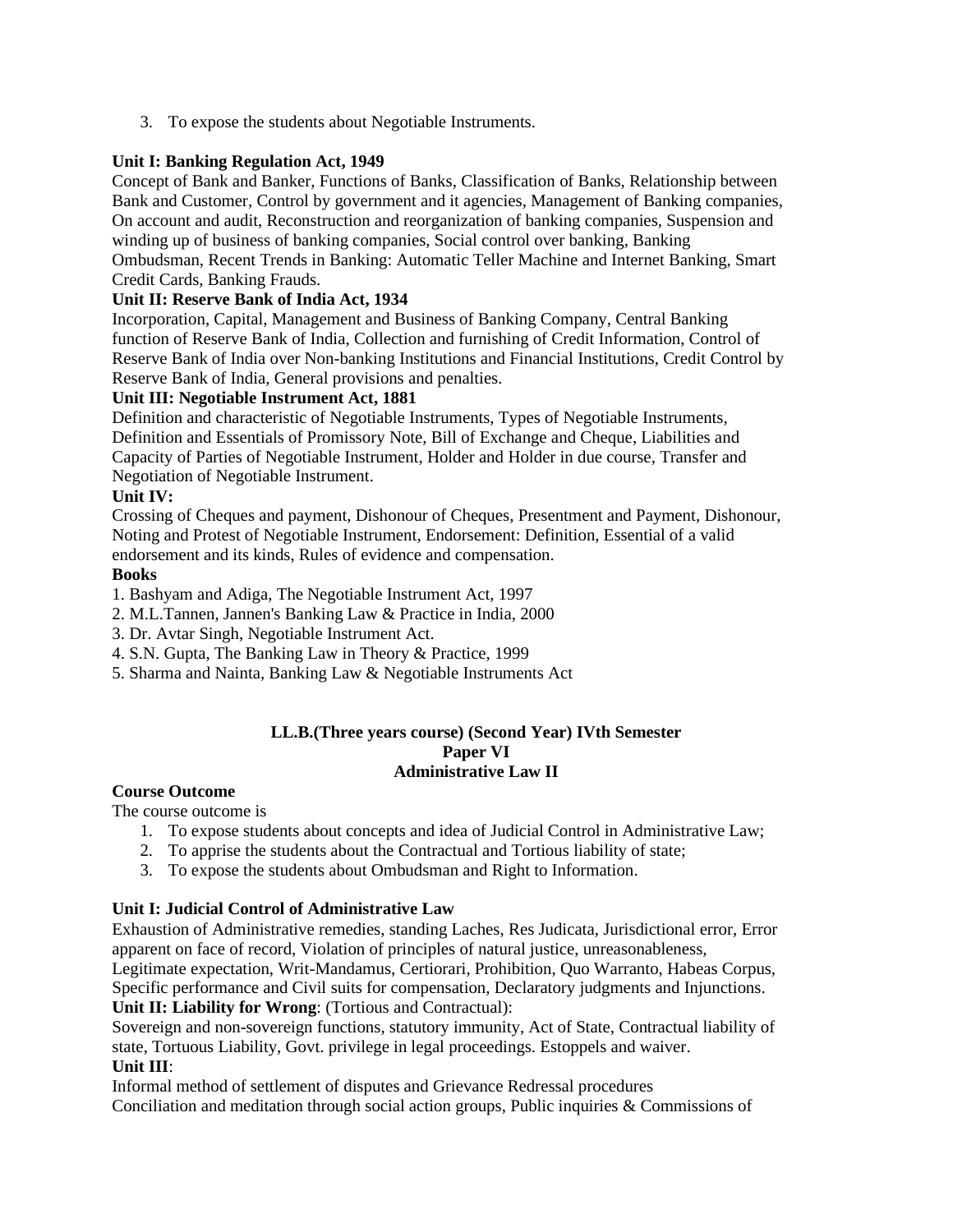enquiry, Ombudsman, Vigilance Commission, Right to Information Act. **Unit IV**: Corporation and Autonomous Public undertaking: State monopoly, Legislative and Govt. Control, legal remedies, Accountability. **Books**: Same as previous Semester

#### **\LL.B.(Three years course) (Second Year) IVth Semester Paper VII Company Law II**

#### **Course Outcome**

The course outcome is

- 1. To expose students about Audit & Accounts;
- 2. To apprise the students about the corporate governance, corporate management, corporate restructuring and takeover;
- 3. To expose the students about winding up of companies.

#### **Unit I : Protection of Corporation and Shareholders**

1. Account Books of Company, Corporate Auditing: Types : Liabilities

2. Corporate Scams and Serious Fraud Investigation Office Inspection, Inquiry and

Investigation

3. Majority Rule

4. Protection of Minority; Oppression and Mismanagement, Class Action & Derivative Action.

#### **Unit II : Corporate Combination**

1. Compromises & Arrangements and Amalgamations

2. Merger or Amalgamation, types, causes & Legal Issues; Role of Government & Tribunal

3. Takeover : Meaning and Types

#### **Unit III :**

#### **Corporate Social Responsibility & Corporate Rehabilitation**

1. Corporate Governance & Corporate Social Responsibility, Meaning, Types

2. Removal of names of Companies from the Register of Companies.

3. Revival and Rehabilitation of Sick Companies.

#### **Unit IV : Corporate Death & NCLT, NCLAT**

1. Winding Up: Winding up by the Tribunal and Voluntary winding up.

2. Circumstances of Winding Up, Power & Jurisdiction of the Tribunal, Power and Duties of Company Liquidator, Liability of officers, Penalty for fraud by officers etc.

3. Official Liquidators; Appointment, Power and Functions, Procedure, Order of Dissolution of Company

4. NCLT, NCLAT : Special Courts Definition, Constitution, Powers & Functions. **Books :** Same as previous Semester.

#### **LL.B.(Three years course) (Third Year) Vth Semester Paper I Code of Civil Procedure & Law of Limitation I**

#### **Course outcome**

**1. Develop fundamental understanding of the Civil Procedure Code.**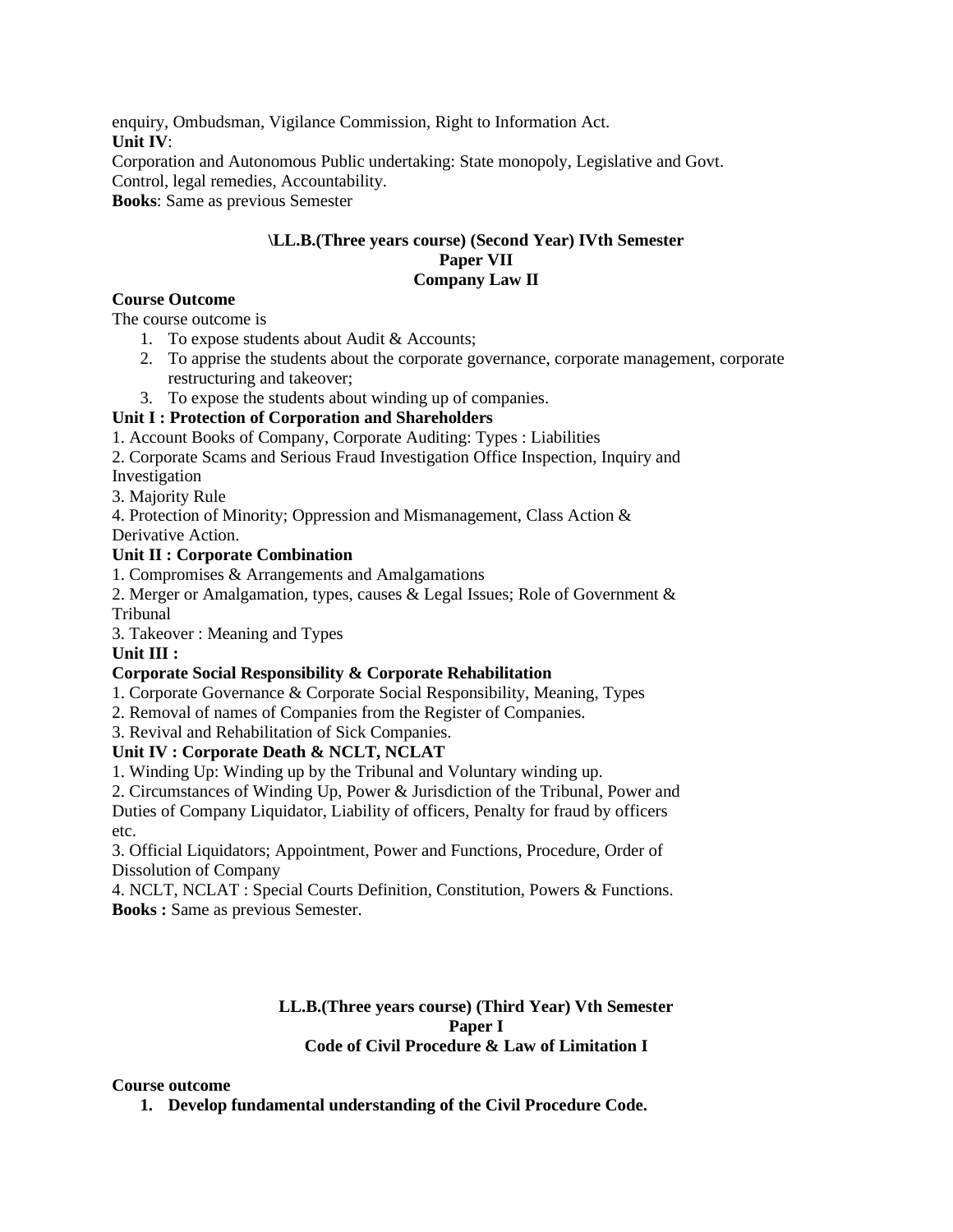- **2. Develop expertise in the institution/preparation and presentation of civil suits.**
- **3. Develop expertise in finding and asking the civil remedy from the Court.**
- **4. To prepare the legal experts of the civil matters.**

#### **Unit I: Introduction**

Definition: Decree, Judgment, Order, Foreign Court, Foreign Judgment, Mens Profits, Affidavit, Suit of a civil nature, Plaint, Written Statement, Legal Representative Important Concepts: Res-subjudice, Resjudicata, Restrictions, Caveat, Inherent Power, Courts **Unit II: Initial Steps in a Suit** Jurisdiction and place of suing Institution of suit Pleading: Meaning, Object, General Rules, Amendment of Pleading Plaint and Written statement Parties to a suit Discovery, Inspection and Production of documents Appearance and non-appearance of parties First Hearing **Unit III: Interim Orders** Commission Arrest before judgment Attachment before judgement Temporary Injunctions Interlocutory Order Receiver Security of costs **Unit IV: Suit in Particular case** Suits by or against Government Suits by indigent person Inter-pleader Suit Summary Procedure Suits relating to Pubic Nuisance **Acts** 1. The Civil Procedure Code, 1908 2. The Limitation Act, 1963 **Books** 1. Mulla, Code of Civil Procedure, Universal, Delhi 2. C.K.Thakkar, Code of Civil Procedure, 2000 Universal Delhi 3. M.P.Tandon, Code of Civil Procedure 4. Anil Nandwani, Code of Civil Procedure 5. C.K.Takwani, Code of Civil Prodecure

## **LL.B(Three years course) (Third Year) Vth Semester Paper II Code of Criminal Procedure-I**

#### **Course outcome**

**1. To develop fundamental understanding of the Criminal Procedure Code.**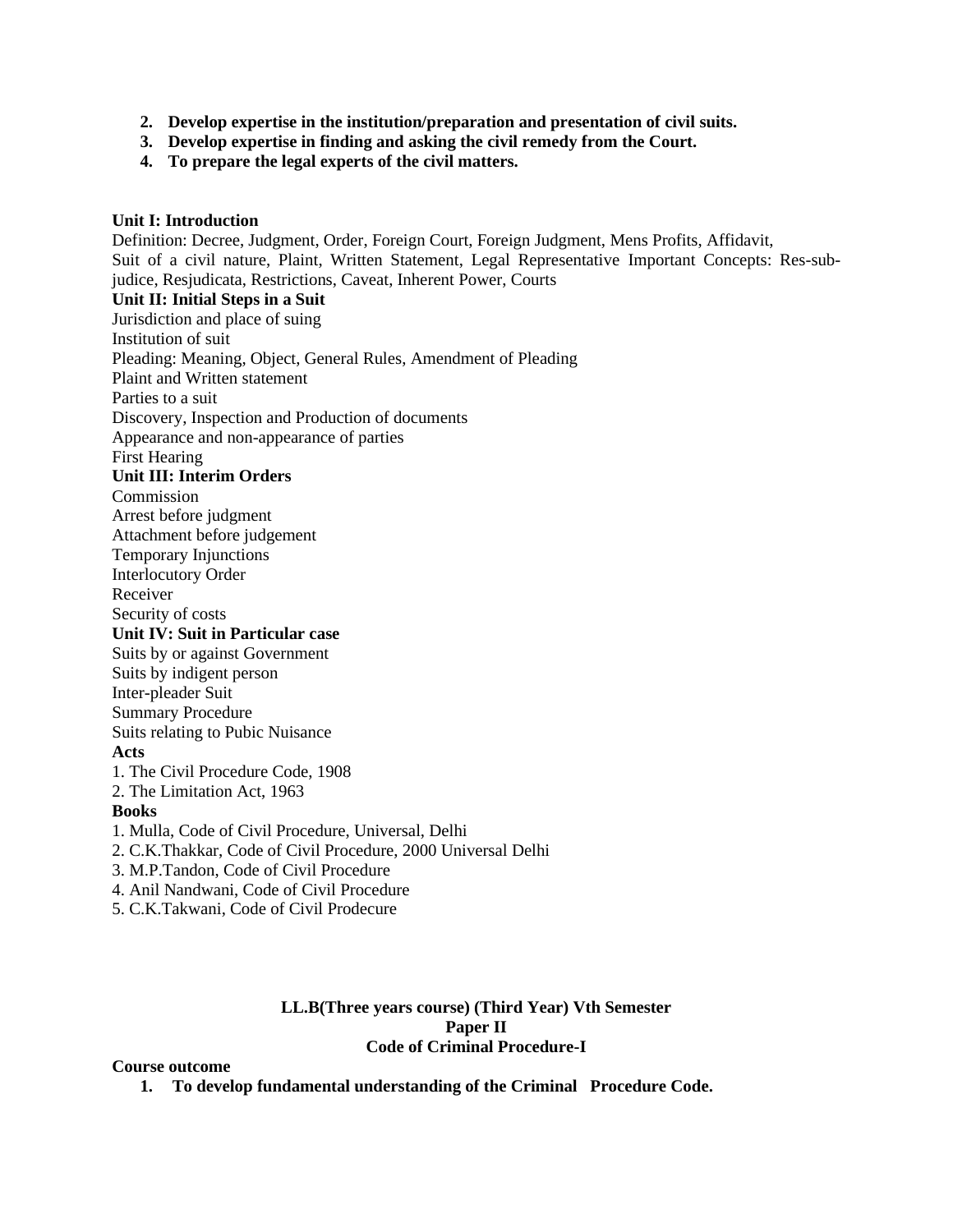- **2. To develop expertise in the institution/preparation and presentation of the Criminal Complaints.**
- **3. To develop expertise in finding and asking the remedy for the victim from the Court.**
- **4. To prepare the legal experts on criminal matters.**

# **Unit I: Introduction**

Object, Scope and Extent of Cr.P.C Definition Constitution of criminal courts and their powers **Unit II: Provision for Investigation** Arrest, Search and Seizure Processes to Compel Appearance Information to Police Power to Investigate **Unit III: Proceedings before Magistrate** Jurisdiction of Criminal Courts in inquire and arrest Cognizance and initiation of proceeding before Magistrate Complaints to Magistrate and commencement of proceedings **Unit IV: Public Order and Alimony** Security for peace and good behaviour Maintenance of Public order and Tranquility Maintenance of Wife, Children and Parents **Acts** The Code of Criminal Procedure, 1973

#### **Books**

- 1. Chandrasekharan Pillai, Kelkar Lecturer on Criminal Procedure, 1998 Eastern Book Co.
- 2. Ratan Lal & Dheeraj Lal, Cr.PC, Universal, Delhi
- 3. Woodroffe, Commentaries on Cr.P.C, 2000 Universal

**LL.B.(Three years course) (Third Year) Vth Semester Paper III Alternative Dispute Resolution (ADR)**

#### **Course outcome**

**1. To develop fundamental understandings about Arbitration and Conciliation.**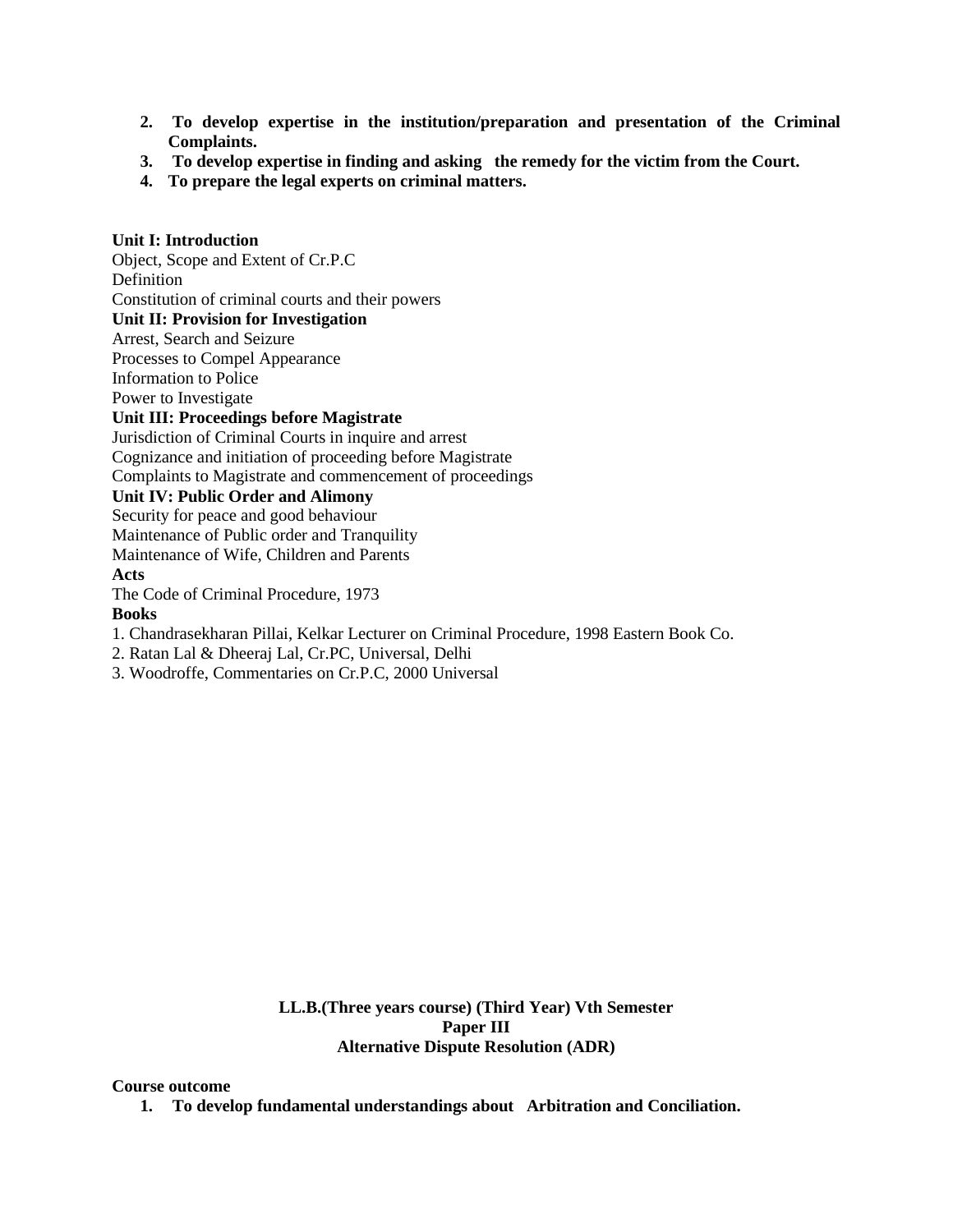- **2. To develop legal understandings over the arbitration and conciliation matters**
- **3. To prepare arbitrators, mediators or conciliators.**
- **4. To introduce the para legal services, such as Lok adalat, Clinical lagal aid etc.**

# **Unit I:**

Concept, Need and Development, Advantages.

Arbitration and Conciliation Act, 1996: Object, Development and Salient features

Arbitration: Definition, Sources, Kinds, Scope and Differences to Court

Arbitration Agreement, Composition of Arbitral Tribunal

# **Unit II**

Jurisdiction of Arbitral Tribunal, Conduct of Arbitral Proceeding, Making of Arbitral Award and Termination of Proceedings

# **Unit III**

Recourse against Arbitral Award, finality and Enforcement of Arbitral Award, Appeal, Enforcement of Certain Foreign Awards

# **Unit IV**

Conciliation, Mediation, Lok-Adalat & Permanent Lok-Adalat, Negotiation, mid Arb.media, Summary trials, etc.

# **Acts:**

Arbitration and Conciliation Act, 1996

Legal Service Authority Act, 1987

# **Books**

1. B.P.Saraf & M.Jhunjhunwala, Law of Arbitration & Conciliation, (2000) Snow White, Mumbai

2. Gerald R.William (ed.), The New Arbitration & Conciliation Law of India

3. P.C.Rao & William Sheffield, Alternative Disputes Resolutions, (1997) Universal, Delhi

4. Johari, Commentary on Arbitration and Conciliation Act. 1999 Universal, Delhi

5. G.K.Kwatra, The Arbitration & Conciliation Law of India, (2000), Universal, Delhi

6. B.D.Singh, ADR System, (2007) New Royal Book Co. Lucknow

# **LL.B.(Three years course) (Third Year) Vth Semester Paper IV Interpretation of Statutes**

#### **Course outcome**

- **1. To develop the value of language and linguistics for the interpretation of Laws.**
- **2. To introduce with the principles of interpretation of statutes.**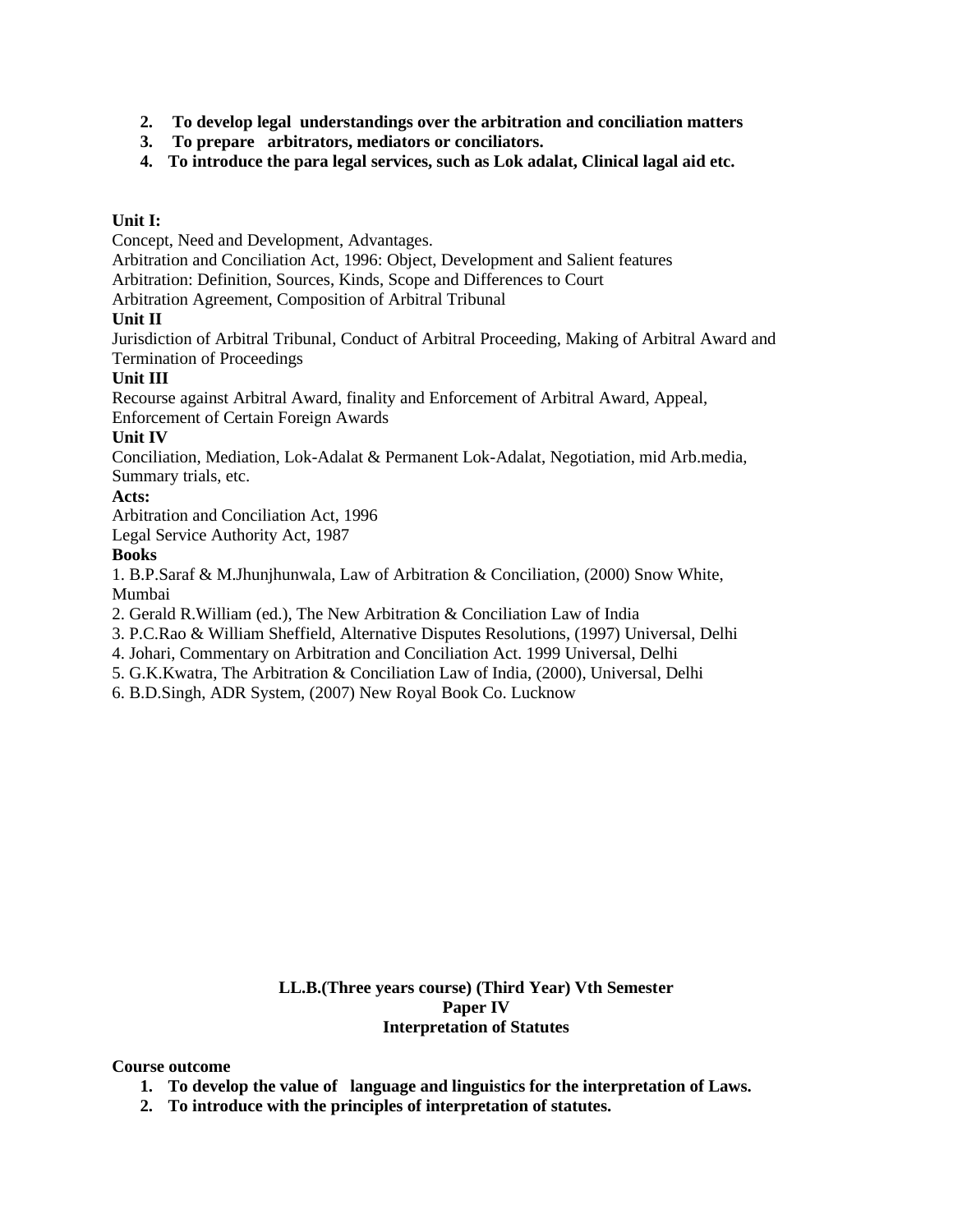## **3. To appraise tools and techniques of the interpretation of Laws**

# **4. To introduce students with various legal maxims.**

#### **Unit I**

Law Making: Legislature, Executive and the Judiciary, Principle of Utility, Law and Public Opinion, Law and Social Control, Relevance of John Rawls and Robert Nozick-individual interest to community interest. Law and Morals

# **Unit II**

Meaning of the term Statute, Enactment, Interpretation and Construction, Kinds of Statutes, Statutes are valid, Intention of the Legislature, Commencement, operation, repeal and revival of statutes, Statute must be read as a whole in its context.

#### **Unit III**

Necessity for Rules of Interpretation, Literal Rule, Mischief Rule, Golden Rule.

Harmonious Construction. Noscitur a sociis, Ejusdem generis, Reddendo Singula Singulis, ut res magis valeat quam pereat, In bonam partem, Delegatus non potest delegare, Expressio unius exclusio alterius.

# **Unit IV**

Interprtation of Directory and Mandatory provision, Beneficial Construction, Taxing Statutes, Penal Statutes, Internal and External Aids to Interpretation.

# **Books**:

- 1. P.St.Langan (Ed.), Maxwell on the Interpretation of Statutes, (1997), N.M.Tripathi, M ombai
- 2. Vepa, Sarathi, Interpretation of Statutes
- 3. Bawa & Roy, Interpretation of Statutes
- 4. Benthem Theory of Legislation, Eastern Book Co.
- 5. G.P.Singh, Principles of Statutory Interpretation, 1999 Wadhwa

**LL.B(Three years course) (Third Year) Vth Semester Paper V Land Laws and other Local Laws-I**

**Course outcome**

- **1. To develop understandings of the Laws relating to Land.**
- **2. To introduce with the specific Land Laws.**
- **3. To introduce the procedure of the Revenue Courts.**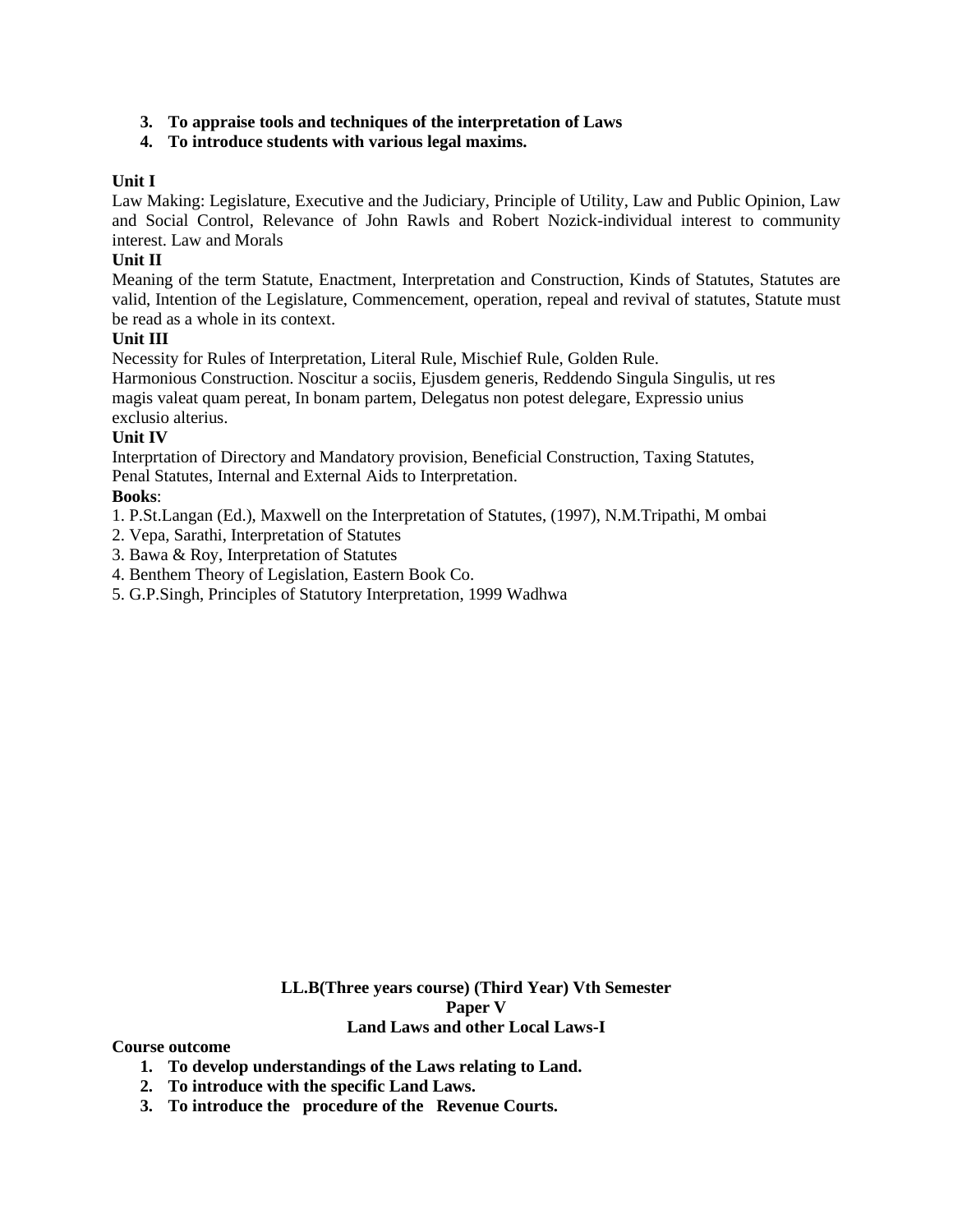#### **4. To develop skills for the Land Management**

#### **Unit I**

Special features & Object of U.P.Z.A and L.R.Act, Definitions Acquisitions of Interest of Intermediaries & its Consequences Gram Sabha, Gram Panchayat and Land Management Committee **Unit II** Classes of tenure holder Rights of tenure holder Ejectment **Unit III** Lease Surrender and Abandonment Allotment of Land by Land Management Committee Succession Land revenue **Unit IV** Revenue Courts and Revenue Authorities Procedure and Powers of Revenue Court and Revenue Officers Maintenance of Maps and Records, Revision or Maps and Records Appeal, Revision and Review **Act** The UPZA and Land Reforms Act, 1950 **Books** 1. Dr.R.R.Maurya, U.P.Land Laws, 28 th Ed.2007 2. Dr.C.P.Singh, U.P. Land Laws. ALA 3. Dr.R.P.Singh, U.P.Land Laws

> **LL.B (Three years course) (Third Year) Vth Semester Paper VI Professional Ethics and Court Craft**

#### **Course outcome**

- **1. To introduce the history of Legal Profession**
- **2. To explain the laws related to Legal Profession**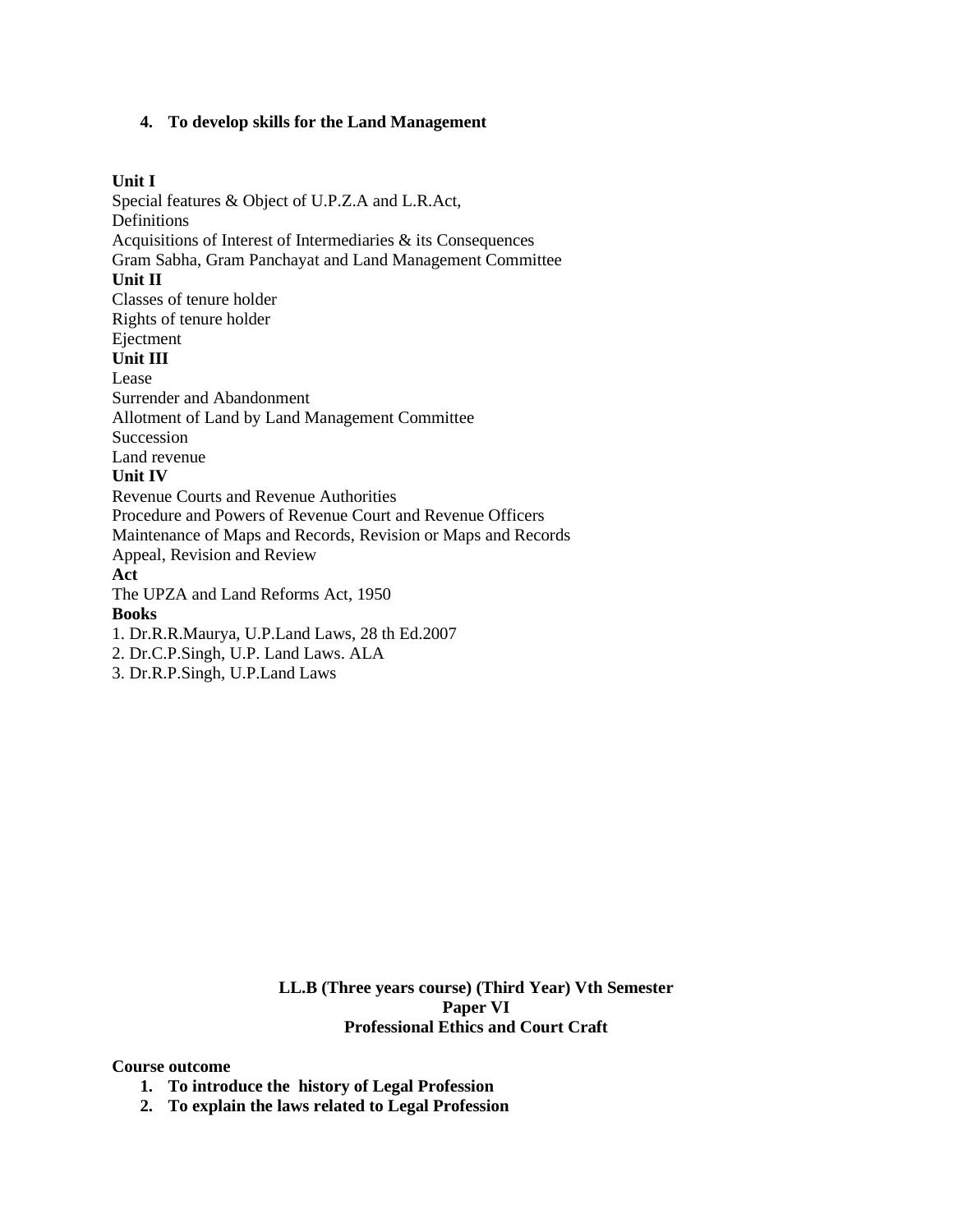# **3. To appraise the student with the ethics of Legal Profession**

# **4. To unfold the basic concepts of Contempt.**

# **Unit I**

Historical development of Legal Profession in India. Constitution, Function, Powers and Jurisdiction of State Bar Council and Bar Council of India Admission and enrolment of Advocates. 34

# **Unit II**

Profession ethics and Advocacy, Standards of Professional

Conduct and Etiquette, Conflict between interest and duty, Duty

to court, Duty to Client, Duty to opponent, Duty to Colleagues,

Duty towards Society and obligation to render legal aid

# **Unit III: Bench-Bar Relationship**

Reciprocity as partners in administration of Justice

Professional Misconduct

Rights and Privileges of Advocates

# **Unit IV: Contempt of Court Act, 1971**

Historical development of Contempt of Court Act in India, Object and Constitutional validity of Contempt of Court Act.

Definition, Kinds of Contempt

Contempt by Judges, Magistrates, Lawyers and other persons

Cognizence, Procedure, Appellate provisions regarding Contempt Defences, Punishment and Remedies against punishment for Contempt of Court and Punishment for Contempt, Defences under contempt of court.

#### **Cases**

1. Rajendra V Pai v Alex Frrnandes AIR 2002 SC 1808

2. In re; A an advocate AIR 1962 SC 1337

3. In re; Mr. G a Senior Advocate of SC AIR 1954 SC 557

4. In re; Lalit Mohan Das AIR 1957 SC 250

5. Sheo Narayan Jafa v Judge Allahabad H.C. AIR 1953 SC 368

6. P. J. Ratnam v d. Kanik ran AIR 1964 SC 244

7. In re; "M" an Advocate AIR 1957 SC 149

8. L.D. Jaisingham v Narain das N Punjabi (1976) 1 ACC 354

9. Jhon D' Souza v Edward Ani (1994) 2 SCC 64

10. In re; V.C. Mishra AIR 1995 SC 2348

**Acts**

- 1. The Advocate Act, 1961
- 2. Contempt of Court Act, 1971
- 3. The Advocates Welfare Fund Act, 2001

#### **Rule**

The Bar Council of India Rules, 1961

# **Books**

1. Holland Avrom Shree, Advocacy, 1994 Universal, Delhi

- 2. Keith Evam, The Golden Rules of Advocacy, 1994, Universal, Delhi
- 3. Sandeep Bhalla, Advocates Act & Professional Misconduct, Nasik Law House
- 4. JPS Sirohi, Professional Ethics, Lawyer's Accountability, Bench-Bar Relationship, ALA
- 5. Mr. Krishna Murthy Iyer's Book on Advocacy
- 6. The Bar Council Code of Ethics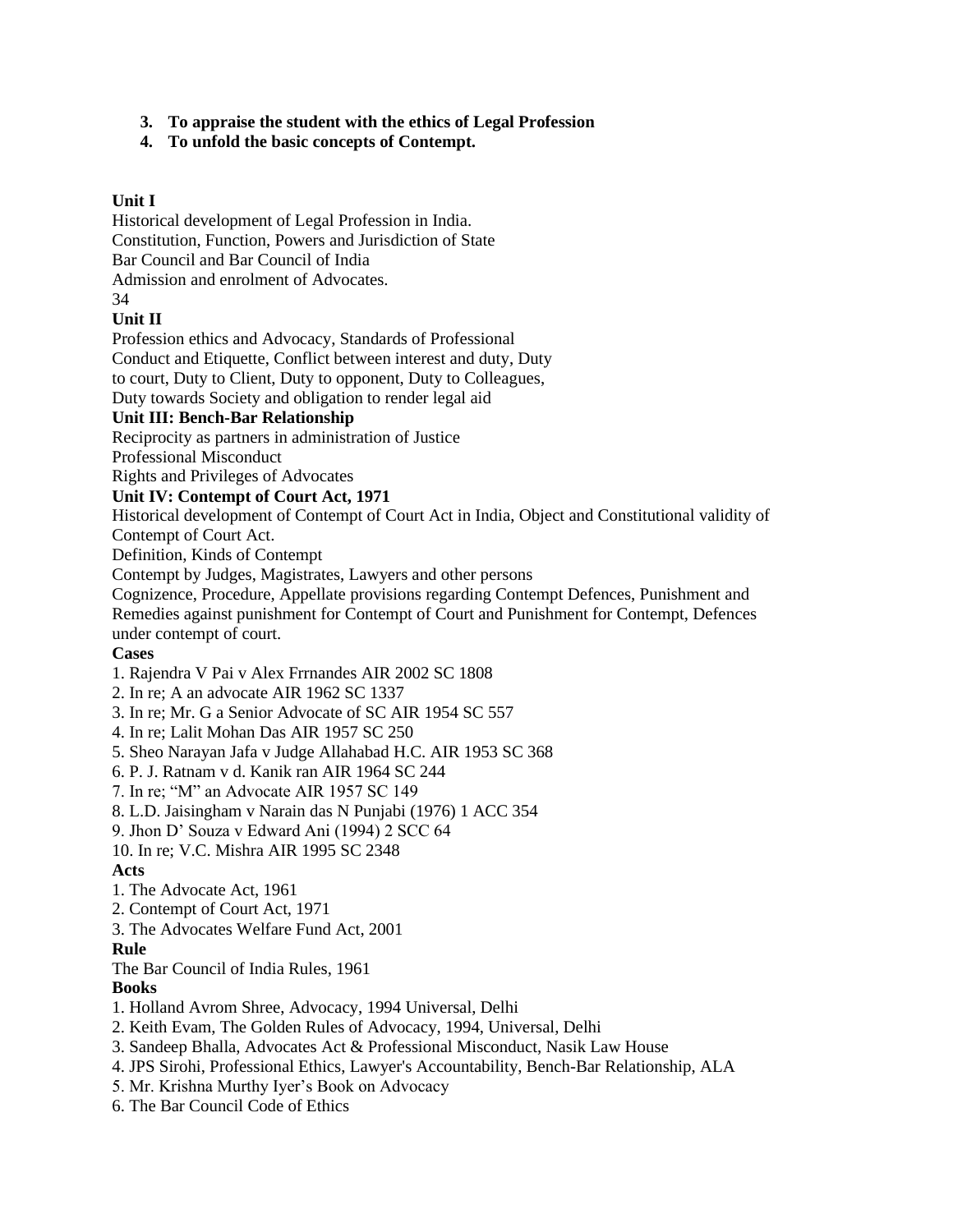#### **LL.B (Three years course) (Third Year) Vth Semester Optional Paper: Paper VII-A Law of Taxation-I**

# **Course outcome**

- **1. To introduce the concept of Income Tax.**
- **2. To expose the students basic cannons of taxation.**
- **3. To trained the students in tax disputes resolutions**
- **4. To trained the students in tax accessement.**

#### **Unit I Introduction**

- i. History of Tax Law in India, Constitutional provisions relating to Taxation
- ii. Nature and Scope of Tax,
- iii. Definition: Persons, Assesses, Tax Pays, Previous year, Assessment years, Financial year, Income, Gross Taxable Income, Taxable Income, Agricultural Income,
- iv. Tax Evasion and Tax Avoidance

#### **Unit II: Direct Tax**

- i. Income Tax, Residential Status: Rules (Sec.6),
- ii. Tax Liability Exemption (Sec.10),
- iii. Deduction (Sec.80), related to individual, Expenses & Income, Rebate(Sec.88 & 88 B),
- iv. Deemed income and clubbing of income,
- v. Carry Forward and Set off of losses.

#### **Unit III: Income Tax**

- i. Heads of Income: Income from Salary, House property, Business and Profession, Capital Gain and other sources
- ii. Calculation of Gross Total and Taxable income, Tax rebate and Computation of Tax Liability,
- iii. Tax Collection at source and Advance Tax

#### **Unit IV Assessment**

- i. Assessment Procedure, Types of Assessment
- ii. Income Tax Authority: Their function, Duties and Powers, Appeal, Offences, Fines and Penalties,
- iii. Settlement of grievances and Prosecution, Income Tax Act, 1961, Income Tax Rules
- iv. Wealth Tax Concept and Computation of Wealth Tax

#### **Books:**

- 1. VinodSinghania&KapilSinghania, Direct Taxes Law and Practice, Taxmann.
- 2. Chaturvedi&Pithisaria, Income Tax Act with Relevant Tax Allied Acts,, Lexis Nexis, Butterworths, Wadhwa,
- 3. Taxmann's Income Tax Act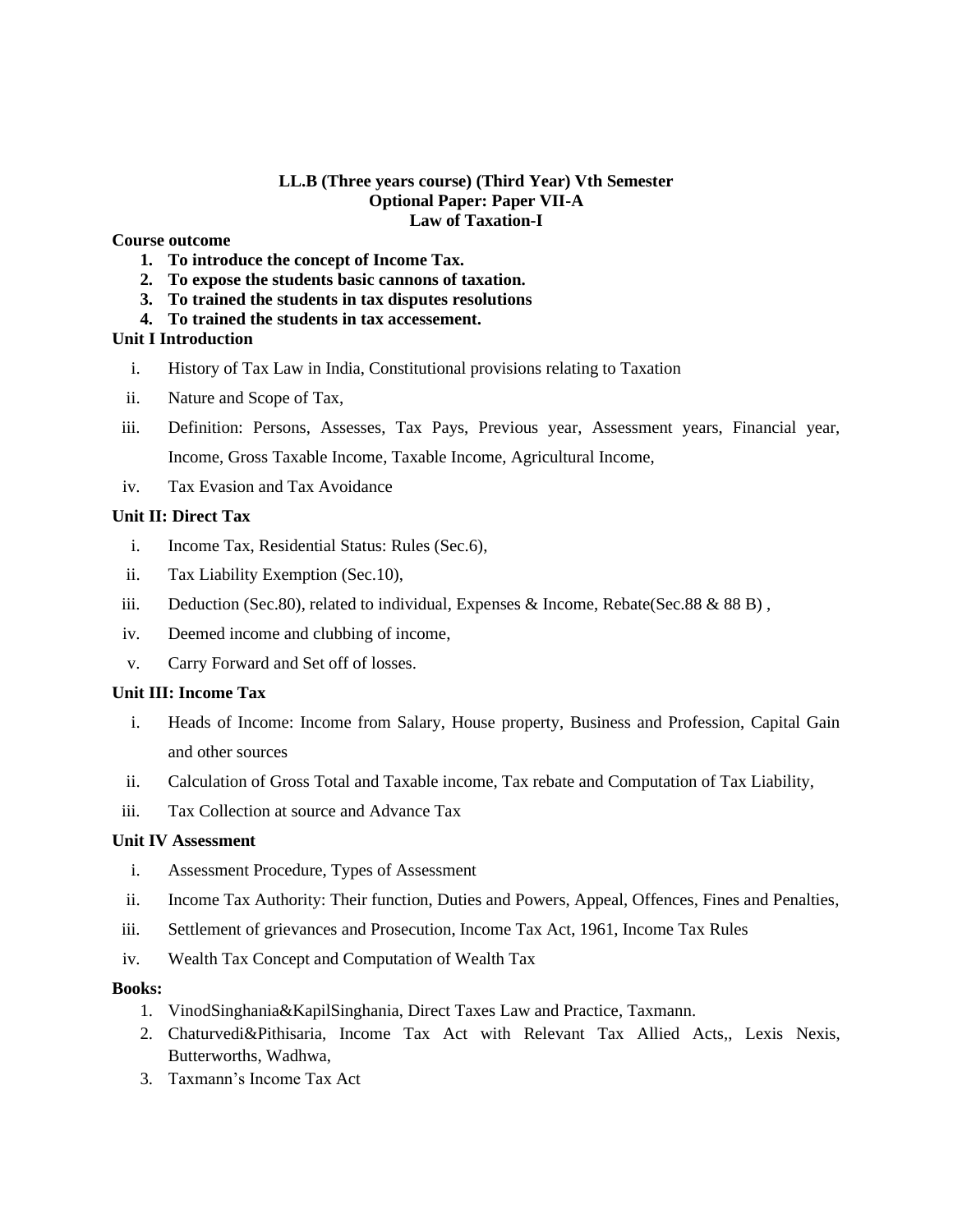# **LL.B (Three years course) (Third Year) Vth Semester Optional Paper: Paper VII-B Criminology, Penology & Victimology -I**

#### **Course outcome**

- **1. To develop understandings of the Criminology, Penology and Victimology.**
- **2. To develop the interrelation of crime and society, criminogenic environment**
- **3. To describes the school of the criminology.**
- **4. To introduce with the Police Act etc.**

#### **Unit I**

#### **Criminology: Nature & Scope**

Nature and Extent of Crime in India, Criminology, Criminal Law and Criminology General Approaches to Crime control organized Crime (Smuggling in Narcotics etc), White Collor Crime-Corruption in Public Life Socio-Economic Crime-Adulteration of Foods and Drugs Crime in the Profession Perpetrators of Ordinary Crime The situational crime The chronic offender Criminality of women Young offender **Unit II School of Criminology** The Constitutional School of Criminology, Lombroso and others, Hereditary and metal

retardation as causes of Crime, Sociological theories Anomies, Modern Sociological Theiroes: Sutherland's differential Association theory, Reckless's Social vulnerable theory. Multiple Causation Theories

# **Unit III**

Factor Responsible for Causation of Crime, Environment, home and community influences, urban and rural crimes. The ghetto, broken homes, effect of TV, Video, Press, Narcotics and Alcohol, Caste community tension-Case, Wars and Communal riots-their causes and demoralizing effects, Atrocities against Scheduled Cadres.

#### **Unit IV**

Criminal Justice Structure, Criminal law and its administration, The Police System, Structural Organization of Police and the States, Power and Duties of Police under the Police Act and Cr.P.C, Arrest, Search and Seizure and Constitutional imperatives, Liability of Police for Custodial Violence, Select Aspects of National Police Commission Report

# **Books**

1. Katherine S Williams, Textbook on Criminology, 1999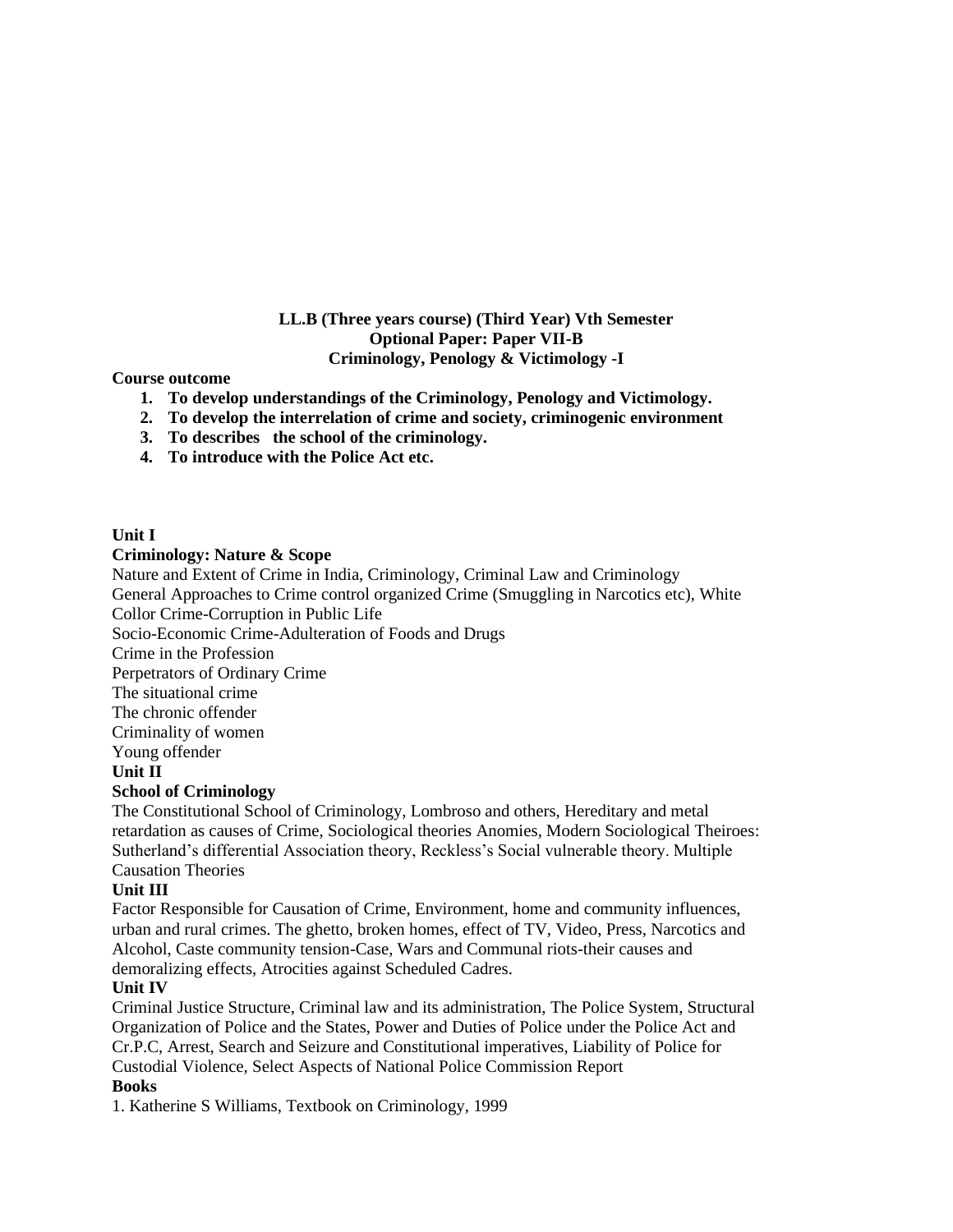2. Loveland, Frontiers of Criminality, 1995

3. Manheim H, comparative Criminology, 1965

4. Walker, N. Crime and Criminology, 1987

#### **LL.B(Three years course) (Third Year) Vth Semester Optional Paper: Paper VII-C Air and Space Law-I**

#### **Unit I : Introduction**

Definition of Air Law Nature, Scope and Source Development of Air Law (Paris Convention, 1910; Paris Convention, 1919; Madrid Convention, 1926; Havana Convention, 1928; Warsaw Convention and Chicago Convention, 1944) Regulation Freedom of the Air and Sovereignty in the Air Membership and Organs of ICAO Legislative, Administrative and Judicial function. Economic and Technical regulations **Unit II**: **Bilateralism and Multi-literalism** Concept of bilateralism Views on multi-literalism Merits and demerits Regionalism in civil aviation India and bilateral agreement **Unit III: Safety and security in civil aviation** The Concept, Aviation terrorism International Norms-conventions, protocols and regulations Regulation in India : Air safety provisions , Air Traffic management, Legal regime of Air Space and Outer Space, Problem of application of Air, Space and telecommunication laws State obligation to provide Air Navigation services, Sovereign rights of States **Unit IV : New Development in India** Technology development and problem in civil aviation Airports-leasing and privatization-legal issues Liability in International civil aviation Manufacturers, operators, operators agents and maintenance contractors Third party liability for surface damage **Books** 1. Azbeyratne, RIR, Legal and Regulatory Issures in International Aviation (1996) 2. S. Bhatt, The New Aviation Policy in India (1977) 3. Carole Blackshow, Aviation Law and Regulation 4. V.S.Mani, Recent Trends in International Space and Policy (1966) **LL.B.(Three years course) (Third Year) Vth Semester Optional Paper: Paper VII-D Law and Medicine -I**

**Introduction:** General backgroud, Inter-relationship between law and medicine, issues involvedneed for legal control, constitutional perspectives, right of life, fundamental right, right to health,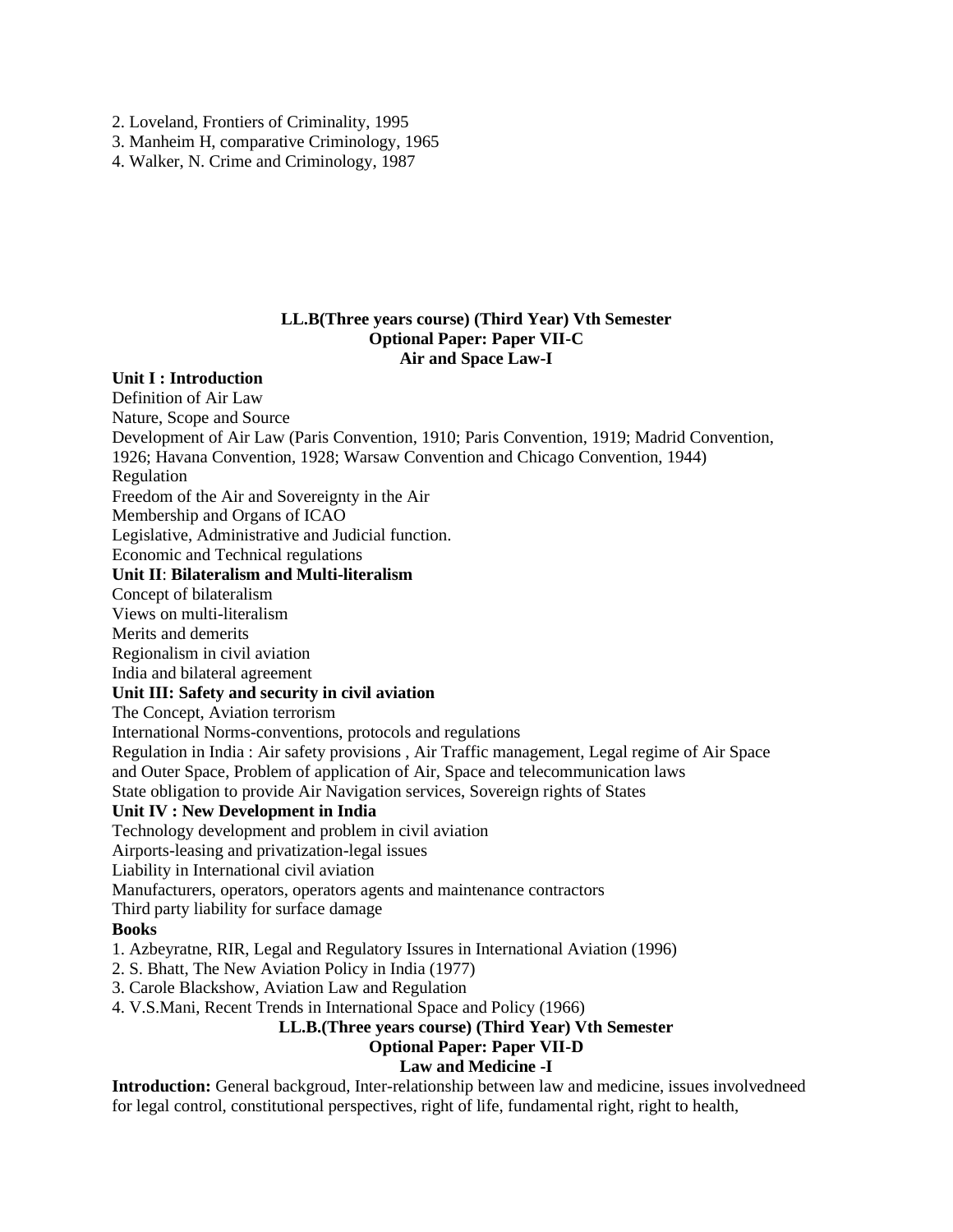right to emergency medical care, directive principles-health of workers, public assistnance in sickness and disability, Raising the level of nutrition and public health, power to make Law.

# **Unit II: Regulation of medical and paramedical profession**

Regulatory authorities, disciplinary control, Doctors and Paramedical professionals, controls on institutions, Hospitals : Testing Laboratories, Institutions for research and experiments; Regulation on manufacture, storage and sale of medicine-Production, transport and storage, sale advertisement.

# **Unit III: Liability for professional negligence**

Tort, standard of care, problems of evidence, contractual liability, criminal liability, Liability of doctors and hospitals under Consumer Protection Act.

# **Unit IV: International Norms:**

Council of Europe Convention on Human Rights and Bio-medicine-1999, Health care,

Professional Standard, consent, Privacy and right to information, non-discrimination Genetic Tests, Organ Transplantation, Scientific Research.

# **Books**

1. R.K.Bag, Law of Medical Negligence & Compensation, Eastern Law House

2. R.K.Nayak (Ed.) Indian Law Institute, Global Health Law

3. Malcolm Khan & Michelle Robson, Medical Negligence, Cavendish Publishing Limited, London.

4. Anoop K Kaushal, Medical Negligence & Legal Remedies with Special Reference to CPA, Universal.

5. Mason & Me Call Smith, Law & Medicine Ethics, Butter worths, London

# **LL.B.(Three years course) (Third Year) Vth Semester**

# **Optional Paper: Paper VII-E**

# **Women and Law relating to Children-I**

# **Course outcome**

- **1. To explain the status of women nationally and internationally**
- **2. To explore the International conventions on Women**
- **3. To introduce the specific Laws related to Women in India**
- **4. To explain the States initiatives, and Judicial pronouncement concerning with the women**

# **Unit I: Introduction**

A Need of separate study International concerns and Convention

Social and Legal inequality, Social reform movement in India

Position of Women in pre and Post Independence India

# **Unit II: Indian Constitution and Women**

Preamble

Constitutional safeguards for the Protection of Women

Personal Laws-unequal position of women

Gender Discrimination under Personal Laws (Hindu, Muslim and Cristian Laws)

Women rights regarding to Marriage, Divorce, Property and Maintenance

# **Unit III: Criminal Law & Women**

Adultery, Rape etc and provisions of Maintenance under Cr.PC

Dowry Prohibition, Prevention of Immoral Traffic; The Commission of Sati (Prevention) Act;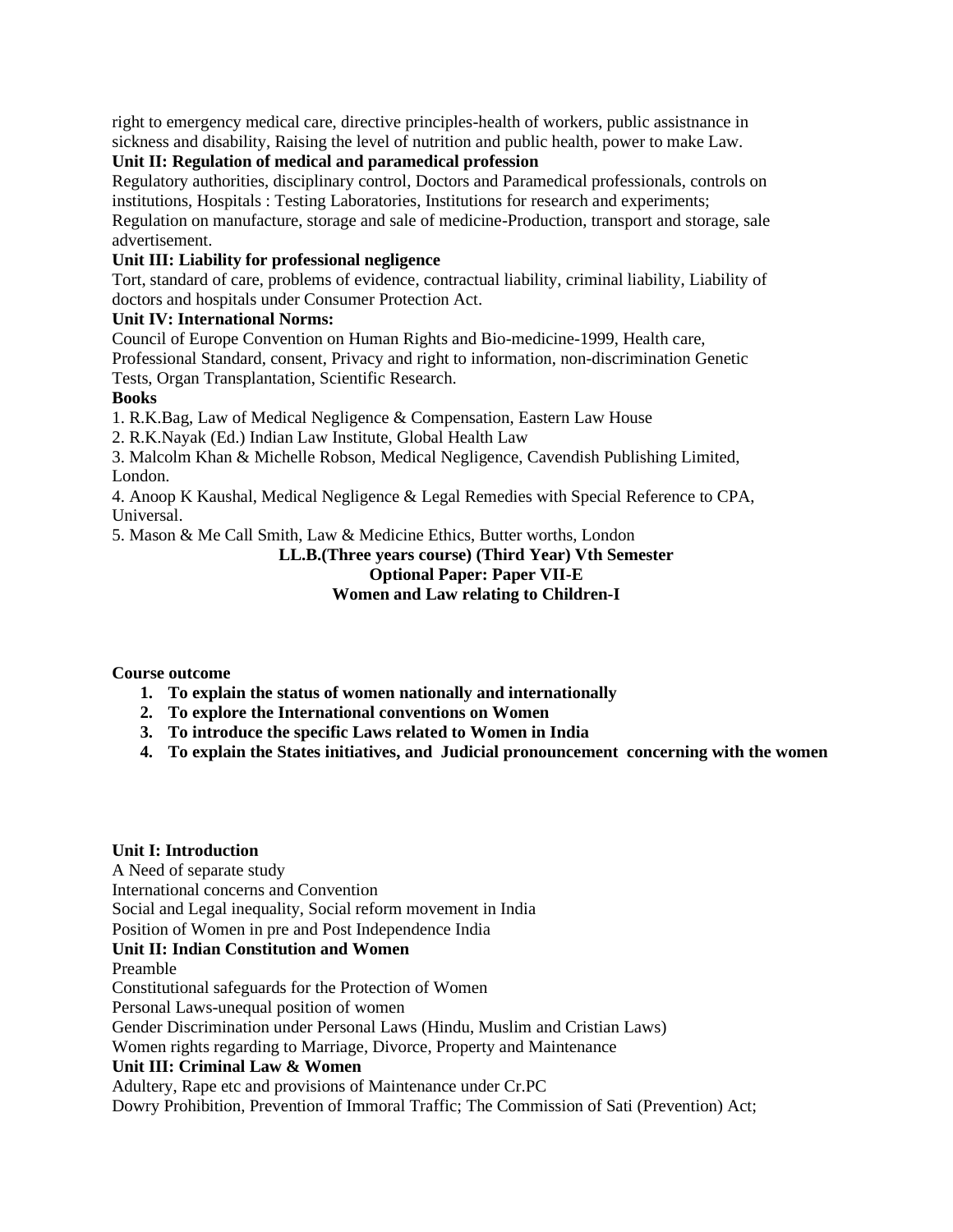Indecent Representation of Women (Prohibition) Act.

#### **Unit IV: Women and Employment**

Protective Laws, Exploitation and Harassment at Workplaces

Protection and enforcement agencies

Courts, Family Court, Commission for Women, NGOs

# **Books:**

- 1. Prof. Nomita Aggarwal, Women and Law
- 2. Dr. Manjula Batra, Women and Law
- 3. G.P.Reddy, Women and Law

# **LL.B.(Three years course) (Third Year) Vth Semester Optional Paper: Paper VII- F Cyber Law –I**

#### **Course outcome**

- **1. To explain the regime of the cyber laws**
- **2. To explain the jurisdictional issues in cyber space**
- **3. To develop the conceptual understanding of the cyber dispute and its resolution**
- **4. To trained the students to deal with cyber crimes cases.**

#### **Unit I:**

Fundamentals of Cyber Space Understanding Cyber Space Interface of Technology and Law Defining Cyber Laws **Unit II.** Jurisdiction in Cyber Space Concept of Jurisdiction Internet Jurisdiction Indian Context of Jurisdiction International position of Internet Jurisdiction Cases in Cyber Jurisdiction **Unit III.** E-commerce- Legal issues Legal Issues in Cyber Contracts Cyber Contract and IT Act 2000 The UNCITRAL Model law on Electronic Commerce **Unit IV** Intellectual Property Issues and Cyberspace – The Indian Perspective Overview of Intellectual Property related Legislation in India Copyright law & Cyberspace Trademark law & Cyberspace

Law relating to Semiconductor Layout & Design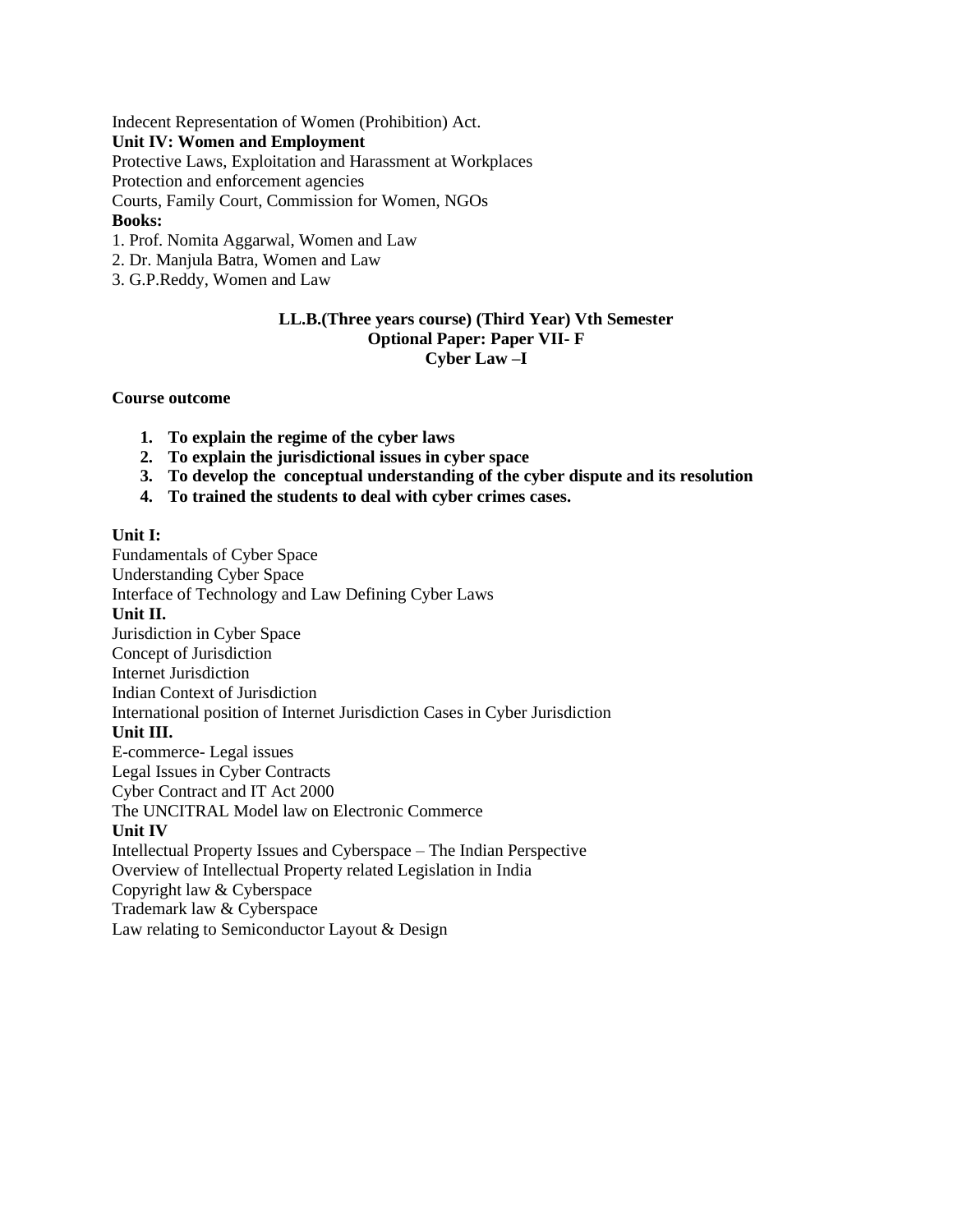# **LL.B.(Three years course) (Third Year) Vth Semester Optional Paper: Paper VII-G Intellectual Property Laws –I**

# **Course outcome**

- **1. To expose the students about idea of intellectual property and its various classes**
- **2. To expose the theories of Intellectual property**
- **3. To trained and equipped the students about registration of intellectual properties like patents and trademarks, its infringement and remedies.**

# **Unit-I:**

Meaning of Intellectual Property: International Instruments: Paris Union, TRIPS, WIPO, UNESCO

# **The Patents Act, 1970**

Introduction, Aims, Objective, Features & Principles, Inventions (Sec.2j) Invention not patentable (Sec.3 to 5), Application (Sec.6 to 8), Specification (Sec.9 to 10), Opposition (Sec.25), Grant & Sealing of Patent (Sec.43), Conditions for grant of patent (Sec.47)

# **Unit II:**

Rights of Patents (Sec.47), Term of Patent (Sec.53). Patents of Addition (Sec.54 & 55), Surrender & Revocation (Sec. 63 to 66) Patents Office (Sec. 73 to 74 r.4(2), Compulsory Licenses (Sec.84), License of right (Sec.86 to 88), Government use (Sec. 99), infringement (Sec.104 to 115), Patent Agents (Sec.125 to 132), International Arrangements (Sec.133 to 139), Paris convention, 1999 Amendment Act, 17 of 1999, Sec.5 amended, Exclusive Marketing Right (Sec.24A-24F).

# **Unit III: The Trade Marks Act, 1999**

Introduction (Sec.2), Registration (Sec.4 to 17), Procedure (Sec.18 to 26), Effect of Registration (Sec.27 to 32), Deceptive Similarity, Infringement, Passing off.

Intellectual Property in Trade Mark

# **Unit IV: Law relating to Geographical Indications**

Introduction, meaning and salient features of Geographical Indication of Goods under the Geographical Indication of Goods (Registration and Protection) Act, 1999

Procedure for Registration, Duration and Renewal, Right conferred by registration, Infringement of Geographical Indication, Remedies, Offences and Penalties.

# **Acts**

- 1. The Patents Act, 1970
- 2. The Trade Marks Act, 1999
- 3. Geographical Indication of Goods (Registration and Protection) Act, 1999 **Books**
- 1. Prof.A.K.Avasthi (ed.) Spotlight on Intellectual Property Rights, 2005
- 2. Nagarajun, Intellectual Property
- 3. Menu Paul, Intellectual Property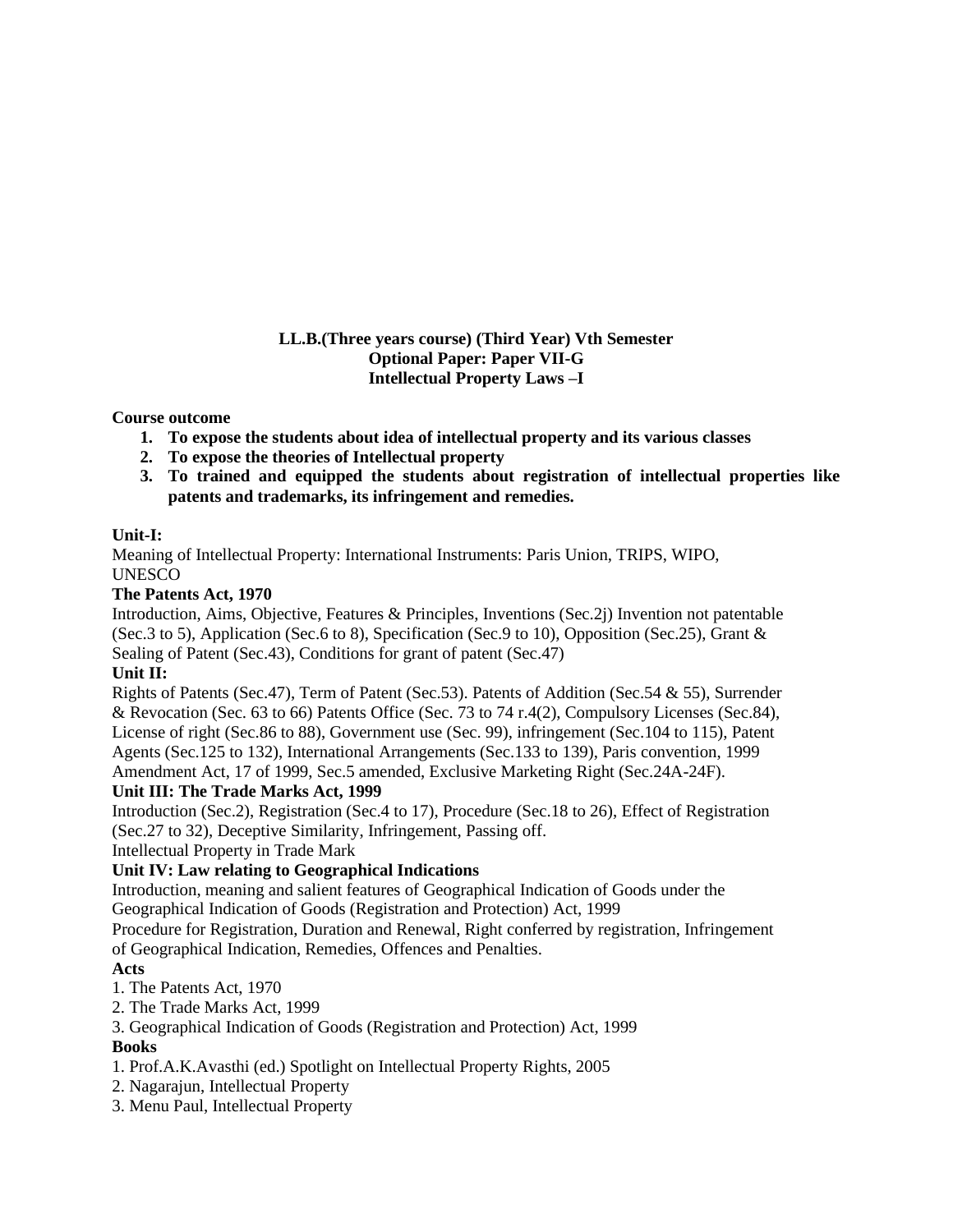## **LL.B.(Three years course) (Third Year) VIth Semester Paper I Code of Civil Procedure & Law of Limitation II**

#### **Course outcome**

- **1. To develop understandings about the execution proceedings of the civil procedure.**
- **2. To explore the law relating to the execution proceedings.**
- **3. To explore the law relating to appeals, references, review and revision**
- **4. To appraise students law relating to limitation .**

#### **Unit I: Judgement and Decree**

Judgment: Definition, Essentials, Pronouncement, Contents and Alteration Decree: Definition, Essentials, Types, Drawing up of a Decree, Contents and Decree in particular cases Interest, Costs **Unit II: Execution** Court by which decree may be executed Payment under decree Application for execution Mode of execution Questions to be determined by executing court **Unit III: Appeals** Appeals from original decree Appeals from appellate decree General provisions relating to appeals Appeals to Supreme Court Appeals by indigent person Reference to High Court Review and Revision Execution **Unit IV: Law of Limitation and Registration** Meaning, nature and scope of law of limitation Bar of Limitation and its efficacy Sufficient Cause: its meaning and applicability Legal Disability: Meaning, Scope and Effect Continuous running of time: General principle, meaning, scope and it exceptions Law relating to Registration of documents **Books**: Same as previous semester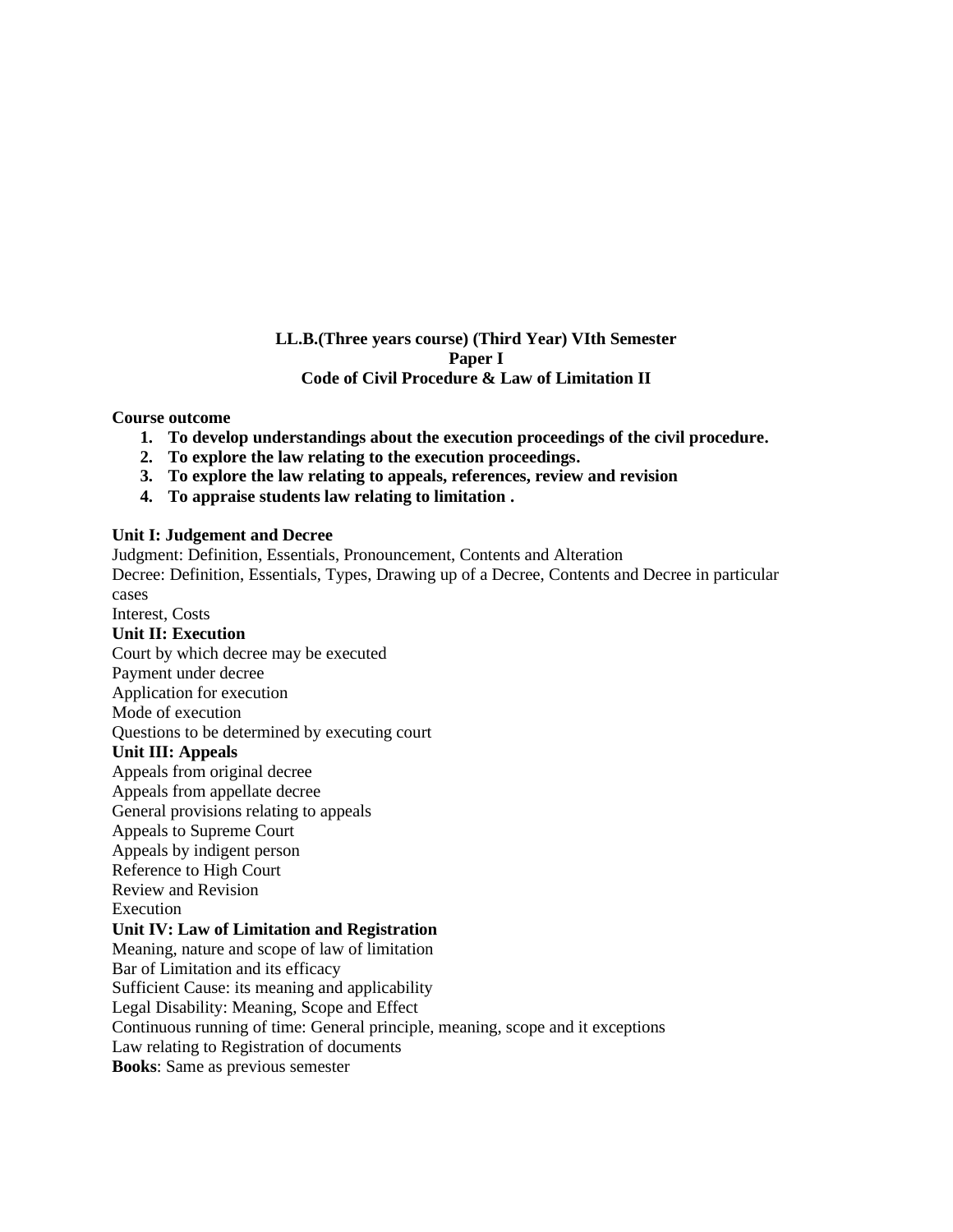# **LL.B(Three years course) (Third Year) VI th Semester Paper II Code of Criminal Procedure-II**

#### **Course outcome**

- **1. To develop fundamental understandings of the Criminal Trials.**
- **2. To explore the law relating to the criminal trails.**
- **3. To explore the law of appeal, reference review and revision in criminal cases.**
- **4. To introduce the students about the concept of bail and sentencing.**

#### **Unit I: Introduction to Trial Procedure**

Charge Trial by Session Court Warrant Trial Mode of taking and recording Evidence **Unit II: Trials** Summons Trial in summons cases Summary Trial General provision as to Enquiries and Trial Judgement **Unit III: Appeal, Revision and Reference** Appeals and Appellate Authorities in Criminal cases Revision Reference and inherent power of High Court **Unit IV: Bail and Sentencing** Execution of Sentence Suspension, Remission and Commutation of Sentences Provision as to Bail Opportunity of hearing concept before criminal courts Limitation for taking cognizance **Books**: Same as previous semester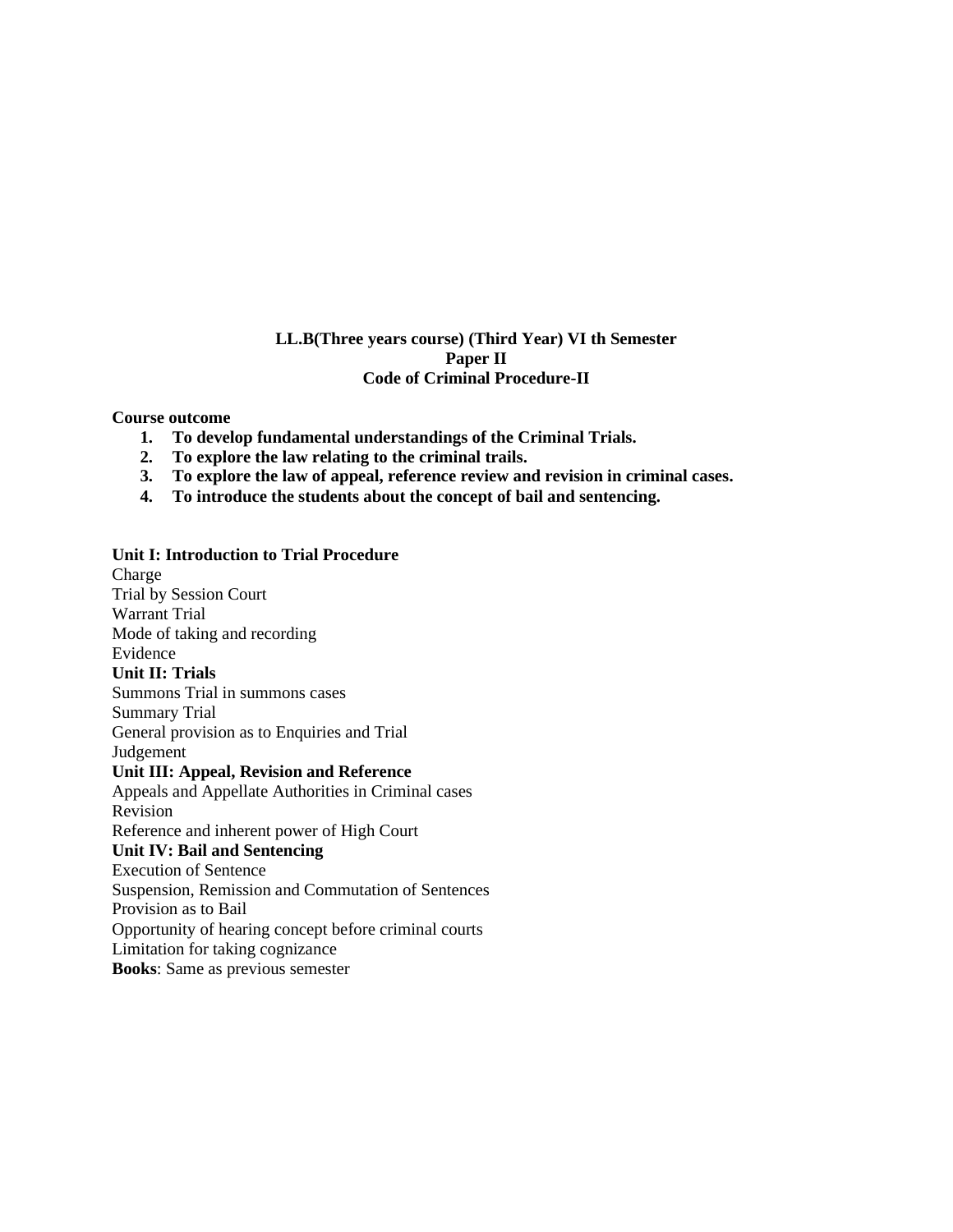# **LL.B.(Three years course) (Third Year) VI th Semester Paper III Drafting/Pleading and Conveyancing**

# **Course outcome**

- **1. To develop fundamental understandings of the Pleading.**
- **2. To develop skills for drafting.**
- **3. To explore the law relating to conveyancing.**
- **4. To trained the student practical aspect of presentation**

#### **Unit I: Fundamental Rule of Pleading**

Meaning and Definition of Pleading, History/Object and Interpretation

Rules of Pleading: General and Fundamental, Amendment of Pleading.

Civil: Plaint, Written Statement, Interlocutory Application, Original Petition, Affidavit, Execution Petition, Memorandum of Appeal and Revision, Petition under Article 226 and 32 of the Constitution of India.

#### **Unit II:**

Criminal: Complaint, Criminal Miscellaneous petition, Bail Application, Memorandum of Appeal and Revision.

#### **Unit III: Model Draft of Application**

Application for Restoration of Suit; Amendment in the Pleading, Implements of Parties, Substitution of Parties, Setting aside exparte decree, Alimony, Bail, Matrimonial petition, legal notice, Appointment of receiver/ local commission; Compromise of Suit, Condonation of delay and application for execution etc., Drafting of Writ petition and PIL petition.

# **Unit IV: Conveyancing: Theory and Model Draft**

Defintion and essential part of a deed, Model deed: Sale-deed, Mortgage deed, Gift-deed, Willdeed, Trust deed, Lease-deed, Promissory Note, General Power of Attorney, Partnership deed; Tenancy deed; Relinquishment deed etc.

#### **Books**

- 1. Banerjee and Awasthi, Guide to Drafing
- 2. Michael Haewood, Conveyancing
- 3. William M.Ross, Pleading
- 4. G.C.Mogha & K.N.Goyal, Indian Conveyancer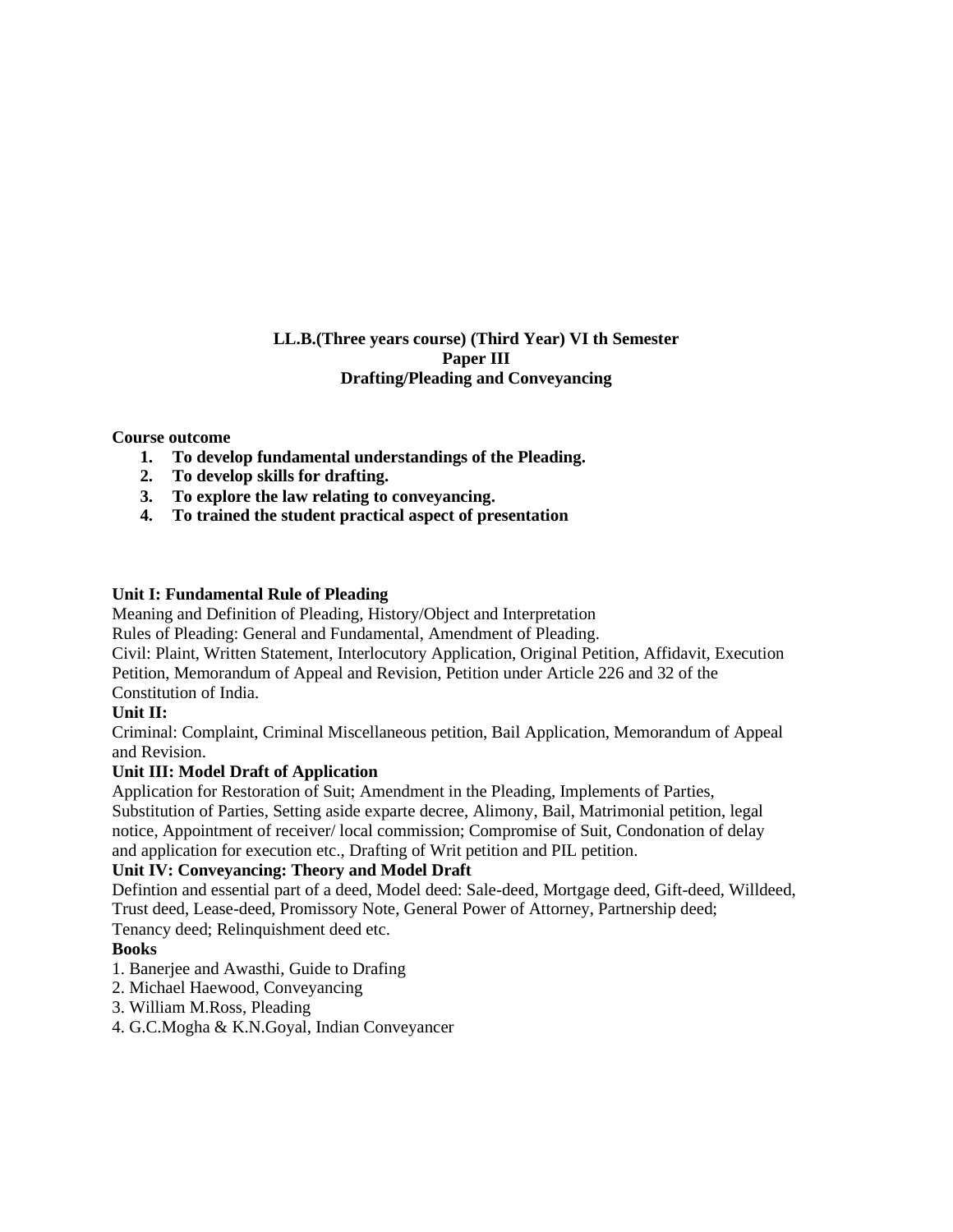# **LL.B.(Three years course) (Third Year) VIth Semester Paper IV**

# **Equity, Trust, Fiduciary Relationship & Specific Relief Act**

#### **Course outcome**

- **1. To develop fundamental understandings of equity, trust and fiduciary relationship.**
- **2. To explore the Specific Relief Act 1963.**
- **3. To explore the .**
- **4. To introduce the students about the concept of bail and sentencing.**

# **Unit I**: The Origin and Development of Equity

Equity and its relation with law, The Maxim of Equity, The concept of Trust

Maxims of Equtiy

Doctrine of Equity

Election, Mortgage once a mortgage always a mortgage. Clog on redemption, Foreclosure **Unit II:**

The Concept of Trust, Distinction with agency and contract, Classification of Trust, Constructive trust, Religious and Charitable Trust Common property resources and public trust doctrine, Power, Right and Duties and Disabilities of Trustee, Discharge and appointment of new Trustee,

Extinction of Trust, Rights and Liabilities of Beneficiary

#### **Unit-III: Specific Relief Act**

**Introduction**: Meaning, Nature & Scope of equitable relief, History of Specific Relief.

Relieves regarding possession of immovable & movable property

Meaning of specific performance, enforcement of contract, defences, part-performance of contract

# **Unit-IV:**

Conditions of ractification, Cancellation, Partial cancellation, Power of restoration or compensation

Conditions of Rescission, Grounds of Declaration, The effect of decree of declaration, Meaning of injunction & its kinds

Grounds of issuing of perpetual injunctions & the exception

# **Books**

- 1. S. Krishnamurthy Aiyar, Principles and Digest of Trusts laws
- 2. R.H.Mandsley and E.H.Burn, Trust and Trustees
- 3. Philip H. Pettit, Equity and Law of Trust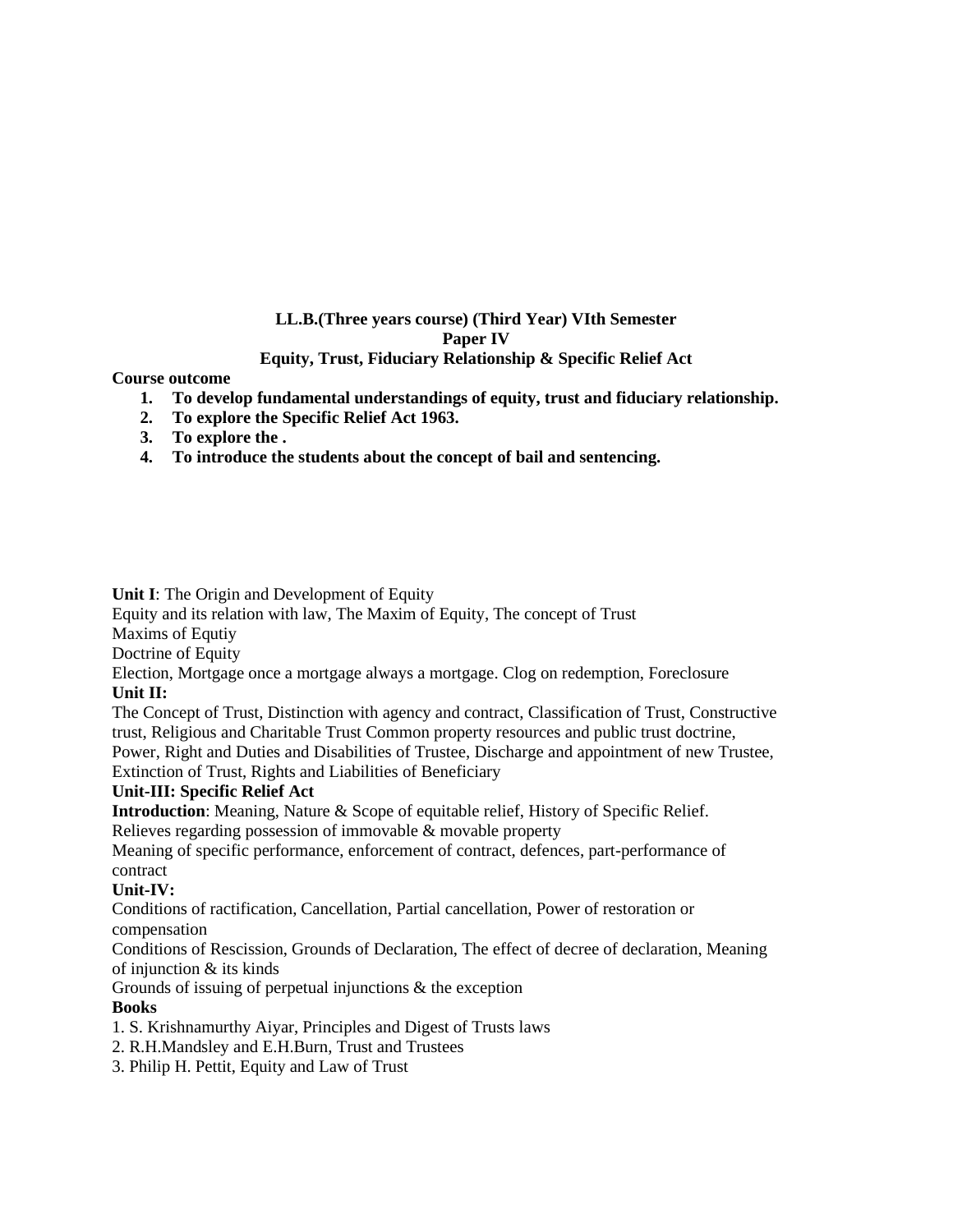# **LL.B.(Three years course) (Third Year) VIth Semester Paper V Land Laws and Agricultural Laws II**

**Course outcome**

- **1. To develop understandings of the Laws relating to Land.**
- **2. To introduce with the specific Land Laws.**
- **3. To explore the UP Consolidation of Holding Act 1953.**
- **4. To explore the UP Municipalities Act 1916.**

#### **Unit I:**

U.P.Consolidation of Holding Act, 1953

**Unit II:**

U.P.Panchayat Raj Act, 1947

#### **Unit III:**

U.P.Urban Building (Regulation of Letting, Rent and Eviction) Act, 1947

# **Unit IV:**

(i) U.P.Urban Planning and Development Act, 1973;

(ii) U.P.Municipalities Act, 1916

#### **Acts**

- 1. U.P.Consolidation of Holding Act, 1953
- 2. U.P.Panchayat Raj Act, 1947
- 3. U.P.Urban Building (Regulation of Letting, Rent and Eviction) Act, 1947
- 4. U.P.Urban Planning and Development Act, 1973
- 5. U.P.Municipalities Act, 1916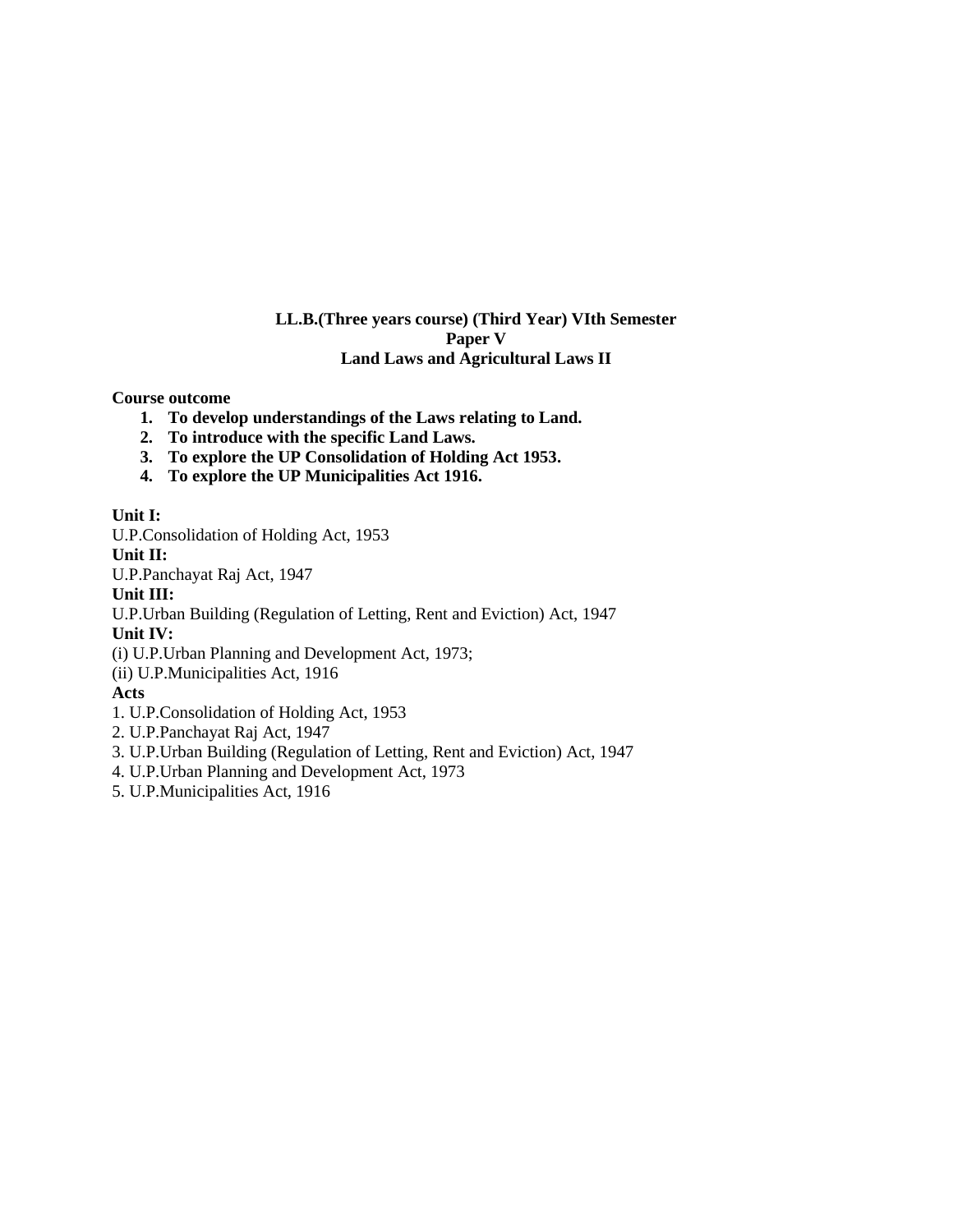# **LL.B.(Three years course) (Third Year) VIth Semester Paper VI**

**Moot Court Exercise, Legal Awareness and Internship (Practical and Viva-Voce) Course outcome**

- **1. To develop the understanding of the clinical legal education.**
- **2. To provide the formal training of Pleadings, legal representation, adjudication.**
- **3. To provide the formal training of conveyancing and alternative dispute resolution.**

#### **The Paper will have following components:**

a) Moot Court: Every student may be required to do at least three moot courts in a year. The moot court work will be on assigned problem.

b) Observance of Trial in two cases, one Civil and one Criminal. Students may be required to attend two trials in the course of the last two or three years of LL.B. studies. They will maintain a record and enter the various steps observed during their attendance on different days in the court assignment.

c) Interviewing techniques and Pre-trial preparations and Internship diary.

Each student will observe two interviewing sessions of clients at the Lawyer's Office/Legal Aid Office and record the proceedings in a diary. Each student will further observe the preparation of documents and court papers by the Advocate and the procedure for the filing of the suit/petition.

d) The fourth component of this paper will be Viva Voce examination on all the above three aspects.

e) Student will be required to undertake legal awareness programme in association with N.S.S. and other authorities as directed by the Faculty.

#### **LL.B.(Three years course) (Third Year) VIth Semester Optional Paper: Paper VII-A Law of Taxation II (Indirect Taxation)**

#### **UNIT I Goods & Service Tax**

- i. GST; Concept, Historical Overview, Constitutional Framework
- ii. VAT & GST; Similarity and Distinctions
- iii. Supply of Service, Supply of Goods
- iv. Constitution of GST Council

#### **UNIT II Central Goods & Service Tax**

- i. Definitions; Actionable Claim, Address of Delivery Agent, Exempt Supply, Debit & Credit Note, Family, Input and Out put Tax Credit, Place of Business, Dealer, Recipient, Time & Supply of Service, Inter State Supply.
- ii. Administrative Setup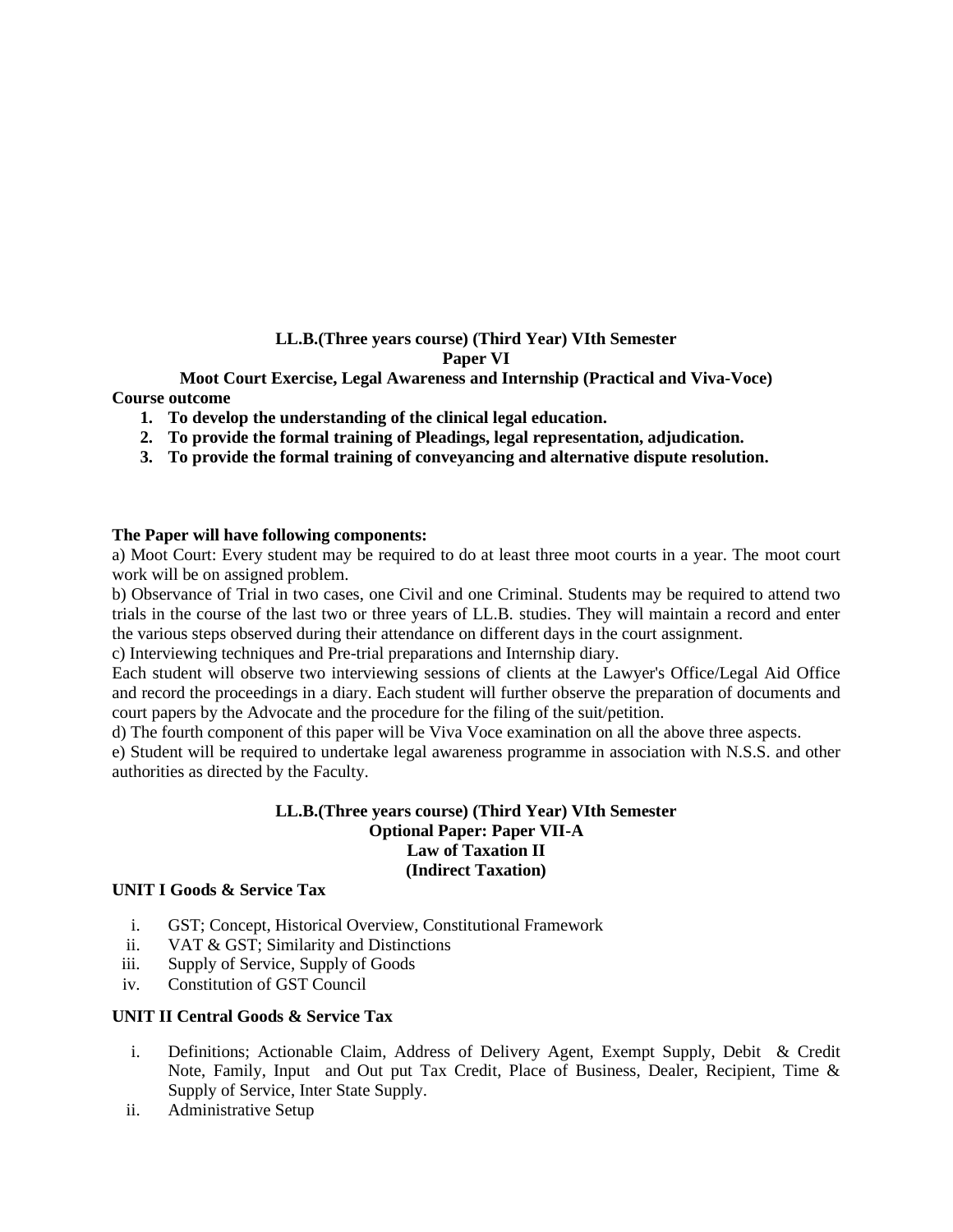- iii. Levy & Collection, Exemptions, Input Tax Credit, Time & Value of Supply, Composition Scheme
- iv. Registration, Return, Assessment, Audit, Refund & Demand, Inspection Search & Seizure
- v. Recovery, Appeal and Revision.
- vi. Penalties

#### **UNIT III Integrated Goods & Service Tax**

- i. Appointment of Officer & Authorities, Place and Supply of Goods and Service,
- ii. Inter State and Intra State Supply, Levy of Collection, Zero Rate of Supply, Apportionment of Tax and Settlement of Fund, Power to Grant Exemption from Tax.
- iii. Power to Make Rules & Regulations.

#### **UNIT IV Union Territory Goods & Service Tax**

- i. UGST Concept and Legal Framework
- ii. GST Compensation to State and UT
- iii. GST Rules
- iv. GST Returns

#### **Book:**

- 1. Taxmann Guide to GST
- 2. Bhagwati Prasad, Other Taxes in India
- 3. M.C. Mehrotra, Other Taxes In India
- 4. S.D.Singh, Principles of Sales Tax

#### **LL.B (Three years course) (Third Year) VI th Semester Optional Paper: Paper VII-B Criminology/Penology/ Victimology-II**

#### **Course outcome**

- **1. To explore the theories of justice.**
- **2. To explore the theories of punishment.**
- **3. To introduce the correctional method of offenders and prison system**
- **4. To explore the re-socialization process.**

#### **Unit I:**

Theories of Punishment: (i) Deterrent Theory (ii) Retributive Theory (iii) Preventive Theory (iv) Reformative Theory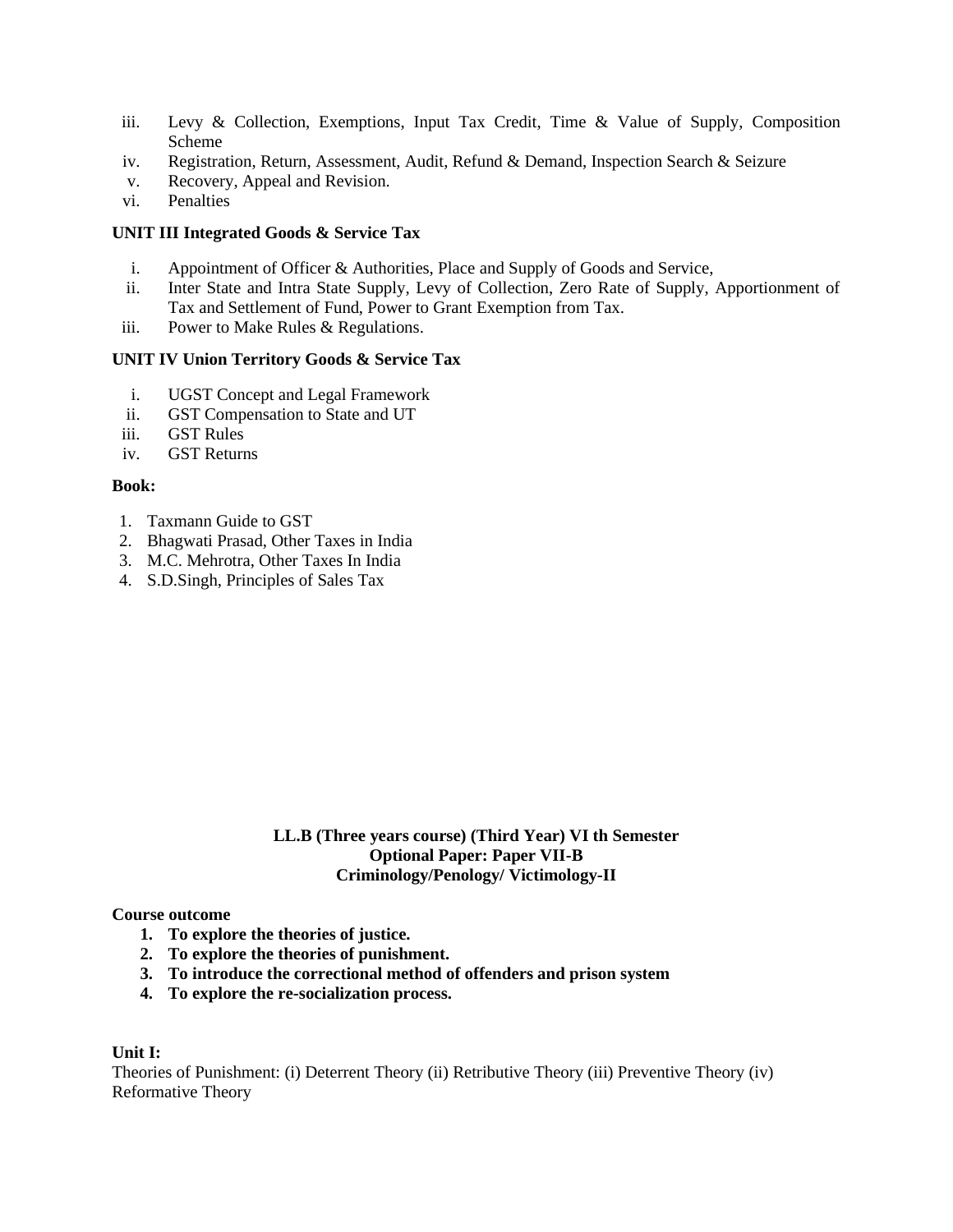Efficacy of Punishment: Early stages-Medieval Period, Modern or New Penology, Essentials of an ideal system of Penal Policy

# **Unit II**

Punishment of Offenders

Some discarded modes of Punishment, Corporal Punishment-whipping, Mutilation, Transportation, Public execution, Punishment under the Indian Criminal Law-Capital Punishment, Imprisonment, Fine, Prison System: Administrative Organization of Prison, Jail Manual, Power of Prison Officials, Open Prisons, Prisoner's Classification: Male, Female, Juvenile and Adult, Undertrial and Convicted Prisoners, Constitutional Imperatives and Prison Reforms, Prison Management-Prisoners Right

# **Unit III**

Treatment of correction of offenders. The need for reformation and rehabilitation of offenders, Undergoing punishment/imprisonment, Classification of offenders through modern diagnostic techniques, The role of psychiatrists and Socials workers in the prison., Vocational and religions education and apprenticeship programmes for the offenders, Group counseling  $\&$  Resocialization programmes, Participation of inmates in community service.

# **Unit IV**

Re-socialization Process (Probation and Parole)

Definition, Nature, Duties of Probation Officers, Difference between Parole and Probation, Parole : Nature of Parole, Authority for granting Parole, Supervisor of Parole, Problems of the released offender, Attitude of the community towards released offender, Prisoner Aid Society and other Voluntary Organization governmental Action.

# **Books**

1. Martin Wasik, Emmins On Sentencing (1998)

- 2. Hall J., Law, Social Science and Criminal Theory
- 3. J.M.Sethna, Society and the Criminal, 1980
- 4. A. Siddique, Criminology-Problems and Perspectives, 1997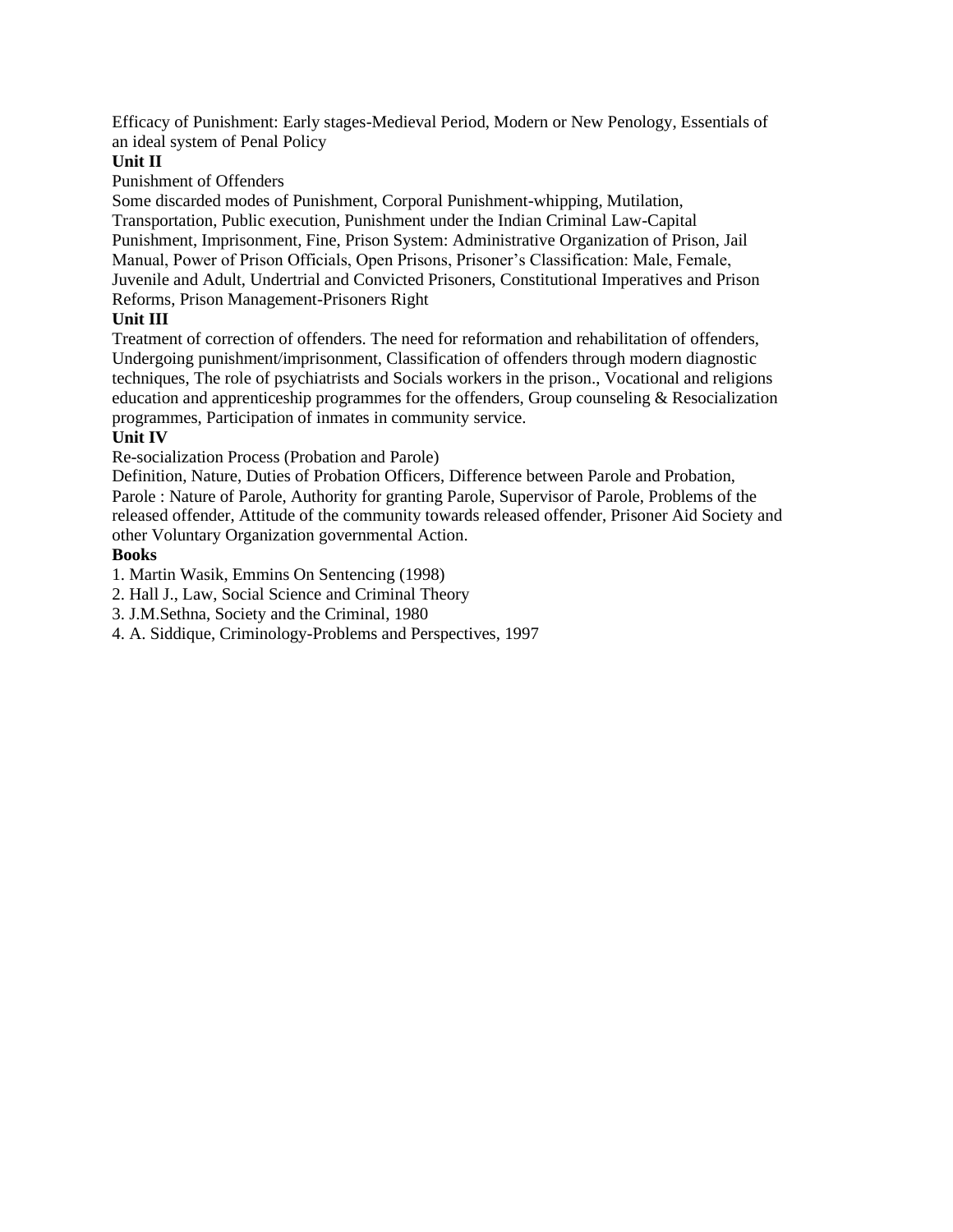#### **LL.B(Three years course) (Third Year) VIth Semester Optional Paper: Paper VII-C Air and Space Law-II**

**Unit I**

#### **Changing Global Trend**

Globalization, de-regulation and liberalisation in international civil aviation-Infra-structural problems of air port Private involvement in owership operation and management of air ports, international regulatory framework Rights and Privileges of Air Passergers Consumer protection in Civil Aviation, Liability for death, injury and delay **Unit II Air Cargo** International Conventions and Regulations Aviation related Environmental problems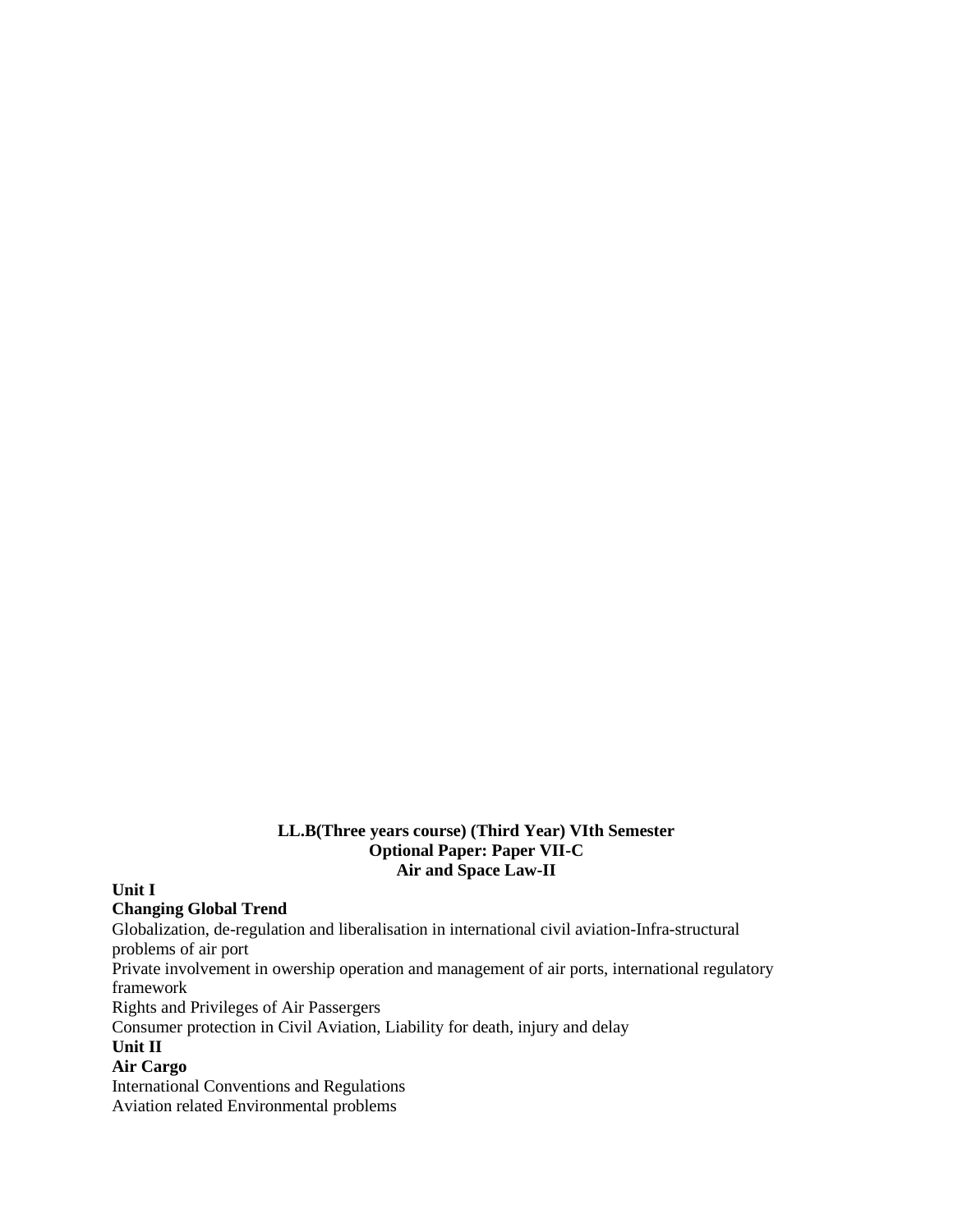Aircraft financing and leasing, Aviation Insurance, Settlement of Aviation Related Disputes, General Principles Role of ICAO and ICJ, Arbitration, Settlement under Municipal Law **Unit III**

# **Space Law**

Definition, nature, scope and development

Sources : UN and Outer Space

Space Technology-establishment of COPUOS, International Co-operation for peaceful use UN Space Treaties, Development of Law by Treaties: The Space Treaty, 1967; The Rescue Agreement, 1968; The Liability Convention, 1972; The Registration Convention, 1975; The Moon Treaty, 1979; Partial Test Ban Treaty, 1963; Weather Modification Convention, 1977

# **Unit IV**

International and inter-governmental organisations, Bilateral Agreement in Space Activity, Satellite Broadcasting and Tele-communications

Use of Space Technology: peaceful and non-peaceful, remote sensing, Disaster prediction, warning and mitigation, management of earth sources, Satellite navigation and location, Space communication

Commercialization of Space Activities: Public and private sector activities, industry-government partnership, IPR Rights, Organisation of Space Activies-DOS, ISRO, Space policy, Need for the law in the country**.**

**Books:** Same as previous semester

#### **LL.B.(Three years course) (Third Year) VIth Semester Optional Paper: Paper VII-D Law and Medicine -II**

# **Unit I**

# **Science and Technology**

Transplantation or Organ: Test-Tube Babies, Artificial insemination, Genetic engineering, Population control laws, Poverty and society: Family planning, Legality of coercive method, Sterilization of unfit-Social reforms, Medical Wastes-Control on handling and disposal of Biomedical waste.

#### **Unit II**

#### **Experiments on Human being**

The Concept: Kinds, subject of experimentation; control, The unborn-Has the unborn constitutional or other legal rights? Causing miscarriage and injustice to the unborn-liability, Amniocentesis; Medical termination of pregnancy.

#### **Unit III: Surrogated Motherhood**

Historical background, the contractual aspect and enforceability, parenthood, who is the legal parent? Problems of consent in caesarean surgery, Right of husband against the right of the wife for surrogated motherhood, Right and duties of surrogated mother when genetic parents refuse to accept the child.

# **Unit IV: Aids Law**

Nature and scope, Regulations of blood and blood products, Regulation of sexual activity, Right and freedon, privacy and liability to report, liberty and secuity, Movement, Marriage and setting up of a family; Work, education, social security, Rights against degrading treatment, equality before law.

**Books :** Same as previous semester

**LL.B.(Three years course) (Third Year) VIth Semester Optional Paper: Paper VII-E**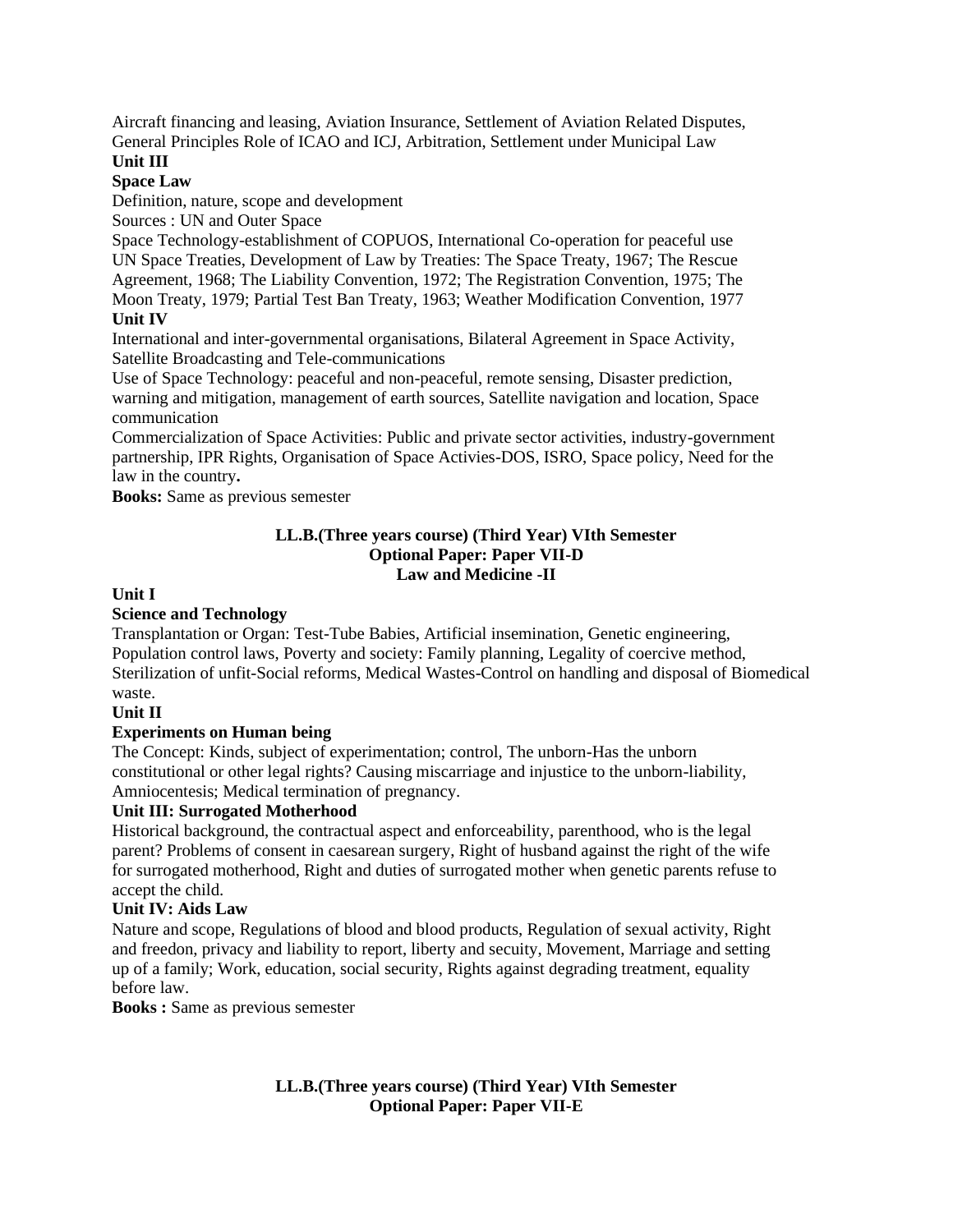## **Women and Law relating to Children-II**

**Course outcome**

- **1. To explain the status of Child Nationally and Internationally**
- **2. To explore the International conventions on Child.**
- **3. To introduce the specific Laws related to Children in India**
- **4. To explain the States initiatives, and Judicial pronouncement concerning with the Children**

#### **Unit I**

Social, Constitutional and International legal status of Child

International concern and endeavor for the welfare of the Children, Conventions and Agencies

Constitutional safeguards to Children.

## **Unit II**

Discrimination against Female Children; Termination of pregnancy; PNDT Act

Infanticide; Children and Employment

Child Labour (Prohibition and Regulation) Act.

#### **Unit III: Child and Personal Laws**

Status of Child under Personal Laws (Hindu, Muslim)

Marriage, Legitimacy, Guardianship, Adoption, Maintenance and Custody

Juvenile Delinquency, Child Sexual Abuse

# **Unit IV: Social Legislation for the Protection of Children**

Child Marriage Restraint Act

Child Labour: Problem and Protection

Child Labour (Prohibition and Regulation) Act

Commission for the Protection of Child Act, 2005

#### **Acts**

1. Child Marriage Restraint Act

2. Child Labour (Prohibition and Regulation) Act

3. Commission for the Protection of Child Act, 2005

#### **Unit IV: Social Legislation for the Protection of Women**

Commission of Sati (Prevention) Act

Indecent Representation of Women (Prohibition) Act

Prevention of Immoral Traffic Act

Prevention of Domestic Violence Act, 2005

Protection from exploitation and Harassment at Work Places

# **Books**

1. S.N.Jain (ed.) Child and the Law, ILI

2. U.Baxi, Law and poverty: Critical Essays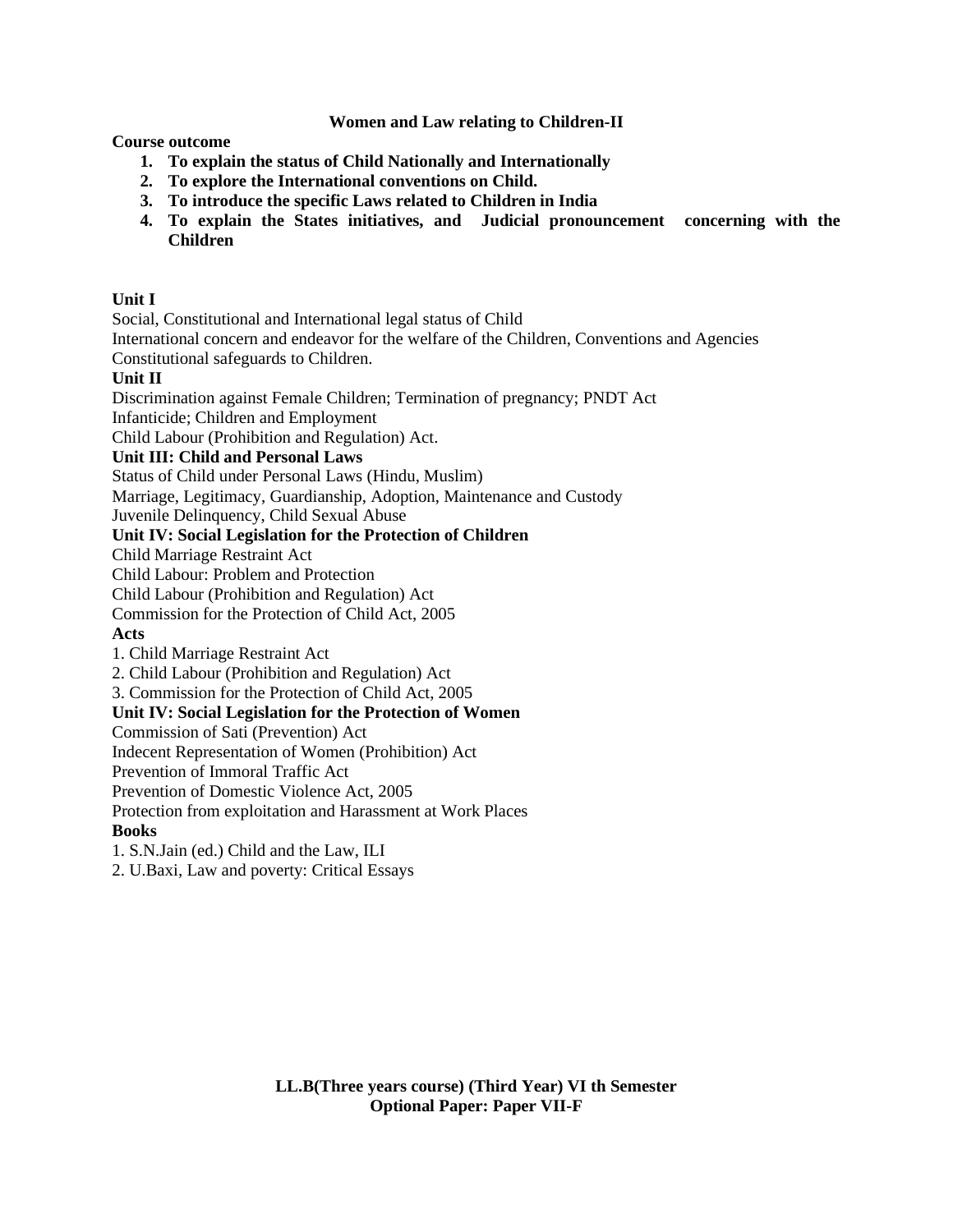#### **Cyber Law-II**

#### **Course outcome**

- **1. To explain the regime of the cyber crimes**
- **2. To explain the other laws related to cyber crimes**
- **3. To develop the conceptual understanding about the obscenity and Pornography.**
- **4. To explore the penalties and offences related to cyber offences.**

#### **Unit I: Understanding Cyber Crimes**

Defining Crime Crime in context of Internet –Actus Rea/Mens Rea Types of crime in Internet Computing damage in Internet crime **Unit II: Indian Penal Law & Cyber Crimes** Fraud Hacking Mischief Tresspass Defamation Stalking Spam **Unit III: Obscenity and Pornography** Internet and Potential of Obscenity Indian Law on Obscenity & Pornography International efforts Changes in Indian Law **Unit IV: Penalties & Offences** under the IT Act Offences under the Indian Penal Code Investigation & adjudication issues Digital evidence